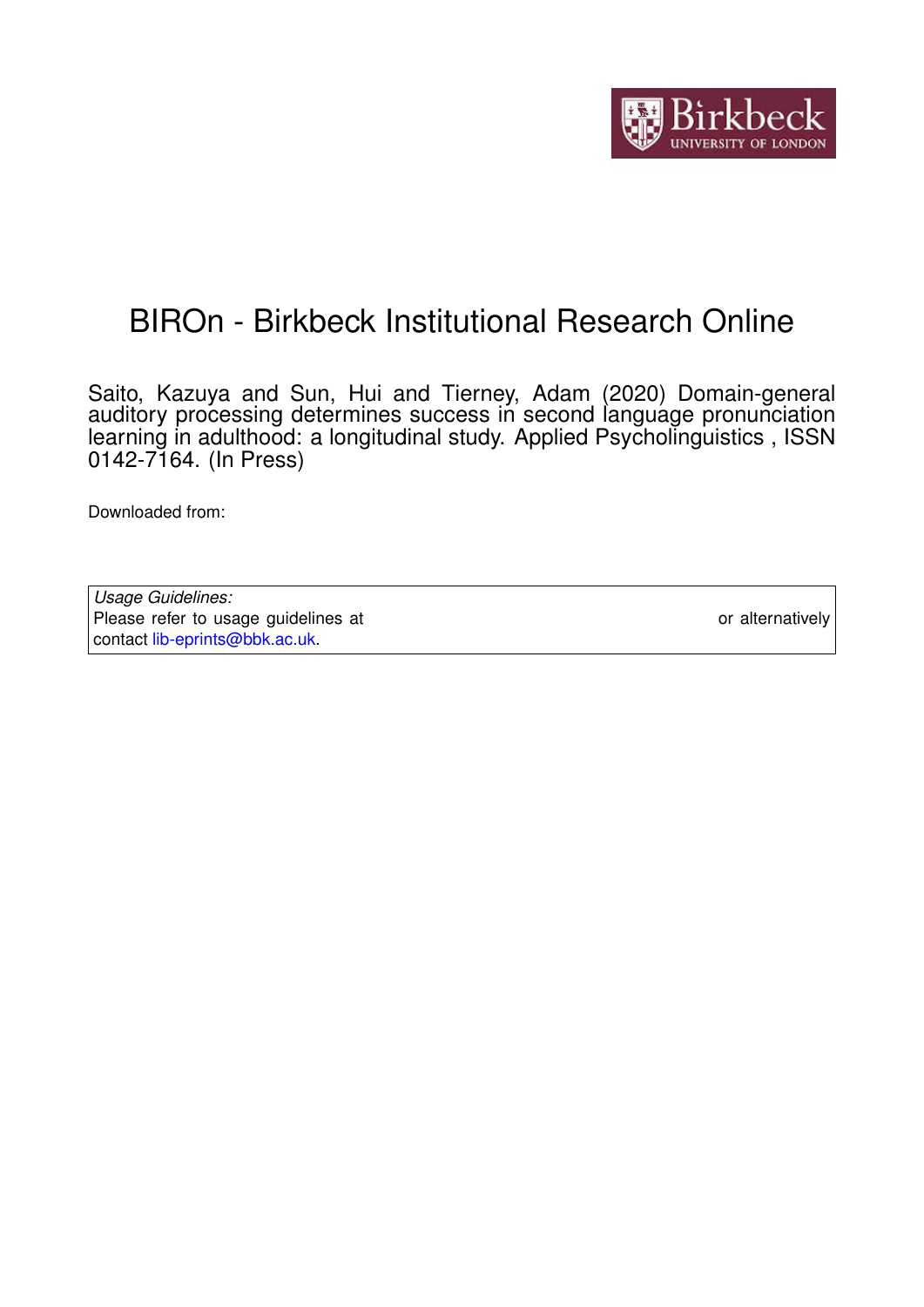

## **Domain-General Auditory Processing Determines Success in Second Language Pronunciation Learning in Adulthood: A Longitudinal Study**

Kazuya Saito<sup>1</sup> Hui Sun Adam Tierney

## **Abstract**

In this study, we propose a hypothesis that domain-general auditory processing, a perceptualcognitive anchor of L1 acquisition, can serve as an important deciding factor for successful post-pubertal L2 pronunciation learning. To examine this hypothesis, samples of spontaneous speech were elicited from a total of 30 L1 Chinese L2 English learners at two points (outset and endpoint) during an eight-month study-abroad period in the UK. The participants were tested on three different components of auditory processing ability (formant, pitch, and duration discrimination) using behavioural instruments. The auditory processing scores were then linked to the segmental, prosodic and fluency dimensions of their L2 pronunciation proficiency development throughout the project. Overall, most learners' speech became smoother, faster, and more fluent (fewer pauses, faster articulation rate, more optimal perceived tempo). Interestingly, certain learners with high-level auditory processing ability (more precise formant discrimination) appeared to further attain more correct pronunciation of individual sounds and words (greater segmental and word stress accuracy), leading to more advanced L2 phonological skills (fluent *and* accurate). The findings suggest that auditory processing abilities can be a root of language learning throughout the lifespan, and may apply to the initial-to-mid phase of naturalistic L2 pronunciation learning in adulthood.

*Key words*: Individual Differences, L2 Speech, Pronunciation, Auditory Processing

1

<sup>&</sup>lt;sup>1</sup> This study was funded by Leverhulme Trust Research Grant (RPG-2019-039) and Arnold Bentley New Initiatives Fund. We gratefully acknowledge insightful comments from Yui Suzukida, Shungo Suzuki, and three anonymous *Applied Psycholinguistics* reviewers on earlier versions of the manuscript. Corresponding Author: Kazuya Saito [\(k.saito@ucl.ac.uk\)](mailto:k.saito@ucl.ac.uk)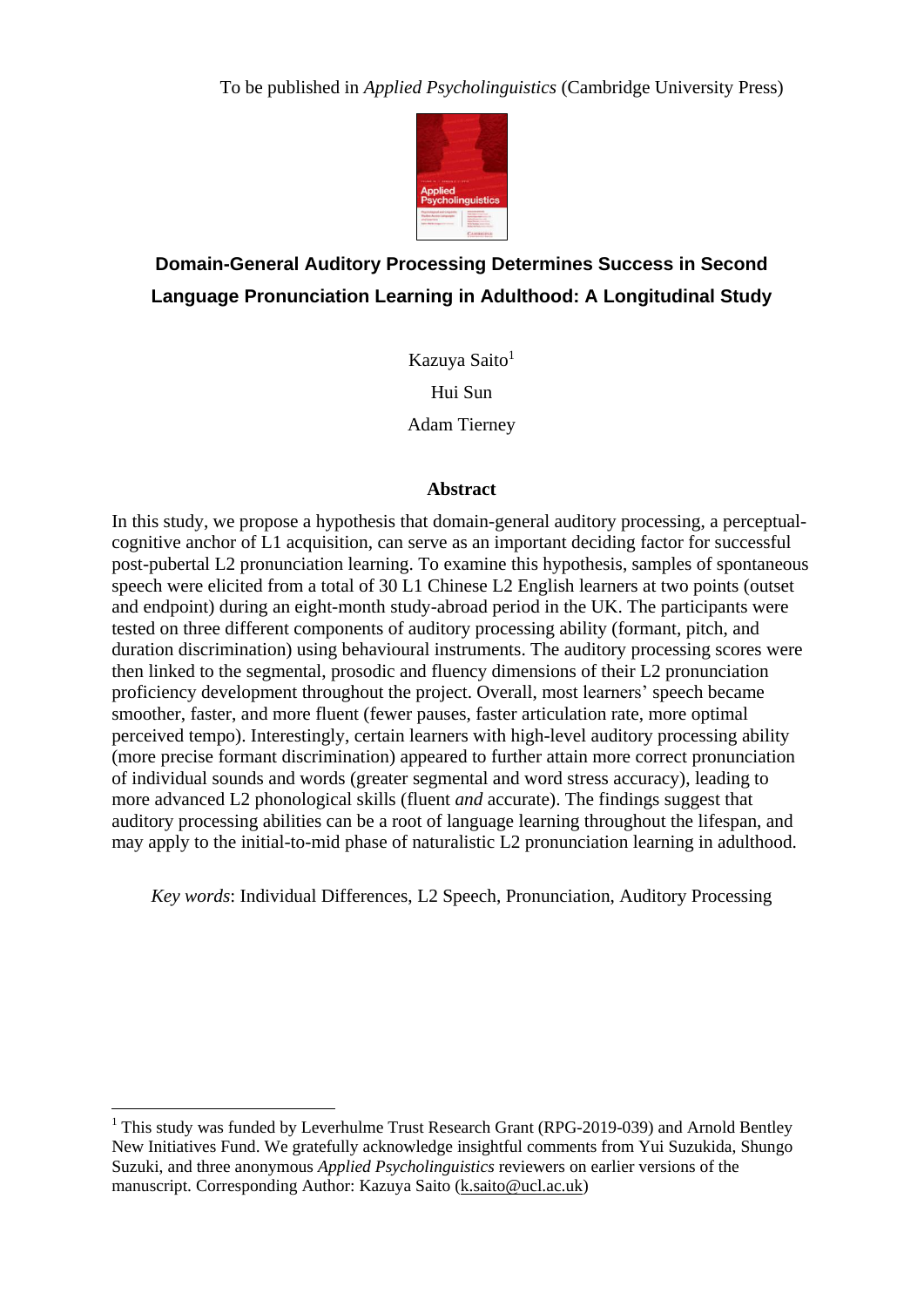#### **Background**

## **Perceptual-Cognitive Individual Differences in Adult L2 Speech Learning**

Over the past 50 years, many scholars have explored how exposure to and practice with a target language can improve the various dimensions of post-pubertal second language (L2) proficiency. An interesting finding emerging from this broad body of research is that the outcomes of L2 acquisition in adulthood are subject to a great deal of individual variation that go beyond mere experience with the L2. In other words, even if the same two individuals engage in the same amount and type of language practice, there is a large chance that they will end up with different levels of L2 proficiency.

To date, there has been a wealth of research examining whether, to what degree, and how the process and product of L2 acquisition can be tied to the individual perceptual and cognitive abilities related to explicit language learning, hereafter referred to as *aptitude* (Li, 2016; Skehan, 2019 for comprehensive overviews). The range of theoretical frameworks and test instruments that have been devised to examine this construct (e.g., Carroll & Sapon, 1959 for Modern Language Aptitude Test; Linck et al., 2013 for Hi-LAB, Meara, 2005 for LLAMA Test) have yielded a robust body of research showing that an individual's aptitude profile can greatly influence, in particular, L2 grammar learning. These aptitude tests generally measure language-specific processing and cognitive abilities, whereas here we focus on domain general processing and perceptual abilities. For instance, certain L2 learners are more cognitively adept at decoding, memorizing and internalizing grammar rules when they are explicitly asked to do so. These abilities have been shown to be linked to faster and more substantial improvement from explicit language-focused instruction (e.g., VanPatten & Smith, 2015; Yalçın & Spada, 2016; Yilmaz, 2013).

More recently, Saito and colleagues have begun to examine the role of aptitude in L2 pronunciation learning (e.g., Saito, 2017, 2019). Drawing on Carroll and Sapon's (1959) model of foreign language aptitude, these studies have isolated one particular component of explicit phonological awareness—phonemic coding—as particularly predictive of pronunciation attainment. The studies within this paradigm have primarily relied on the LLAMA test (Meara, 2005), where participants are given a set of sound strings and corresponding symbols, and asked to memorize the sound-symbol correspondence within two minutes; and are induced to understand what the diacritics of each symbol indicate (e.g., voicing, nasalization). The results of these studies have shown that L2 learners who scored higher in the phonemic coding test had more refined pronunciation skills at the segmental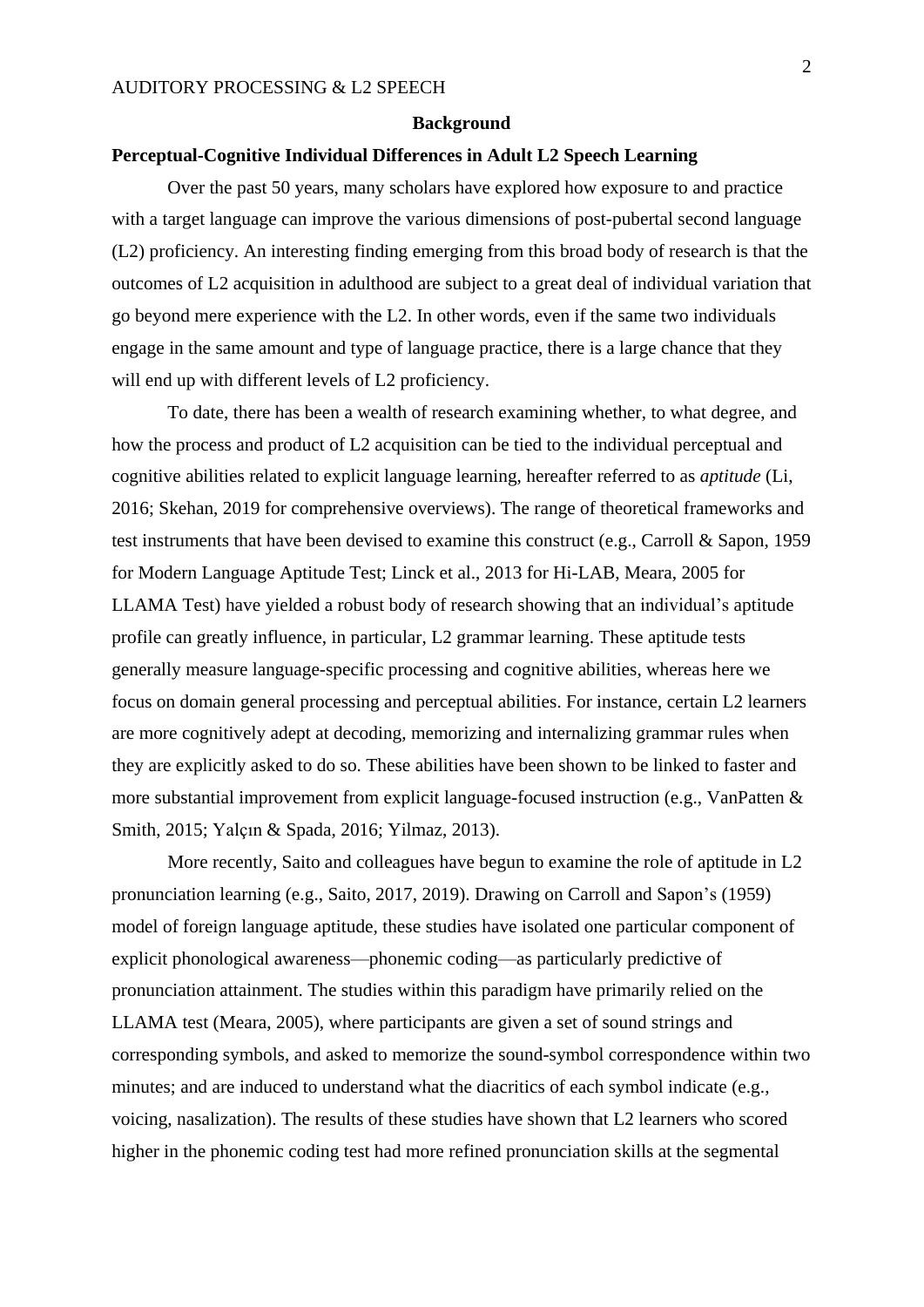level in particular, arguably because they are able to better analyze the phonemic characteristics of L2 input.

The problem inherent in this line of work is that phonemic coding is a composite construct that covers a range of different memory and analytical abilities, and only broadly represents phonological awareness (see Skehan, 2019). Little is known about what *specific* aspects of phonemic coding contribute to L2 segmental learning. Furthermore, although phonemic coding is somewhat linked to L2 learners' pronunciation abilities, and individual consonantal and vocalic sounds in particular, it is as of yet unknown which perceptual and cognitive abilities affect the prosodic dimensions of L2 pronunciation development (cf. Li & DeKeyser, 2017 for music aptitude). Following the extant literature on the fundamental role of audition in first language (L1) acquisition which is surveyed in the next section of this manuscript, we propose that individual differences in *auditory processing* may offer a perspective for conceptualizing the segmental, prosodic and fluency dimensions of L2 pronunciation learning.

## **Domain-General Auditory Processing and Language Learning**

A major controversy in the field of cognitive psychology concerns whether and to what degree the neural mechanisms underlying L1 acquisition are specifically devoted to language learning or generalizable across various types of learning behaviours (Campbell & Tyler, 2018 vs. Hamrick, Lum, & Ullman, 2018). One such domain-general ability is auditory processing, defined as encoding, representing, and remembering time and frequency characteristics of sounds. This auditory precision is fundamental to many learning behaviours (e.g., Patel, Gibson, Ratner, Besson, & Holcomb, 1998 for auditory processing, language, and music learning). Even though any learning resulting from auditory processing takes place on a domain-specific level (e.g., language, speech, music, and emotion), they may essentially draw upon early auditory processing stages which are domain-general (i.e. precise representation of spectral and temporal details).

To date, there is ample evidence that the capacity to track and translate different acoustic dimensions of speech signals in the brain (i.e., auditory processing) is a significant determinant of L1 learning and language impairment. Within first six to eight months, infants perceptually detect, form, and adjust their speech categories to their native phonetic and phonological systems (Kuhl, Stevens, Hayashi, Deguchi, Kiritani, & Iverson, 2006). Then, infants establish lexical and syntactic boundaries in the ambient speech stream by attuning to the prosodic patterns in the language around them (Cutler & Butterfield, 1992; Marslen-Wilson et al., 1992). As their vocabulary size expands around 18 months (i.e., vocabulary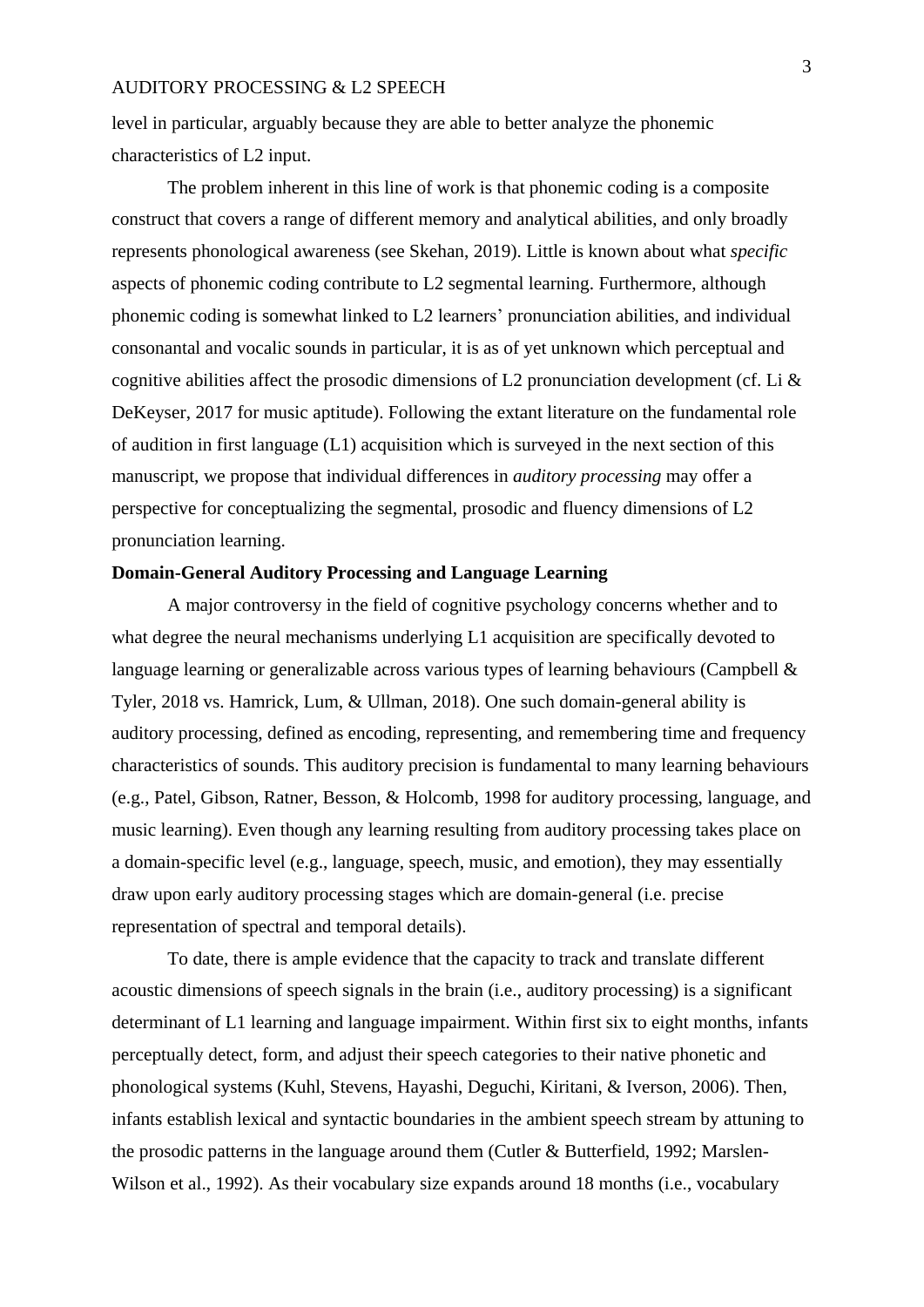spurt), they attend to not only word-sized, but phonemic details of speech once again. Mastery of these sound-level units is subsequently used to refine phonetic representations, which in turn enhances the ability to perceive and produce a number of phonologically similar and complex words (e.g., minimal pairs) (Werker & Tees, 1999), and perceptually non-salient morphosyntactic markers (Koester, Gunter, Wagner, & Friederici, 2004).

Auditory processing ability is commonly evaluated through the use of behavioural instruments, which explicitly ask subjects to discriminate between sounds that differ in spectral (formant shape), melodic (pitch contour) and temporal cues (patterns in time). Using these behavioural paradigms, researchers have demonstrated that individual learners' auditory processing profiles predict L1 learning difficulty (Casini, Pech‐Georgel, & Ziegler, 2018; Goswami, Wang, Cruz, Fosker, Mead, & Huss, 2011; Won, Tremblay, Clinard, Wright, Sagi, & Svirsky, 2016), rate of literacy development (Gibson, Hogben, & Fletcher, 2006; White-Schwoch et al., 2015), and individual differences in the impact of age on the perception of speech in noise (Ruggles, Bharadwaj, & Shinn-Cunningham, 2012; Schneider et al., 2002).

Overall, there is a consensus that individual differences in auditory processing are linked to individual differences in the speed of L1 acquisition (see Goswami, 2015 for auditory deficit hypothesis). However, whether auditory processing can *cause* differences in the speed of acquisition is controversial, since many toddlers have been shown to eventually develop normal linguistic proficiency through the use of compensatory mechanisms, despite having different levels of auditory deficiency (Amitay, Ahissar, & Nelken, 2002; Rosen, 2003).<sup>2</sup> It is possible, however, that the link between audition and acquisition is stronger during the initial stages of language learning, when learners begin to encounter, parse and process a new language (McArthur & Bishop, 2005).

Building on the auditory deficit hypothesis in L1 acquisition (Goswami, 2015), we argue that the role of auditory processing may play a more critical role especially in adult L2 speech learning (the main focus of the current study) owing to the *quantitative* and *qualitative* differences in L1 and L2 learning experience. During L1 acquisition, the language is practiced intensively and extensively. Even if speakers have poor auditory processing

1

<sup>2</sup> Another argument for a lack of causality underlying the auditory-attainment relationship is that the auditory processing problems are a symptom of broader attentional difficulties rather than a cause. However, this argument assumes that "attention" is a broad, unitary construct, whereas "ability to attend to sound" or even "ability to attend to a particular auditory dimension" may be specific skills that are theoretically separable from general executive function.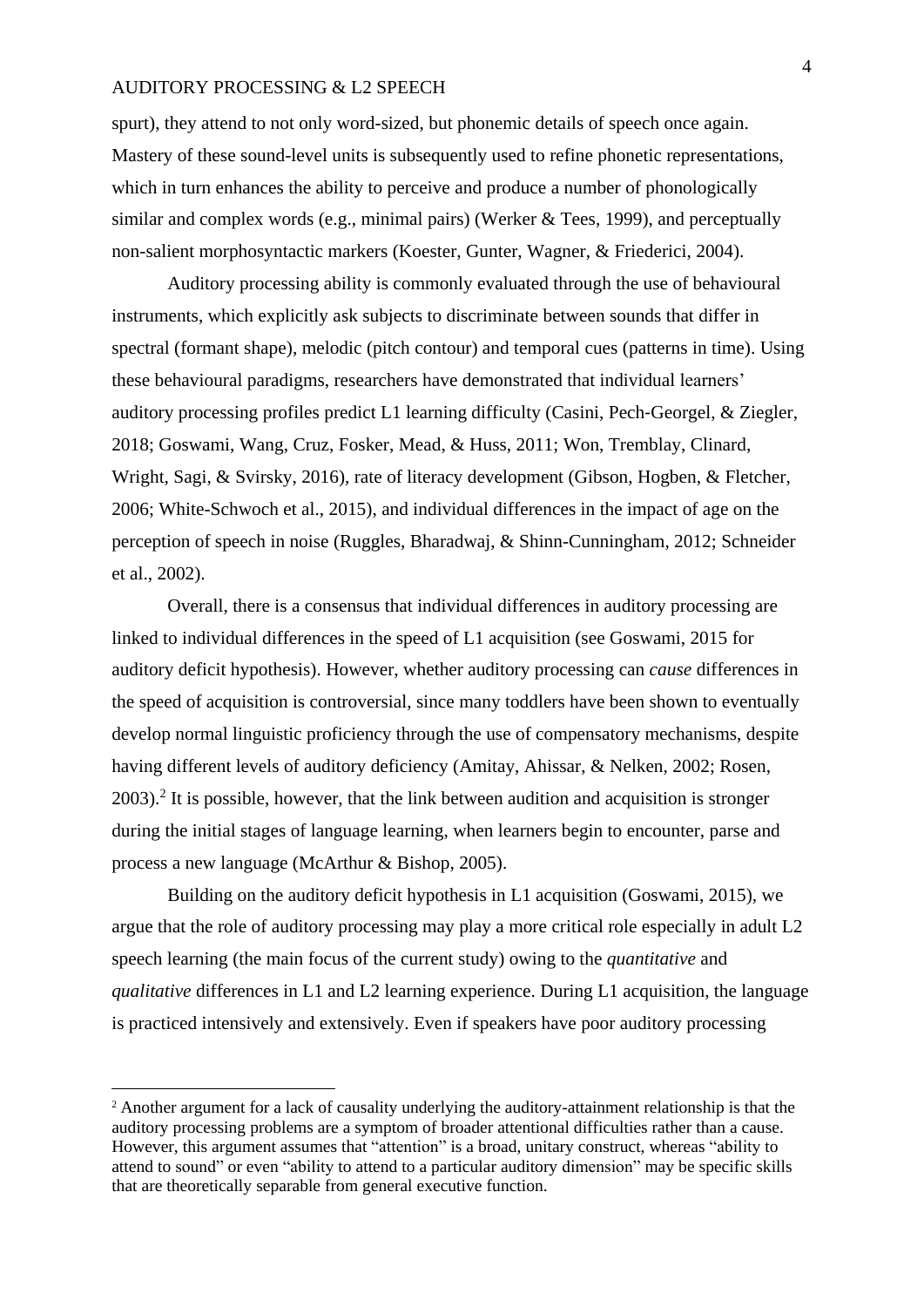skills, ample practice opportunities may help them overcome auditory deficits by resorting to other strategies. These compensatory mechanisms may either be cognitive (i.e. compensating for poor auditory processing by taxing memory or attention to a greater degree) or perceptual (i.e. compensating for poor auditory processing that is specific to a single perceptual channel by relying to a greater degree on alternative perceptual channels; for an example, see Jasmin, Dick, Holt, & Tierney, 2019). When it comes to a second language, however, the amount of input that a learner can access is relatively limited (compared to L1 acquisition), and thus may not be sufficient for those with auditory deficits to establish successful compensatory strategies. Following the aptitude framework in L2 learning (Skehan, 2019), it is possible that individual differences in language learning aptitude, including auditory processing skills, relate to learning success, especially when learners engage in a relatively difficult task (i.e., speaking the L2) with which a learner has less experience.

Furthermore, we echo and extend McAllister, Flege, and Piske's (2002) theoretical discussion that learners' noticing, encoding, and re-finetuning to individual acoustic dimensions (i.e., auditory processing) could be a more challenging task, and thus a more critical skill, in L2 compared to L1 speech acquisition. While learning a new language, adult learners process all the input through their already-existing auditory representational systems which have been shaped by a great deal of their accumulative L1 experience. In such contexts, they need not only detect new patterns in spectral and temporal information that they usually do not attend to as a primary cue for discriminating and identifying L1 phonological contrasts (e.g., F3 for Japanese speakers' English /r/-/l/ acquisition; Saito & Brajot, 2013), but also adjust and restructure the weights of their perceptual strategies that they are accustomed to (e.g., relying more on durational rather than pitch information for Chinese speakers' English prosody acquisition; Jasmin, Sun, & Tierney, 2020).

Though limited in number, some recent studies have begun to explore the domaingenerality of the link between auditory processing and L1 acquisition to the paradigm of novel sound and word learning in laboratory settings. In Wong and Perrachione (2007), for example, English speaking adults were asked to learn an artificial language with unique lexical stress patterns. Learning outcomes were found to be tied to participants' individual differences in prosodic processing abilities. Other studies have shown that native speakers of English with better nonverbal temporal processing abilities are better able to discriminate novel speech sound contrasts which differ in durational cues (Norwegian vowels) (Kempe, Thoresen, Kirk, Schaeffler, & Brooks, 2012). When it comes to L2 speech learning, Lengeris and Hazan (2010) showed that Greek speakers with better formant discrimination abilities not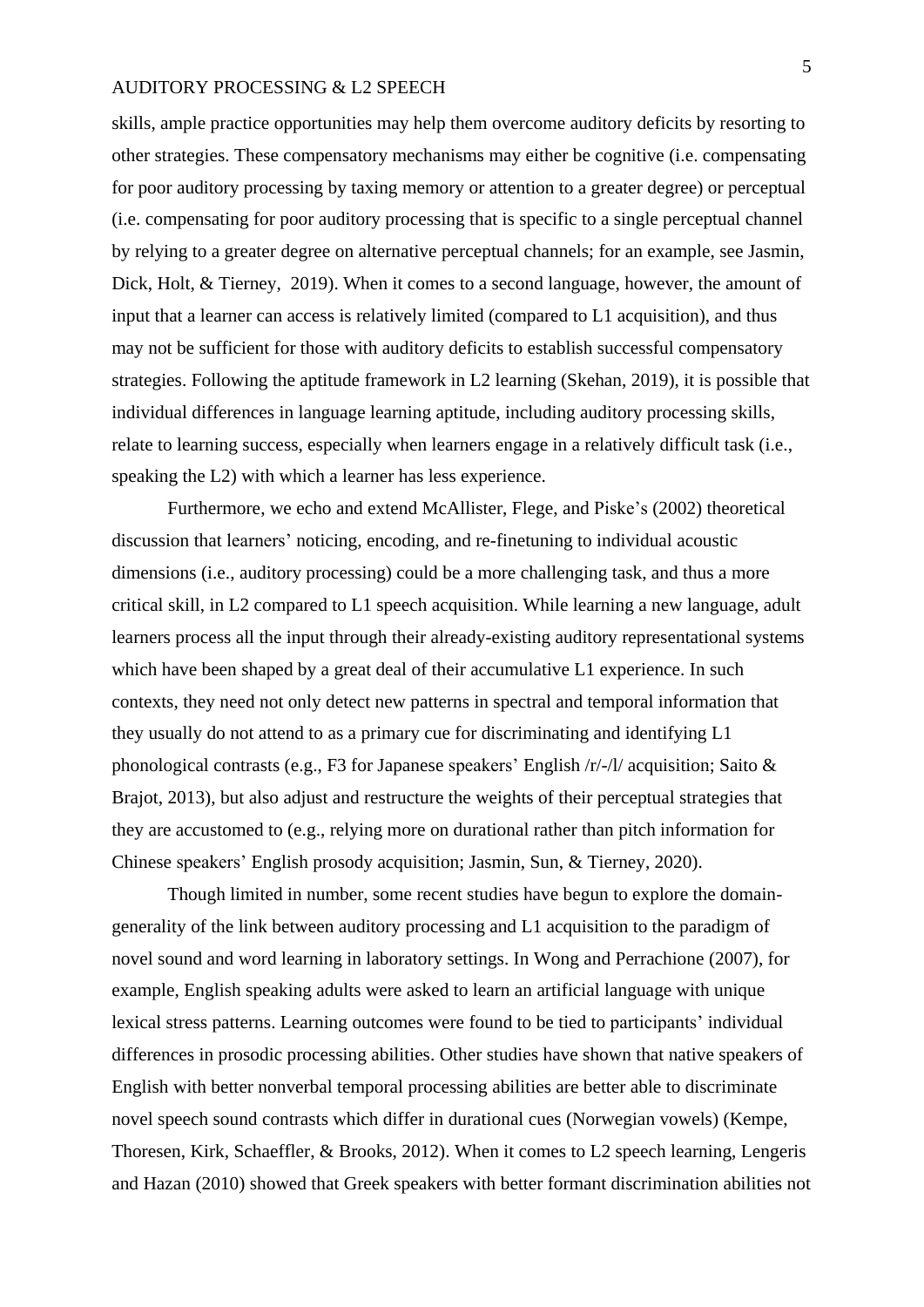only demonstrated better L2 English segmental proficiency at the outset of the project, but also showed greater gains from auditory training on the acquisition of L2 English vowels (see also Chandrasekaran, Kraus, & Wong, 2011, who used neural methods to demonstrate a link between pitch sensitivity and L2 Mandarin tone learning).

Despite emerging evidence on the relationship between auditory processing and shortterm learning of language skills in the laboratory, it remains unclear whether auditory processing ability can help L2 learners acquire new phonetic categories and transfer perceptive to productive skills in immersive naturalistic settings. As a preliminary investigation, Kachlicka, Saito and Tierney (2019) and Saito, Kachlicka, Sun, and Tierney (2020) cross-sectionally compared the aptitude profiles of 100 Polish residents in the UK, their immersion experience, and various dimensions of their L2 English proficiency. The results indicated that participants' explicit auditory processing abilities (formant and pitch discrimination) significantly predicted their L2 speech perception and production performance (for the generalizability of the findings to various dimensions of L2 proficiency among Polish, Spanish, and Chinese speakers of English, see Saito, Sun, Kachlicka, Robert, Nakata, & Tierney, forthcoming). Building on this line of work, the current study takes a very first step towards delving into the extent to which auditory sensitivity can account for the longitudinal development of L2 pronunciation abilities during eight months of immersion (study abroad) in the UK. Given the previous longitudinal evidence that adult L2 learners demonstrates much learning (with their pronunciation forms being intelligible/adequately L2 like) within first few months of immersion (e.g., Munro & Derwing, 2008; Munro, Derwing, & Saito, 2013), we consider the timeframe of the current study (i.e., first eight months) as the *initial* to *mid* phase of L2 speech learning.

#### **Research Questions and Predictions**

Drawing on the notion of auditory processing in the cognitive psychology and first language acquisition literature, the primary objective of the current investigation was to propose, test and validate our new explicit phonetic aptitude framework. As defined in Saito and Plonsky's (2019) assessment model, L2 pronunciation proficiency is first considered to comprise three overall abilities: (a) the ability to pronounce consonants and vowels accurately (segmental proficiency); (b) the ability to correctly assign stress at both the word and sentence levels (prosodic proficiency); and (c) the ability to deliver speech at an optimal tempo without too many pauses, repetitions and/or self-corrections (fluency proficiency). A total of three different perceptual-cognitive abilities are assumed to be relevant to these: the ability to capture perceptible differences in (a) higher frequencies (formant discrimination),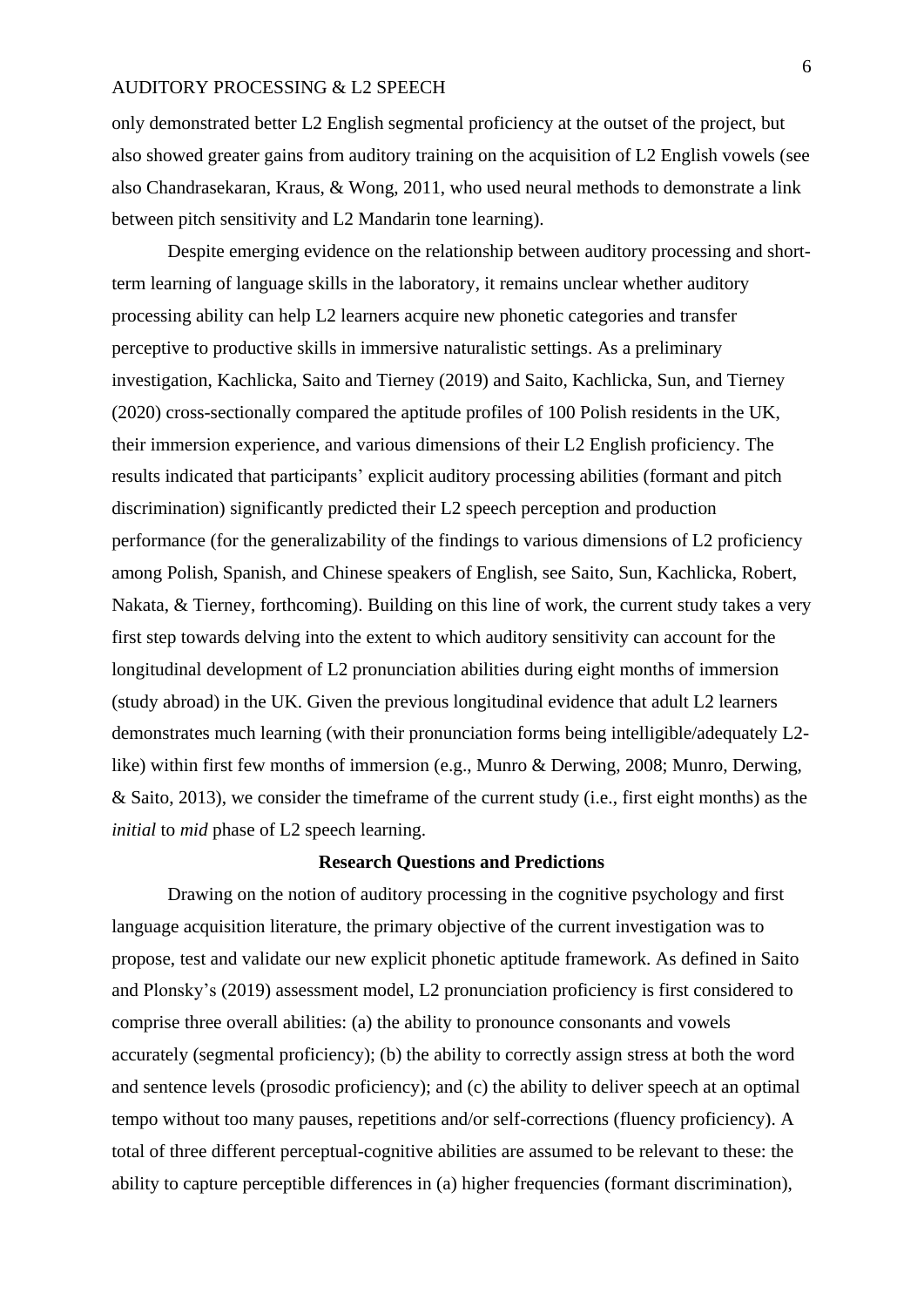(b) lower frequencies (pitch discrimination), and (c) sound and silence ratio (duration discrimination). Accordingly, the research question guiding the current study was:

• To what degree does explicit phonetic aptitude, operationalized as three types of auditory processing (formant, pitch and duration discrimination), relate to the segmental, prosodic, and fluency aspects of L2 pronunciation proficiency development?

While our general prediction is that precise auditory processing facilitates various dimensions of L2 pronunciation development, different dimensions of L2 pronunciation proficiency development may involve different types of auditory processing abilities with different weights. Thus, we aim to explore more specific hypotheses in conjunction with the primary acoustic correlates of L2 segmental, prosodic and fluency development. For segmental proficiency, the accurate pronunciation of consonants and vowels requires L2 learners to access all the relevant auditory processing strategies (formant, pitch and duration discrimination). At the same time, however, it has been shown that many L2 learners tend to *overly* rely on melodic and temporal (rather than spectral) cues to perceive and produce new L2 sounds in the early stage of interlanguage development (e.g., Bohn & Flege, 1992 for vowels; Saito & Brajot, 2013 for consonants). Thus, we assume that it is spectral sensitivity (i.e., formant discrimination) that may play a key role in aiding L2 learners in this study to further refine phonetic details with a view of attaining more advanced L2 segmental proficiency.

The acquisition of prosody is highly multi-dimensional in nature. There are both pitch-based and durational correlates of stress at word and sentence levels alike. Thus, we consider both pitch and duration processing to be *equally* instrumental to the attainment of high-level prosodic proficiency. Finally, all the fluency phenomena featured in this study breakdown and speed fluency—are directly related to L2 learners' sensitivity to the timing of sound and silence in language input. Therefore, participants' temporal processing abilities (i.e., duration discrimination) could be a primary predictor of participants' L2 fluency development over time.

Though admittedly simplified, our specific hypotheses are summarized in Table 1. L2 pronunciation proficiency development is driven by auditory processing abilities related to the primary acoustic correlates of L2 segmental, prosodic and fluency development: (a) those with greater spectral sensitivity (formant discrimination) will demonstrate more advanced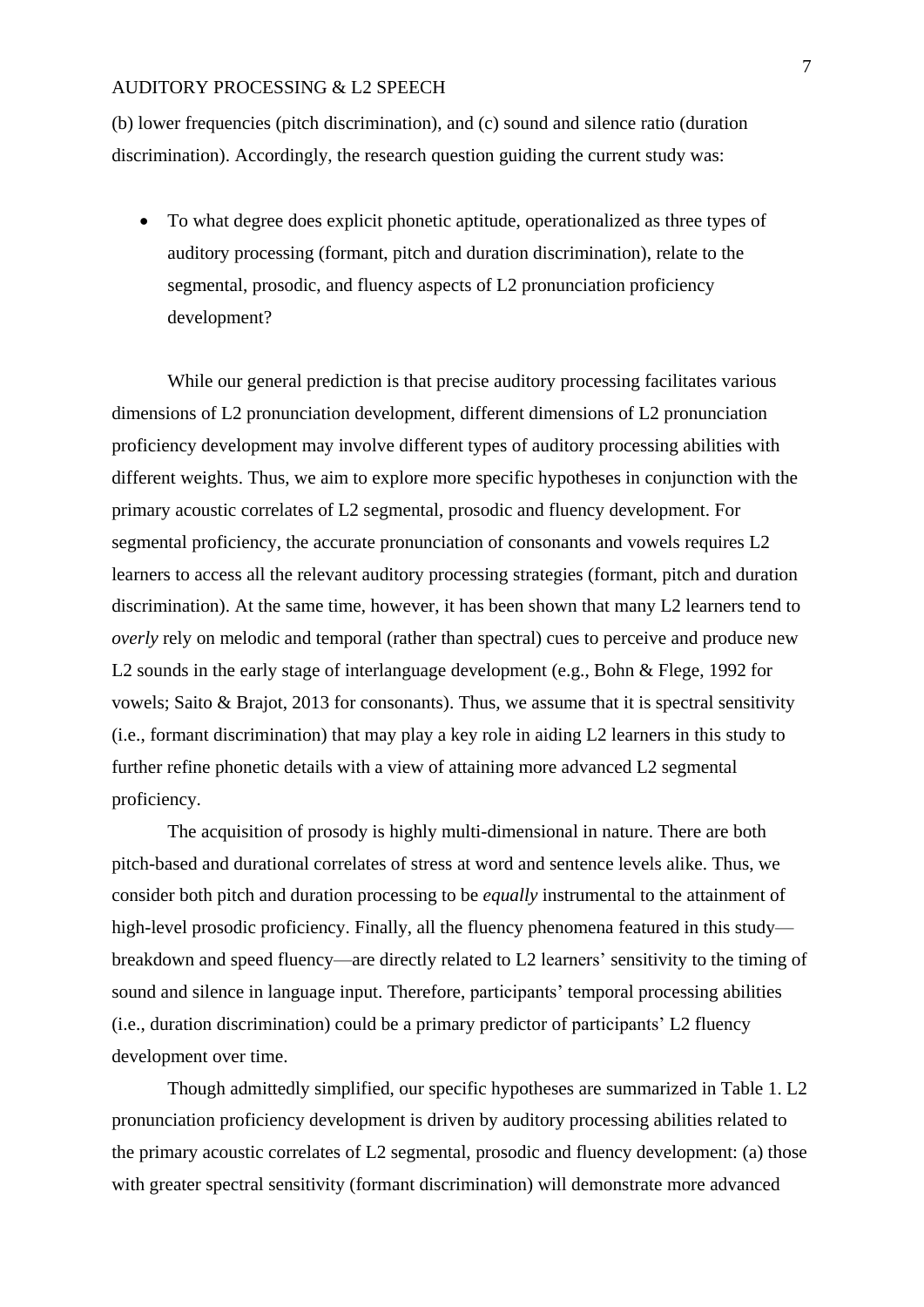segmental proficiency (consonant and vowel accuracy); (b) those with greater melodic and temporal sensitivity (pitch and duration discrimination) will show better prosodic proficiency (word stress, intonation); and (c) those with greater temporal sensitivity (duration discrimination) will exhibit better fluency proficiency (breakdown and speed fluency).

Table 1 *Predicted Relationship between L2 Pronunciation Proficiency and Auditory Processing*

|                      | Proficiency dimensions Primary Perceptual-Cognitive Correlates |
|----------------------|----------------------------------------------------------------|
| Segmentals           | • Formant discrimination                                       |
| Prosody<br>$\bullet$ | Pitch and duration discrimination                              |
| Fluency              | • Duration discrimination                                      |
|                      |                                                                |

#### **Method**

The current study featured a total of 30 Chinese international students during an eightmonth period of study abroad in the UK. The participants' pronunciation proficiency was assessed at the outset (T1) and endpoint (T2) of their immersion, and their auditory processing was measured at T2 (for details, see below). From a cross-sectional perspective, we explored the degree to which the participants' L2 pronunciation proficiency was associated with their past English-as-a-Foreign-Language (EFL) experience profiles (before study abroad) and auditory processing ability. In addition, we conducted a longitudinal investigation of the relationship between participants' recent English-as-a-Second-Language (ESL) experience, auditory processing and L2 pronunciation proficiency development over time (T1  $\rightarrow$  T2). The design of the study is visually summarized in Figure 1.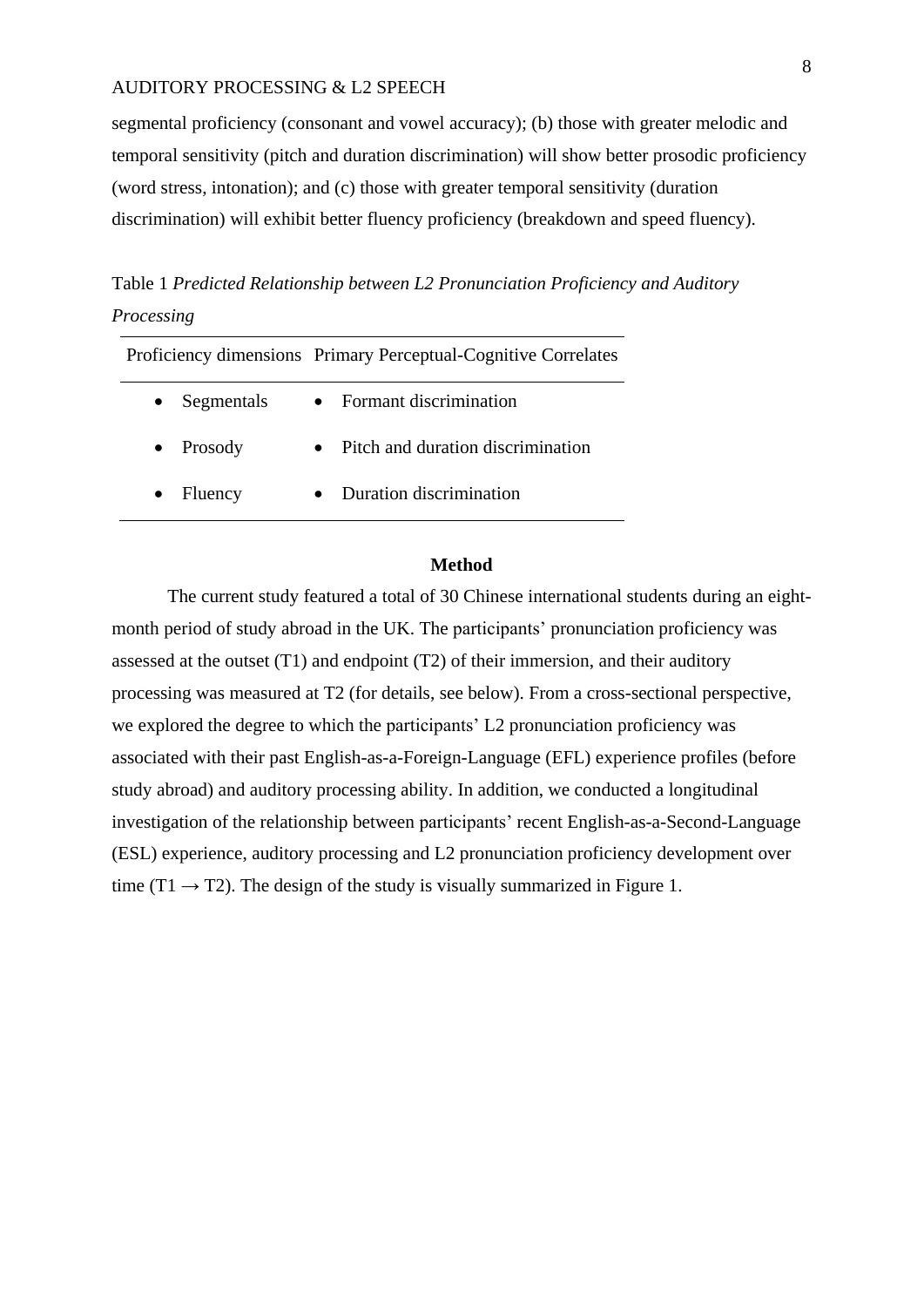

*Figure 1* Design of Current Study

#### **Participants**

As a part of a larger project which examined the L2 pronunciation proficiency of 100+ learners with a wide range of L1, experience, age and aptitude profiles in London, 30 Chinese learners of English (27 females) were recruited at the beginning of an academic year (T1). Their average age was 23.5 years (*SD* = 2.2, *Range* = 21-34). All of them were graduate students in various areas of sciences, social sciences and humanities. At the outset of the project, they had resided in the UK for less than one month. Their general L2 English proficiency as measured by IELTS spanned between 6 and 8 out of 9 ( $M = 7.1$ ,  $SD = 0.5$ , *Range* = 6-8), which classifies them as independent and proficient L2 users (i.e., B2 to C2 as per Common European Framework of Reference). All the participants reported normal hearing. Participants participated in a second data collection session eight months after T1, i.e., at the end of their program (T2).

All participants were individually interviewed at T1 to gather information about their past EFL experiences. The participants reported having studied English for an extensive amount of time in China ( $M = 15.3$  years,  $SD = 2.1$ ,  $Range = 10-22$ ) with different onsets of learning ( $M = 8.3$  years,  $SD = 1.9$ ,  $Range = 6-13$ ). According to their self-reports, the total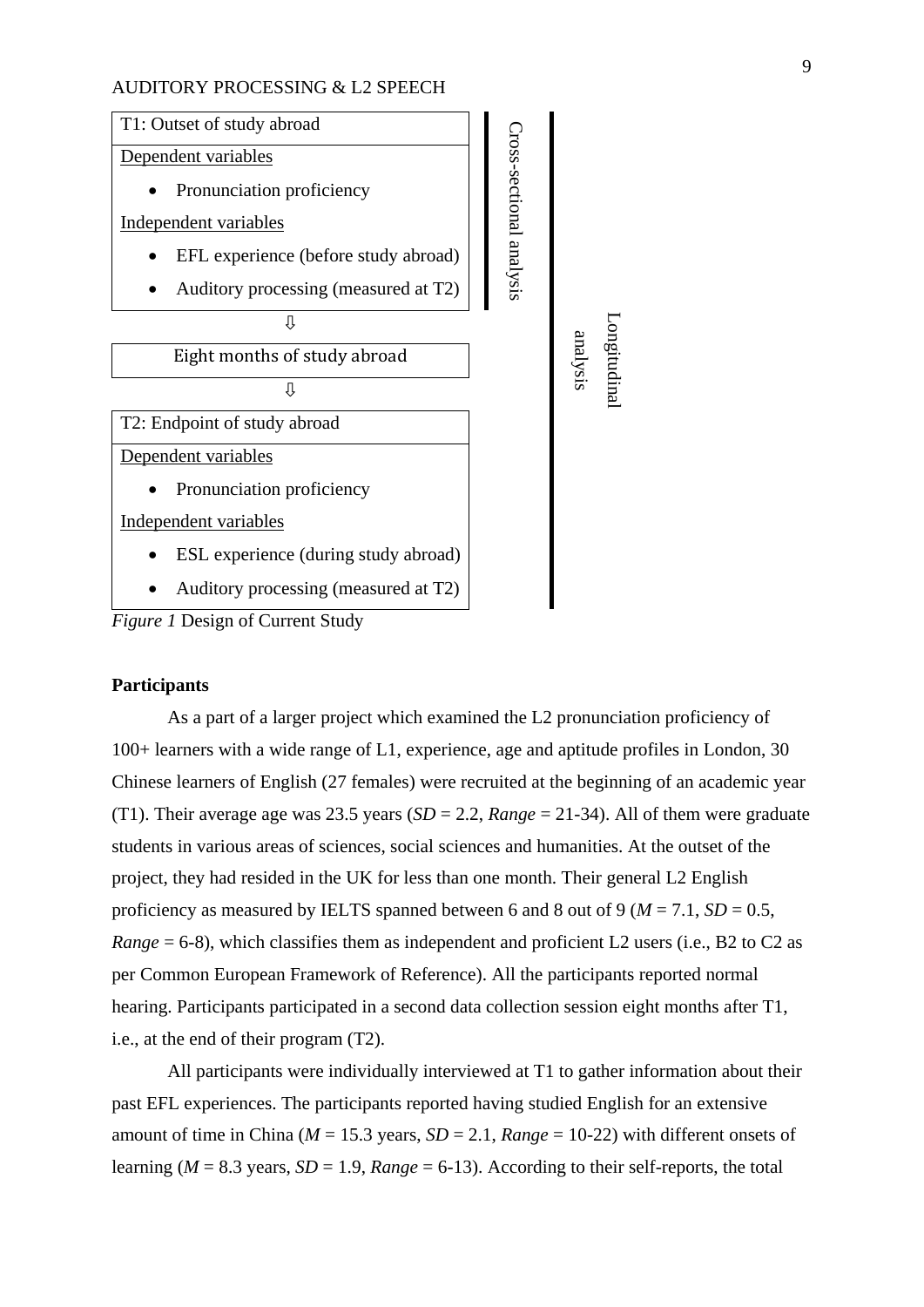number of hours they engaged in EFL education widely varied ( $M = 3037.5$  hours,  $SD =$ 1152.1, *Range* = 1520-6840). No participants reported having any extensive immersion experience prior to the project. Because the quantity of L2 use likely differed among the participants during the project, they were interviewed again at T2 to survey their ESL experience (T1  $\rightarrow$  T2). The results of this interview indicated that their estimated amount of L2 use per week widely varied ( $M = 8.0$  hours,  $SD = 9.8$ ,  $Range = 1-51$ ).

#### **Speaking Task**

L2 pronunciation scholars have generally relied on controlled speech tasks (e.g., word and sentence reading) in order to lead their participants to pronounce certain phonological features that they are interested in (for research synthesis, see Saito & Plonsky, 2019). However, this task format allows adult L2 learners to monitor their correct pronunciation forms, which may not necessarily index their actual L2 proficiency in communicative settings (Piske, Flege, MacKay, & Meador, 2011). In this regard, a timed picture description task was used to elicit participants' relatively unconscious and unmonitored use of L2 pronunciation forms (i.e., spontaneous L2 pronunciation proficiency). In the task, participants described a series of picture narratives with a primary focus on meaning under time pressure. Four different versions of the task (Versions A, B, C & D) were selected from the Pre-Grade 1 Level of the EIKEN English Test (EIKEN, 2016), and administered randomly at each testing point (Version A or B at T1; Version C or D at T2). In this way, we were able to control for the confounding effects of different topics, as well as test-retest effects. In each version, participants were asked to describe a four-frame cartoon with two minutes of planning time. To avoid false starts, they were given the first sentence that they had to use in the task (for all the task materials used in the study, see **Supporting Information-A**).

All of the speech samples were recorded in a quiet room at a university using a Roland-05 audio recorder, set to 44100 Hz sampling rate and 16-bit quantization, and via a unidirectional condenser microphone. Following the standards in L2 pronunciation research (e.g., Isaacs & Trofimovich, 2012) and to reduce the amount of listener fatigue during the L2 speech rating sessions (see below), the first 30 seconds of each speech sample were cut, normalized for peak intensity, and saved as a WAV file. A total of 60 speech samples (30 participants  $\times$  2 data collection points [T1, T2]) were submitted to subjective (rater judgements) analysis and objective acoustic analysis, as described below.

#### **Constructs of L2 Pronunciation Proficiency**

L<sub>2</sub> pronunciation proficiency is broadly conceptualized on segmental and suprasegmental levels (Saito & Plonsky, 2019). Following Trofimovich and Baker's (2006)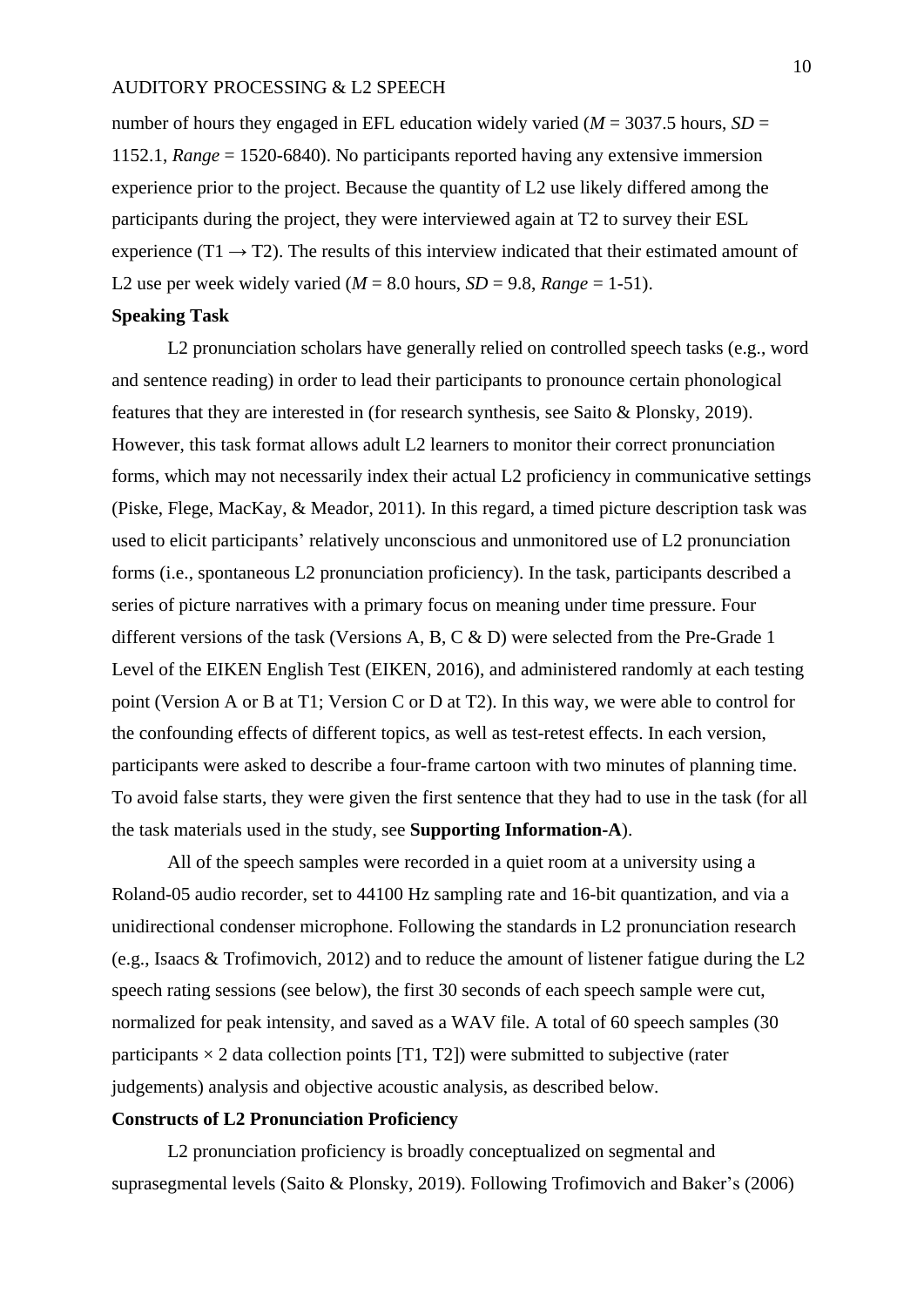framework, the latter construct of L2 pronunciation can be further divided into "melodybased" suprasegmentals, defined as acoustic phenomena signaled via fundamental frequency and intensity (word stress, intonation); and "rhythm-based" suprasegmentals, featuring all the temporal characteristics (breakdown and speed fluency). In this paper, therefore we considered L2 pronunciation to be three-fold: (a) the ability to pronounce consonants and vowels accurately (segmental proficiency); (b) the ability to correctly assign stress at both the word and sentence levels (prosodic proficiency); and (c) the ability to deliver speech at an optimal tempo without too many pauses, repetitions and/or self-corrections (fluency proficiency).

#### **L2 Pronunciation Assessment: Rater Judgements**

A total of five expert raters were trained to make impressionistic judgements of four different dimensions of L2 pronunciation: (a) segmentals (substitution, omission, or insertion of individual consonants or vowels); (b) word stress (misplaced or missing primary stress in multisyllabic words); (c) intonation (appropriate, varied versus incorrect and monotonous use of pitch on a sentence-level); and (d) perceived tempo (optimal speed of delivery) (for development and validation of the procedure, see Saito, Trofimovich and Isaacs (2017). All of the speech samples were played for the raters in a randomized order via a MATLAB-based software. For each sample, raters used a moving slider to assess the degree of targetlikeness, which was recorded on a 1000-point scale  $(0 = not \, targetlike \, at \, all, \, 1000 = targetlike)$ . For onscreen labels for each rated category, see **Supporting Information-B**. The first author administered the rater training and listening sessions.

**Raters**. As recommended in Saito et al. (2017), five raters (2 males, 3 females) were carefully selected in light of their experience, familiarity, and expertise with L2 speech judgements of this kind. Four raters were native speakers of British English, while one rater was a native speaker of American English. All of them had obtained an MA in Applied Linguistics, had extensive English teaching experience ( $M = 9.6$  years,  $SD = 8.9$ , *Range* = 3-20 years), and reported high-level familiarity with foreign-accented English ( $M = 6$  out of 6:  $1 = not at all; 6 = very much.$ 

**Procedure**. All the listening sessions took place individually in a quiet room at a university in London. First, the raters received detailed explanation from the first author about the meanings of each rating category, and how to use the scale. For training scripts, see **Supporting Information-C**. Next, they familiarized themselves with the rating procedure by using a set of five practice samples (but not included in the main dataset). For each sample, they explained and justified their segmental, prosodic (word stress, intonation) and temporal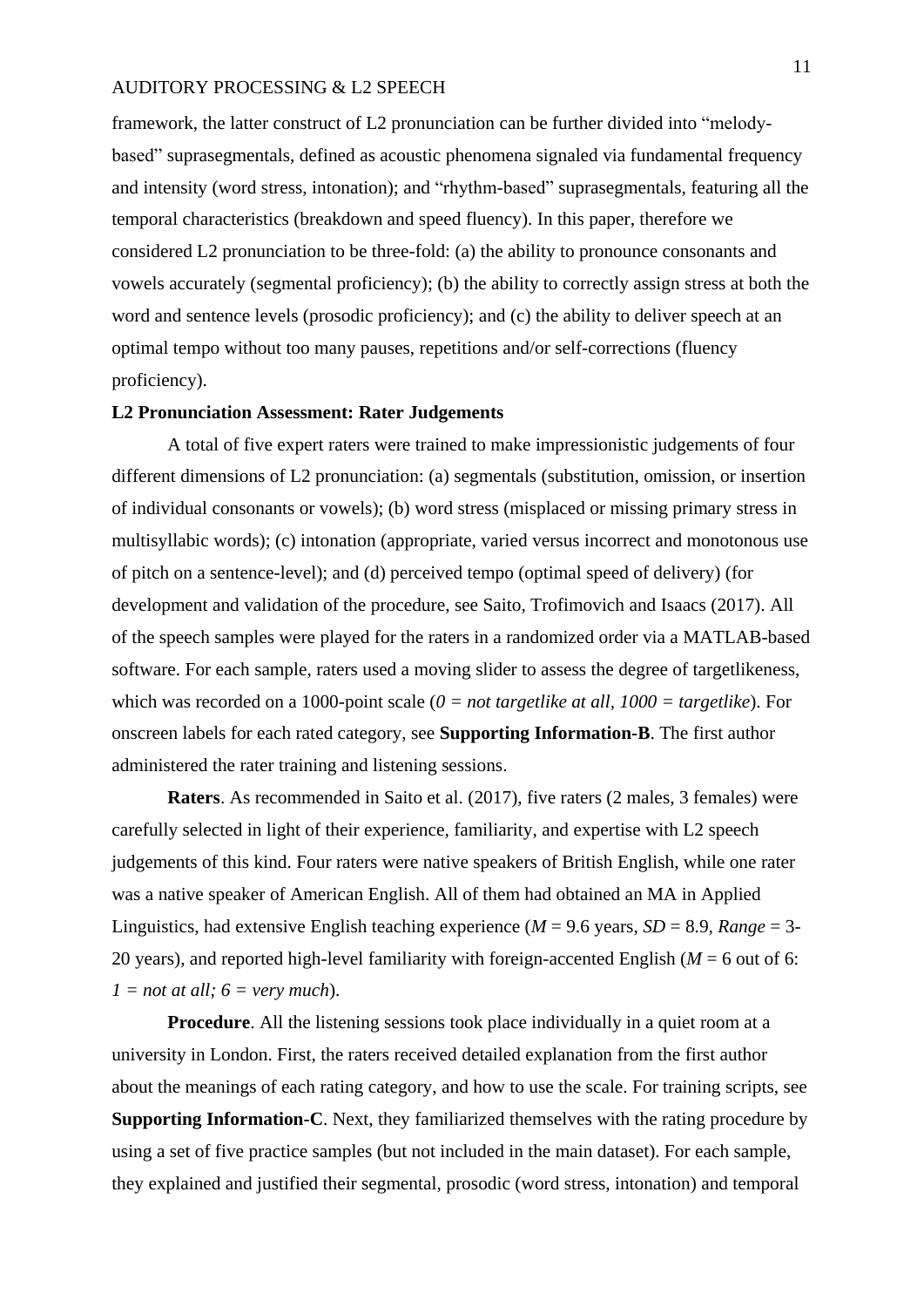(perceived tempo) ratings, with the researcher providing feedback to ensure that the raters had clearly understood and differentiated between the four rated categories. The raters then proceeded to rate the main dataset of 60 audio samples. The entire session lasted for two hours. To avoid listener fatigue, raters were given a break halfway through.

**Inter- and Intra-Rater Reliabilities**. Cronbach's alpha was calculated to check the agreement among the pronunciation proficiency ratings. In line with previous research (e.g., Saito et al., 2017), the results found relatively high alpha levels for segmentals ( $\alpha = .85$ ), word stress ( $\alpha = .80$ ), intonation ( $\alpha = .78$ ) and speech rate ( $\alpha = .85$ ), indicating that the raters' judgements were overall consistent across the four different dimensions of L2 pronunciation proficiency. In addition, the raters assessed the extent to which they had understood each pronunciation category  $(I = I \text{ did not understand at all, } 9 = I \text{ understand this concept well});$ and the extent to which they could use/handle the category while listening spontaneous speech samples ( $1 = \text{very difficult}, 9 = \text{very easy and comfortable}$ ). The raters reported relatively high level of understanding ( $M = 9.0$ ) and comfort ( $M = 8.6$ ) for all linguistic categories. For the subsequent analyses, all the raters' scores were averaged across for each participant (Participants 1-30) at different time points (T1, T2) for the four L2 pronunciation categories (segmentals, word stress, intonation, perceived tempo).

#### **L2 Pronunciation Assessment: Acoustic Analyses**

1

Following the assessment framework of L2 utterance fluency (Tavakoli & Skehan, 2005), two linguistically trained coders participated and conducted acoustic analyses of two temporal dimensions of L2 speech—(a) breakdown (the ratio of filled and unfilled pauses); and (b) speed (articulation rate)<sup>3</sup>.

To conduct the analysis, all speech samples were first transcribed and separated into clauses using the Analysis of Speech unit (Foster, Tonkyn, & Wigglesworth, 2000). As operationalized in Bosker, Pinget, Quené, Sanders and De Jong (2013), the number of filled (e.g., ah, oh, eh) and unfilled pauses were combined. The pauses were divided by the total number of words. For speed fluency, the total number of syllables was divided by the total phonation time (without any unfilled pauses; i.e., articulation rate).

Two experienced, trained coders first separately conducted fluency analyses on 20 similar L2 picture narratives (not included in the main dataset). Their inter-rater reliability

 $3$  In the current study, we did not further analyze the repair aspects of L2 fluency (the ratio of repetitions and self-corrections). This decision was based on the growing evidence that repair is deeply associated with L1 traits and behaviors (e.g., personality, attentional control; Zuniga & Simard, 2019) rather than L2-specific variables (e.g., length of immersion, age of acquisition; Saito, Ilkan, Magne, Tran, & Suzuki, 2018).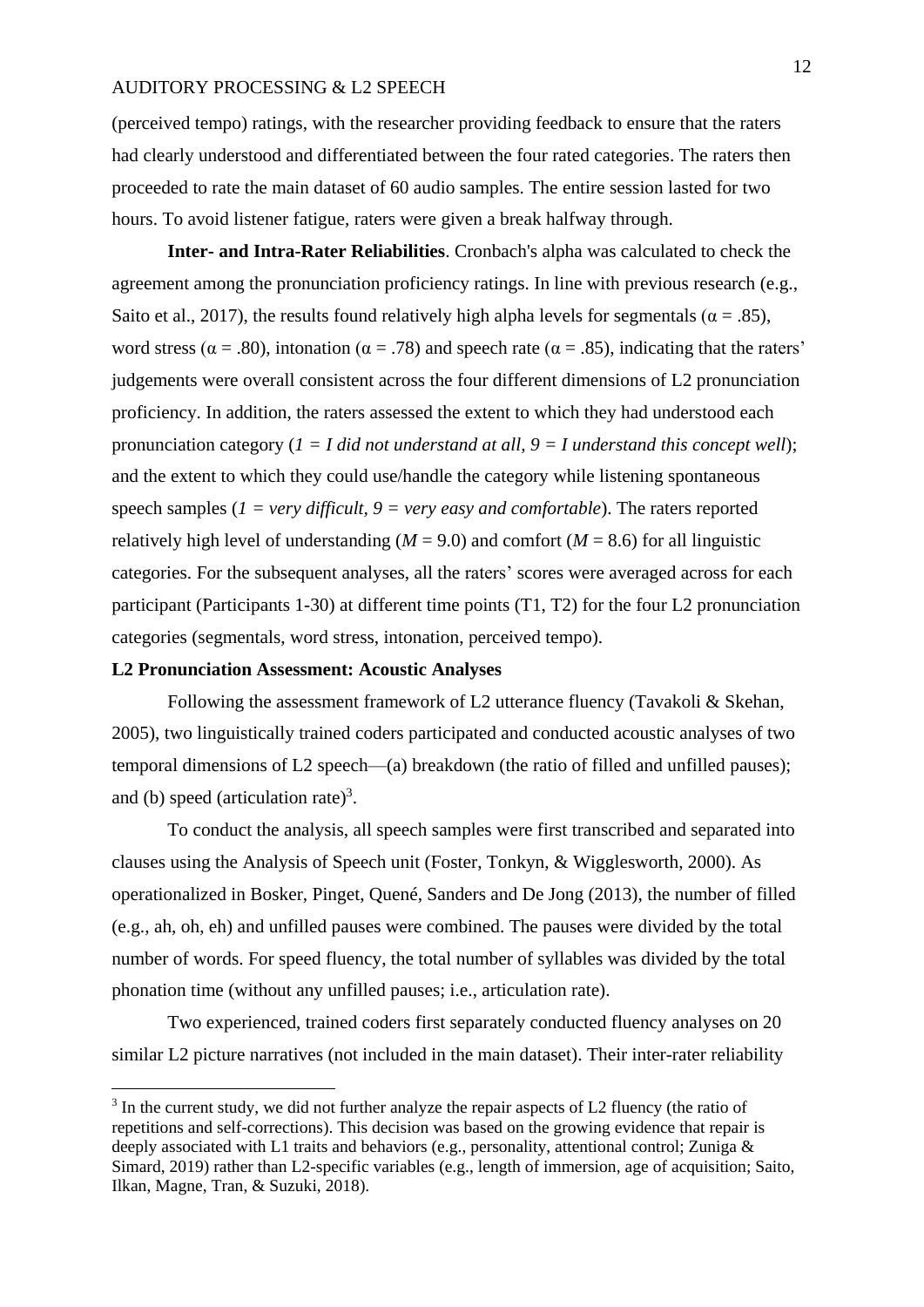was relatively high for breakdown (inter-class correlations:  $r = .95$  for pause ratio) and speed (*r* = .96 for articulation rate). Any discrepancies were discussed and solved with the view of obtaining a consistent understanding of the breakdown and speed fluency analyses. Subsequently, the first coder proceeded to the fluency analyses of the main dataset ( $n = 60$ ) speech samples).

#### **Auditory Processing Measures**

In light of the existing literature on auditory individual differences in L1 acquisition, audition abilities were operationalized as one's sensitivity to perceptual differences in formant frequency, pitch, and duration (e.g., McArthur & Bishop, 2005). Adopting the procedure/materials established in the precursor research (e.g., Kachlicka et al., 2019), participants took three different types of auditory processing tests—formant, pitch and duration discrimination. The participants took the tests in the following order: formant discrimination, pitch discrimination, and duration discrimination. For practical reasons, the testing sessions took place at the endpoint of the project. Because domain-general abilities such as auditory processing are thought to be relatively *stable* for the same individuals over time (Hornickel, Knowles, & Kraus, 2012), we do not believe that the timing of the assessment (at the endpoint of the project) significantly affected how well the participants' explicit perceptual acuity was represented. In the Discussion section, however, we revisited this assumption, providing food for thought for future studies of this kind.

The auditory processing tests were designed to assess the participants' thresholds for sound discrimination on three dimensions—(a) frequency of spectral peaks, (b) fundamental frequencies; and (c) duration. For each test a total of 100 stimulus levels were created via custom MATLAB scripts. Participants were presented with three tones with an inter-stimulus interval of 0.5s and were asked to indicate which of the tones differed from the middle one by pressing the number "1" or "3." Using an adaptive threshold procedure (Levitt, 1971), the size of the difference varied from trial to trial based on task performance. Initially, the tests started at Level 50. For every incorrect response, the difficulty of the task decreased (with the difference being wider). When participants correctly responded to three consecutive stimuli, task difficulty increased (with the difference being smaller).

The program also tracked which "direction" the threshold had been moving over the last couple of trials. For example, if the current stimulus difference was smaller than the difference in the last trial, then thresholds had been decreasing. It then looked for trials in which there was a "reversal" in direction. This could be due either to a participant getting the answer right after a string of wrong answers, or to a participant getting the answer wrong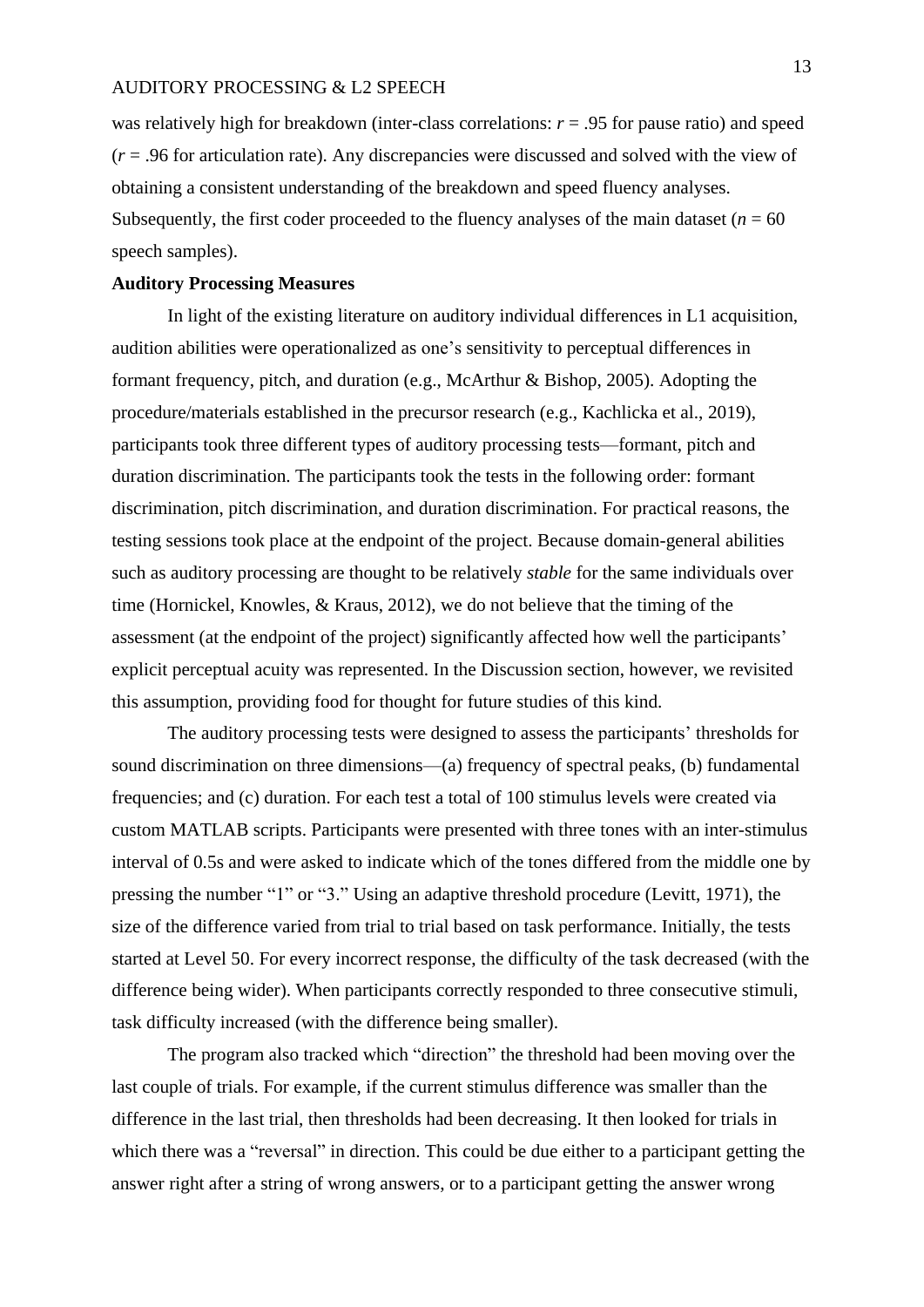after a string of correct answers. The step size was initially set at ten levels. After the first reversal in direction (i.e., an increase in difficulty followed by a decrease or vice versa), the step size decreased to five levels, and decreased to two and one after the second and third reversals. The program stopped after either 50 trials or eight reversals have been reached. Then, to calculate the individual's threshold, the program averaged the stimulus differences levels that occurred across all reversals from the second on. Thus, this program was designed to calculate the level at which participants could just barely do the task.

For the formant discrimination test, stimuli were complex tones with fundamental frequencies (F0) at 100 Hz and harmonics up to 3000 Hz. Stimuli were 0.5s in duration with a 0.015s linear ramp at the beginning and the end. Three formants were created using a parallel formant filter bank (Smith, 2007). The first and third formants were kept constant at 500 Hz (F1) and 2500 Hz (F3). The frequency of the second formant (F2) ranged from 1500 Hz to 1700 Hz with an increment of 2 Hz. For example, if a participant stops at Level 50, this means that he can perceive a minimum difference of  $100Hz$  ( $2Hz \times 50$  levels) when two stimuli differ in F2.

For the pitch and duration discrimination tests, a standard four-harmonic complex tone was created with F0 at 330 Hz. Each stimulus was 0.5s in duration, beginning and ending with 0.015s of linear amplitude ramp. While the stimuli in the pitch discrimination test differed on the continuum of F0 between 330 and 360 Hz (with a step of 3 Hz), those in the duration discrimination test ranged from 0.25 to 0.5s (0.0025s steps). For example, if a participant ends at Level 50, this means that he can perceive a minimum difference of 150Hz  $(3Hz \times 50$  levels) when two stimuli differ in F0, or a minimum difference of 0.125s (0.0025s)  $\times$  50 levels) when they differ in duration. As such, formant, pitch and duration processing scores were calculated in terms of how small of a difference participants could perceive on a 100-point continuum.

#### **Results**

#### **L2 Pronunciation Proficiency**

The segmental, prosodic, and fluency dimensions of the participants' speech were assessed using the four rater judgement measures (segmentals, word stress, intonation, perceived tempo) and the two acoustic measures (pause ratio, articulation rate). According to Kolmogorov-Smirnov tests, the distribution of the two acoustic measures (pause ratio, articulation rate) were found to be positively skewed ( $p < .05$ ). Therefore, the log10 function was used to transform and normalize the data. To check if the four types of picture prompts (Versions A, B, C, vs. D) influenced participants' L2 pronunciation proficiency, a set of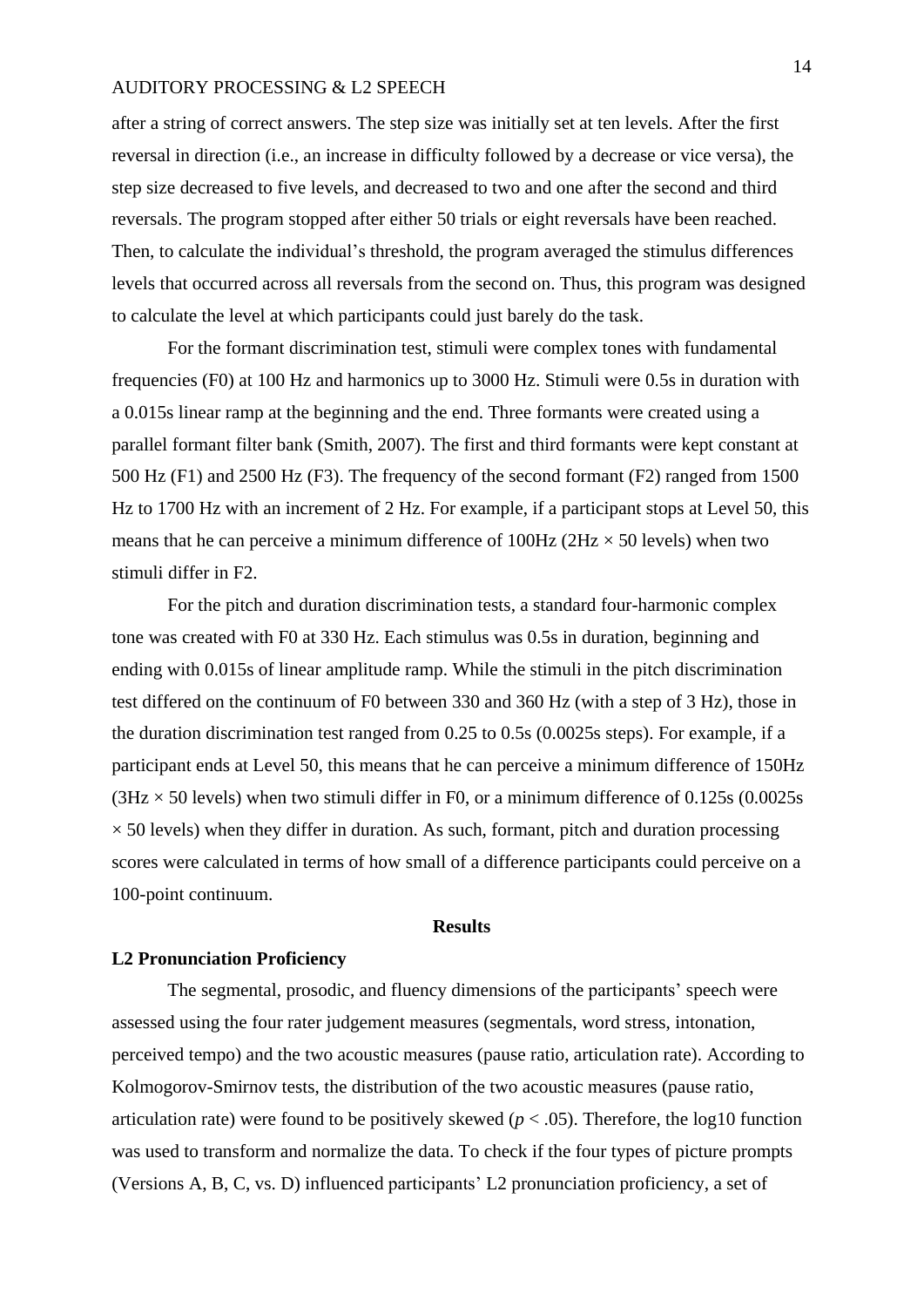repeated-measure ANOVAs were conducted with each dimension of participants' pronunciation proficiency scores relative to task prompts at T1 (Versions A vs. B) and T2 (Versions C vs. D). The results did not find any significant relationship between L2 pronunciation proficiency and task prompts in any contexts  $(p > .05)$ . The descriptive statistics of L2 pronunciation proficiency scores were summarized in Table 2.

|                                          | T <sub>1</sub> |           |                         | T <sub>2</sub> |                 |                 |  |
|------------------------------------------|----------------|-----------|-------------------------|----------------|-----------------|-----------------|--|
|                                          | M              | <i>SD</i> | Range                   | $M_{\odot}$    | <i>SD</i>       | Range           |  |
| A. Rater judgements                      |                |           |                         |                |                 |                 |  |
| Segmentals (1000 points)                 |                | 458 131   | 213-754                 |                |                 | 514 130 293-749 |  |
| Word stress (1000 points)                |                | 582 104   | 368-755                 |                |                 | 577 119 331-897 |  |
| Intonation (1000 points)                 | 449            | 135       | 207-727                 | 487            | 158             | 277-856         |  |
| Perceived tempo (1000 points)            |                | 521 135   | 256-841                 |                | 602 121         | 415-893         |  |
| B. Acoustic analyses                     |                |           |                         |                |                 |                 |  |
| Pause ratio $(\%)$                       | 31.1           |           | $9.2 \quad 15.2 - 62.1$ | 26.8 8.5       |                 | 16.5-58.3       |  |
| Articulation rate (syllables per second) | 2.9            | 0.4       | $2.1 - 4.1$             |                | $3.2 \quad 0.4$ | $2.4 - 4.3$     |  |

Table 2 *Descriptive Information of L2 Pronunciation Proficiency Scores at T1 and T2*

To delve into the relationship among the participants' pronunciation scores (elicited from the six measures), a set of Pearson correlations were conducted with their T1 scores. Due to multiple comparisons (i.e., each measure was compared against the other five measures), the alpha level was adjusted and set at  $p < .010$  (Bonferroni corrected). As summarized in Table 3, all subcategories of the rater judgements were significantly correlated with each other except for the link between segmentals and perceived tempo  $(r = .375, p)$ = .041). Interestingly, while one acoustic measure (articulation rate) was significantly associated with raters' judgements of suprasegmentals in particular (word stress, intonation, perceived tempo), the other acoustic measures appeared to be rather unrelated and independent (breakdown vs. speed). Thus, a total of six measures were assumed to tap into the following three overall domains of L2 pronunciation proficiency: (a) correct pronunciation of individual sounds and words (segmentals, word stress, intonation); (b)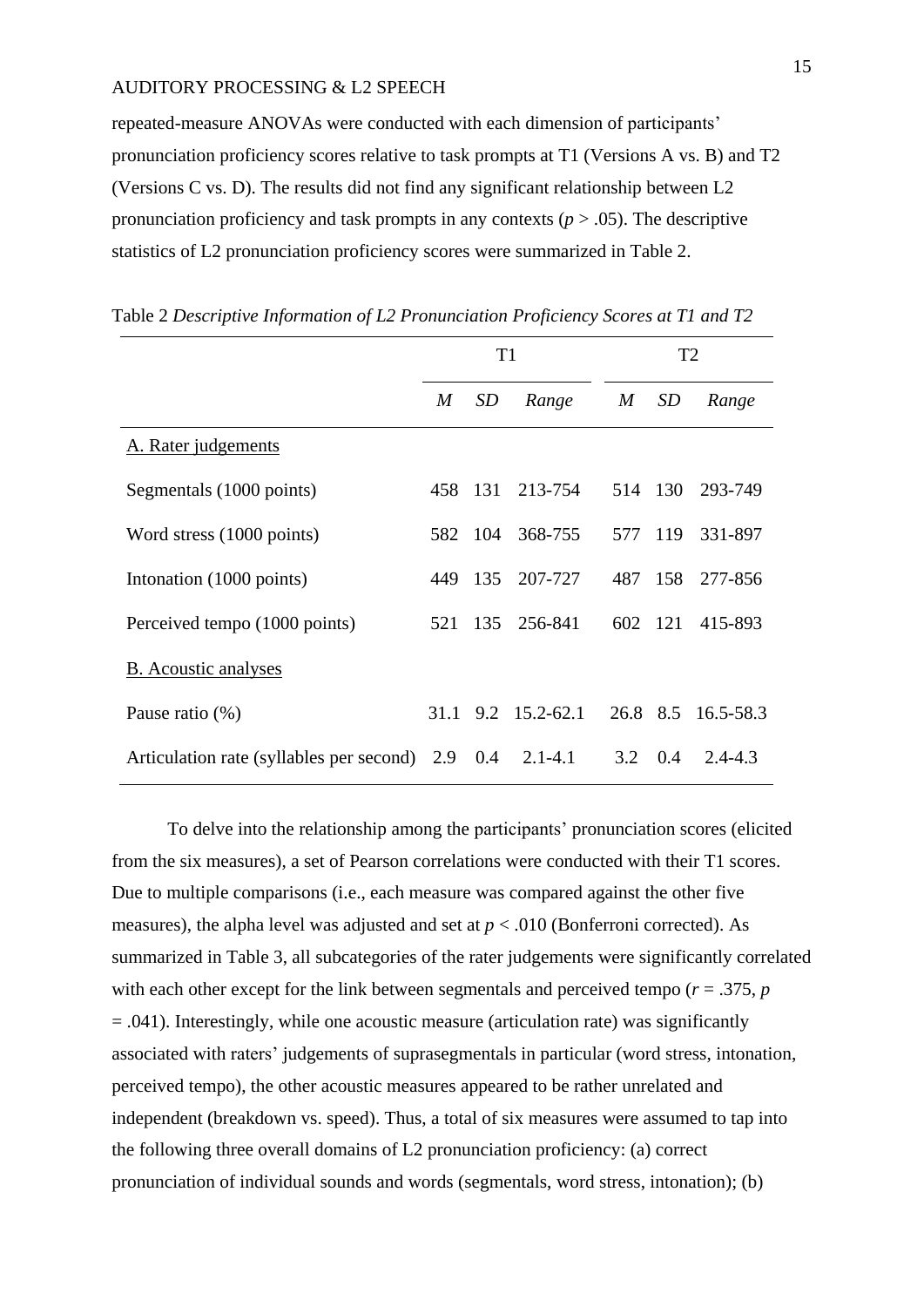overall prosody (word stress, intonation, perceived tempo, articulation rate); and (c) temporal fluency (pause ratio, articulation rate).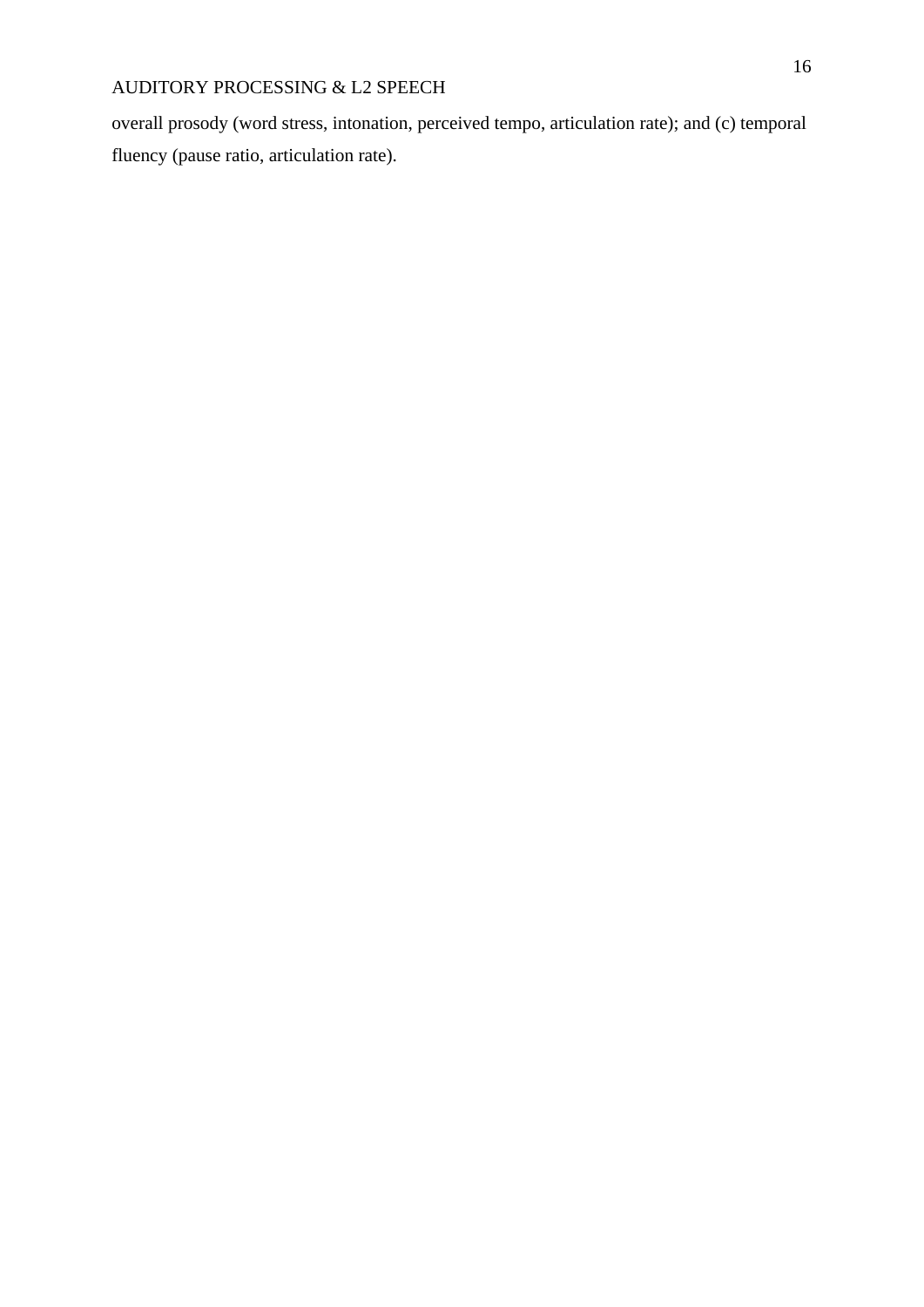|                               | Word stress |                               | Intonation   |                  | Perceived tempo Pause ratio Articulation rate |                  |                  |                |              |                  |
|-------------------------------|-------------|-------------------------------|--------------|------------------|-----------------------------------------------|------------------|------------------|----------------|--------------|------------------|
|                               | r           | $\boldsymbol{p}$              | $\mathbf{r}$ | $\boldsymbol{p}$ | r                                             | $\boldsymbol{p}$ | $\boldsymbol{r}$ | $\overline{p}$ | $\mathbf{r}$ | $\boldsymbol{p}$ |
| Segmentals (1000 points)      |             | $.708* < .001$ $.714* < .001$ |              |                  | .375                                          | .041             | .067             | .726           | .445         | .014             |
| Word stress (1000 points)     |             |                               |              | $.743* < .001$   | $.652*$                                       | < 0.001          | .116 .541        |                | $.534*$      | .002             |
| Intonation (1000 points)      |             |                               |              |                  | $.628*$                                       | < .001           | .149.432         |                | $.514*$      | .004             |
| Perceived tempo (1000 points) |             |                               |              |                  |                                               |                  | $-.433$ .017     |                | $.595*$      | .001             |
| Pause ratio $(\%)$            |             |                               |              |                  |                                               |                  |                  |                | $-.467*$     | .009             |

Table 3 *Inter-Relationships between L2 Pronunciation Proficiency Scores (T1)*

*Note*. \* for statistically significant  $(p < .010)$  (Bonferroni corrected)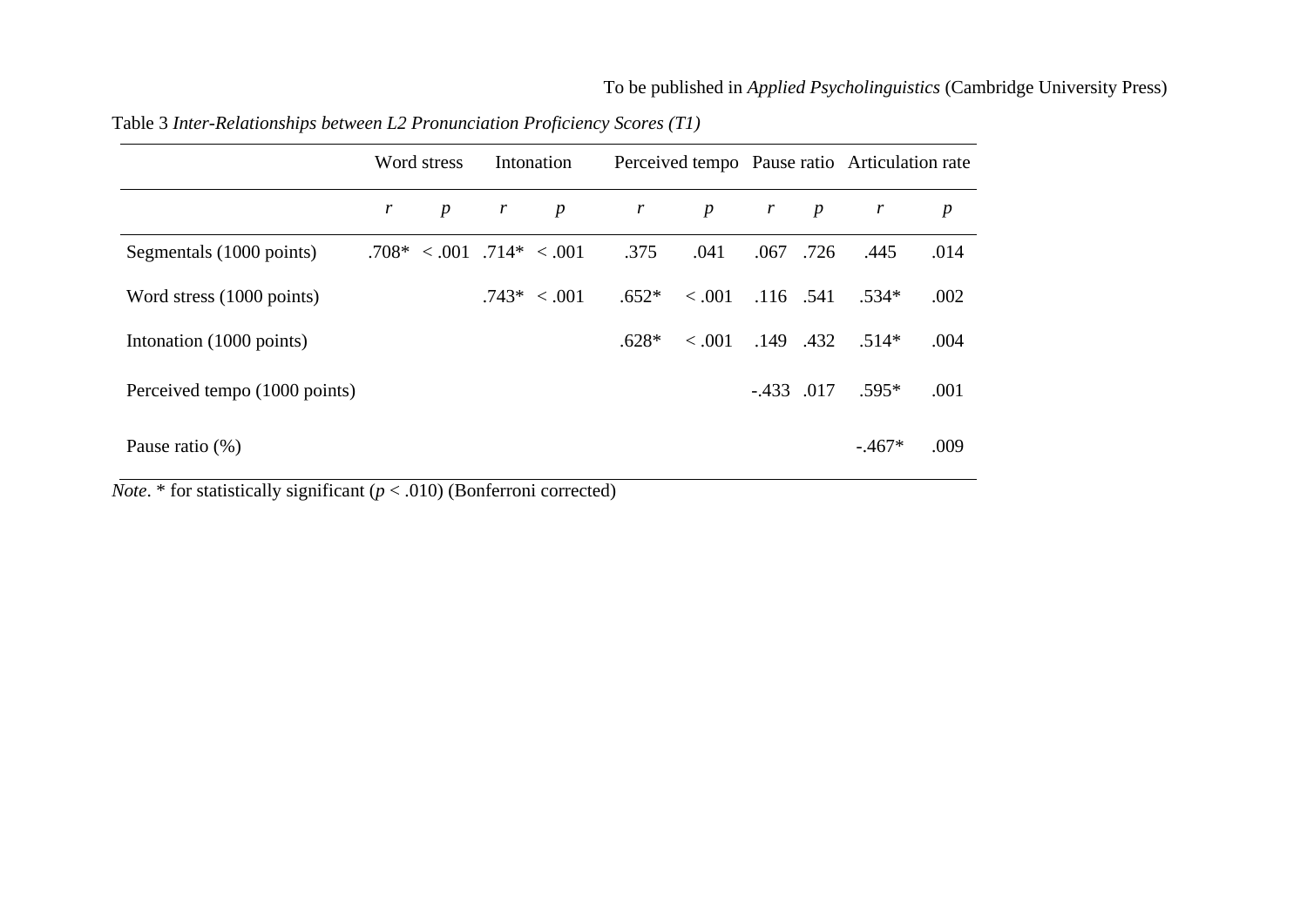#### **L2 Auditory Processing Profiles**

Auditory processing scores were recorded on a 100-point scale (smaller values indicating greater spectral, melodic and rhythmic sensitivity). The raw data were summarized in Table 4. For the sake of interpretation, smaller values indicate more sensitive and better auditory processing abilities. As for formant discrimination, for example, some could perceive very subtle differences when F2 shifted to a very small degree (e.g., 7 Hz), but the formant acuity of others could be much less sensitive (e.g., 117 Hz). As observed in the precursor research (e.g., Kachlicka et al., 2019; Saito et al., 2020), the results of Kolmogorov-Smirnov tests found the pitch and duration discrimination scores to be positively skewed ( $p < .001$ ,  $p = .041$ ). To approximate normal distribution, these auditory scores were thus transformed via the log10 function. For the purpose of comparisons and subsequent analyses, all the auditory processing scores were converted to z-scores.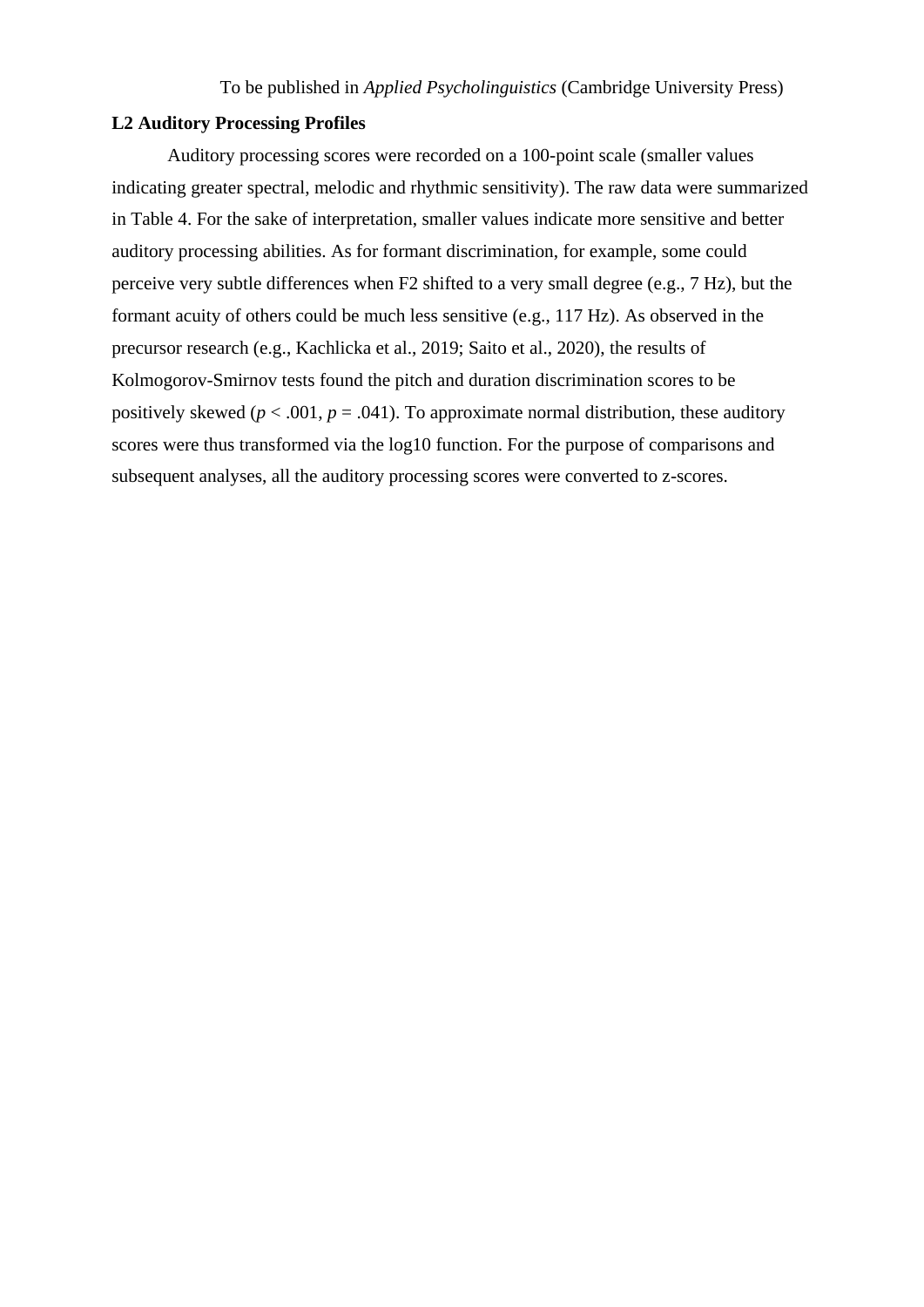|                         | M        | SD   | Range        |
|-------------------------|----------|------|--------------|
| Formant discrimination  | 55.4 Hz  | 29.4 | 7-117        |
| Pitch discrimination    | $5.0$ Hz | 3.8  | $1.4 - 16.9$ |
| Duration discrimination | 51.4 ms  | 35.1 | 11.2-127.5   |

Table 4 *Summary of Raw Auditory Processing Scores*

To check the inter-relationships between the three auditory processing measures (formant, pitch, and duration) and the two experience factors (past EFL and recent ESL experience), Pearson correlation analyses were performed. Considering the number of comparisons (each independent variable was compared against the other four variables), an alpha level was set to .012 (Bonferroni corrected). As summarized in Table 5, no significant correlations were identified in any contexts, except for the relationship between past and recent experience (total hours of L2 use in ESL settings vs. total hours of L2 education in EFL settings). In terms of the degree of independence of auditory processing factors, these results indicate that (a) formant, pitch and duration discrimination measures may represent three distinct aspects of auditory processing abilities; and (b) such auditory processing factors may be outside of the influence of past/recent L2 learning experience.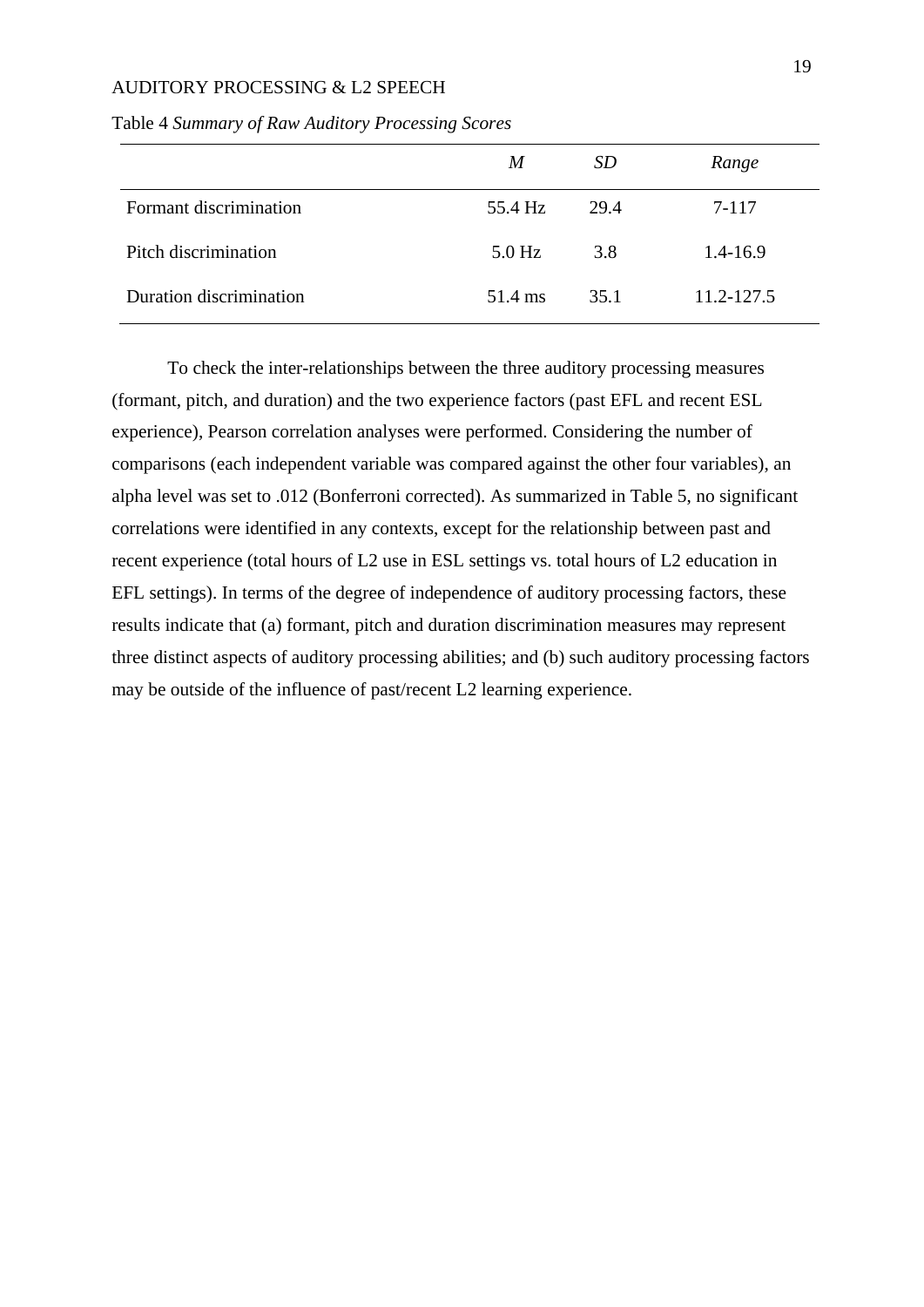|                         | Pitch |                  | Duration<br>discrimination discrimination |                  | Past EFL<br>experience        |                  | <b>Recent ESL</b><br>experience |                  |
|-------------------------|-------|------------------|-------------------------------------------|------------------|-------------------------------|------------------|---------------------------------|------------------|
|                         | r     | $\boldsymbol{p}$ | $\boldsymbol{r}$                          | $\boldsymbol{p}$ | $\mathbf{r}$                  | $\boldsymbol{p}$ | $\boldsymbol{r}$                | $\boldsymbol{p}$ |
| A. Auditory processing  |       |                  |                                           |                  |                               |                  |                                 |                  |
| Formant discrimination  | 133   | .483             | .061                                      |                  | $.748$ $-.128$ $.501$ $-.247$ |                  |                                 | .188             |
| Pitch discrimination    |       |                  | .169                                      |                  | .371 .108 .569                |                  | $-.020$                         | .915             |
| Duration discrimination |       |                  |                                           |                  | .259                          |                  | $.167 - .045$ .814              |                  |
| <b>B.</b> Experience    |       |                  |                                           |                  |                               |                  |                                 |                  |
| Past EFL experience     |       |                  |                                           |                  | $\rightarrow$                 |                  | .552                            | $.002*$          |

Table 5 *Inter-Relationships between Auditory Processing and Experience Scores*

*Note*. \* for statistically significant ( $p < .012$ ) (Bonferroni corrected)

#### **Cross-Sectional Investigations (Onset of Study Abroad: T1)**

We next examined the relationships between participants' auditory processing (formant, pitch, and duration discrimination), past experience (the amount of L2 use prior to study abroad) and L2 pronunciation proficiency at the outset of the project. A set of Pearson correlation analyses were performed with an alpha level set to .012 via Bonferroni corrections (each pronunciation measure was compared against three audition measures and one experience measure) (see Table 6). Three areas of participants' L2 pronunciation proficiency (word stress, perceived tempo, articulation rate) yielded significant associations with the total number of hours they had spent on practicing the target language during 10-20 years of EFL education in China (*r* = .493-.518). According to Plonsky and Ghanbar's (2018) field-specific benchmarks, the strength of the correlations could be considered relatively large. Interestingly, the link between auditory processing and any dimension of L2 pronunciation proficiency remains unclear, as none of the contrasts reached statistical significance ( $p > .012$ ).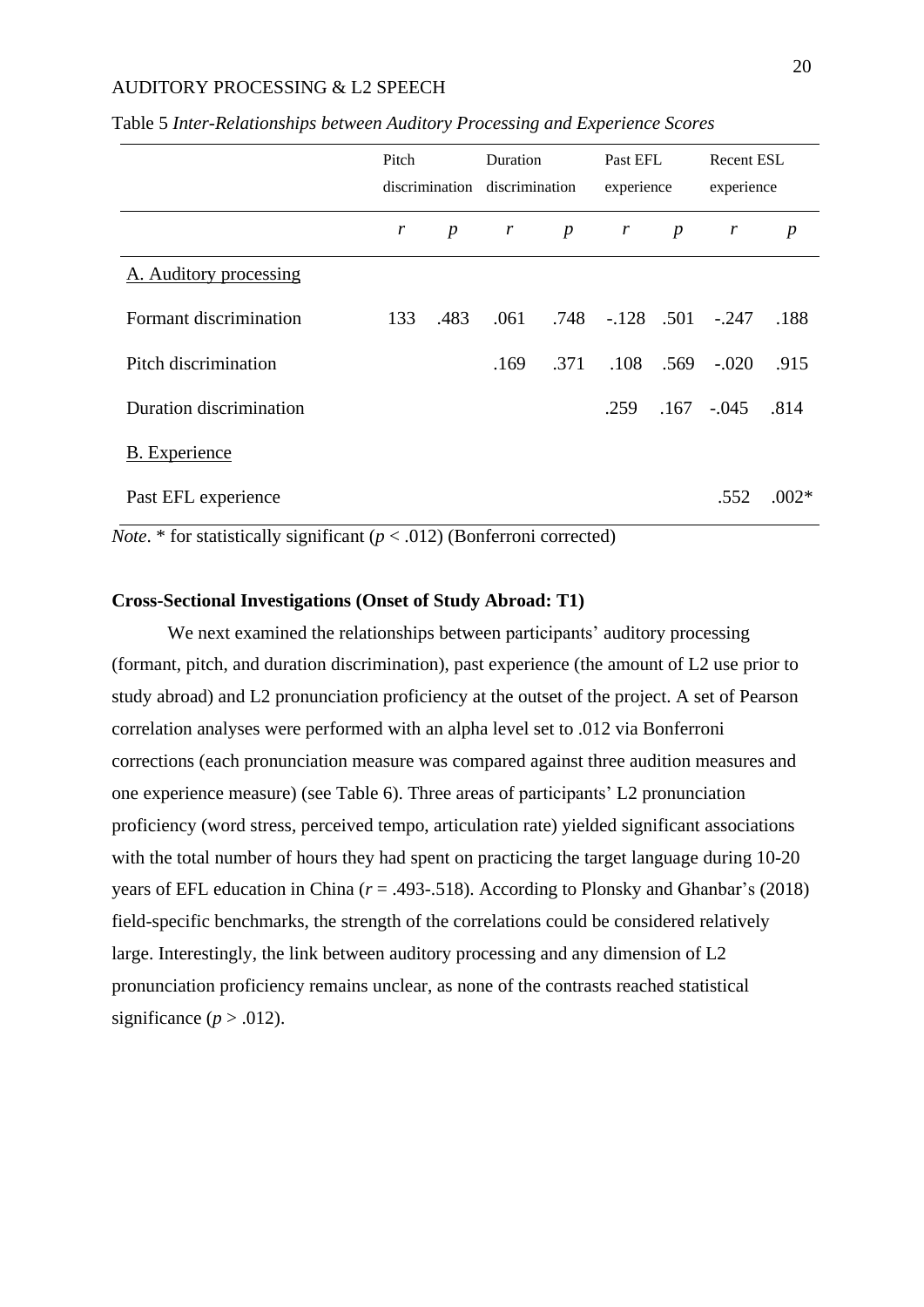|                   | A. Auditory<br>processing |                  |                         |                  |                            |                  | B. Experience                                        |                  |
|-------------------|---------------------------|------------------|-------------------------|------------------|----------------------------|------------------|------------------------------------------------------|------------------|
|                   | Formant<br>discrimination |                  | Pitch<br>discrimination |                  | Duration<br>discrimination |                  | Total hours of L <sub>2</sub><br>before study abroad |                  |
|                   | r                         | $\boldsymbol{p}$ | r                       | $\boldsymbol{p}$ | r                          | $\boldsymbol{p}$ | r                                                    | $\boldsymbol{p}$ |
| Segmentals        | $-.226$                   | .229             | $-.189$                 | .317             | .113                       | .554             | .344                                                 | .063             |
| Word stress       | .062                      | .745             | $-.195$                 | .300             | .190                       | .316             | .493*                                                | .006             |
| Intonation        | $-.026$                   | .890             | $-.083$                 | .662             | .024                       | .898             | .299                                                 | .109             |
| Perceived speed   | $-.054$                   | .777             | .019                    | .920             | .111                       | .559             | $.501*$                                              | .005             |
| Pause ratio       | .233                      | .215             | .278                    | .138             | .110                       | .563             | $-.098$                                              | .606             |
| Articulation rate | $-.141$                   | .457             | $-.295$                 | .114             | .175                       | .354             | $.518*$                                              | .003             |

Table 6 *Relationship between Auditory Processing, Experience and L2 Pronunciation Proficiency at the Beginning of Study Abroad (T1)*

*Note*. \* for statistically significant ( $p < .012$ ) (Bonferroni corrected)

#### **Longitudinal Investigations (T1 to T2)**

1

Our final objective was to conduct a *longitudinal* examination of the extent to which the participants' diverse aptitude and experience profiles could influence their L2 pronunciation proficiency over a period of eight months studying abroad in the UK. To obtain an overall picture of how both aptitude and experience factors as a composite model explained variance in L2 pronunciation development, linear mixed-effects modelling analyses were conducted using the lmer functions from the lme4 package (Version 1.1-21; Bates, Maechler, Bolker, & Walker, 2015) in the R statistical environment (R Core Team, 2018). While participants' L2 scores were used as dependent variables, a total of six separate models were constructed for six dimensions of pronunciation —i.e., segmentals, word stress, intonation, perceived tempo, pause ratio, and articulation rate.<sup>4</sup>

<sup>&</sup>lt;sup>4</sup> We did not combine all pronunciation measures within the same model as composite dependent variables, because each measure is hypothesized to tap into essentially different dimensions of L2 pronunciation proficiency (as we explained and justified in the Method section), and the resulting scores cannot be directly compared across different dimension conditions. For example, positive gains indicate more development in raters' judgements of segmentals, word stress, intonation, and perceived speed; and reduction indexes more development in the ratio of pauses. Although raters' perceived tempo and articulation rate appear to concern similar dimensions of L2 pronunciation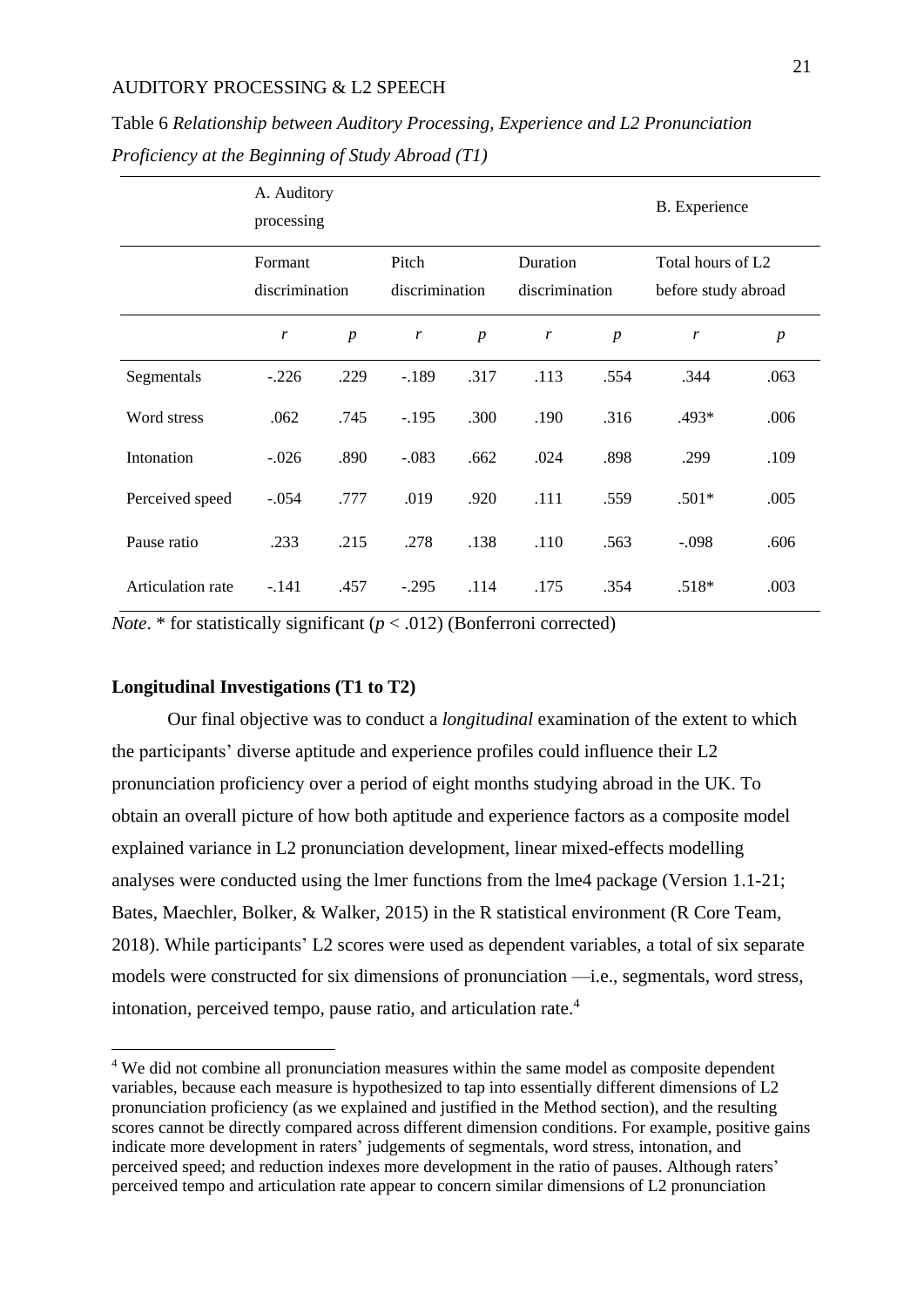For each model, participants' pronunciation scores at T1 and T2 were used as dependent variables. To track their gains over the course of eight months of immersion, Time was treatment coded by assigning "-.5" to participants' pronunciation scores at T1, and ".5" to their scores at T2. The fixed effects included five predictor variables—i.e., (a) the main effect of time (T1, T2), (b) the interaction of time and three auditory processing measures (formant discrimination, pitch discrimination, duration discrimination), and (c) the interaction of time and the total amount of L2 use (hours) during study abroad (between T1 and T2). The random effects included participants' ID (1-30). Due to the size of sample, participants were included as random intercepts only.

To avoid type 1 errors, the following planned comparison was made for the construction of the most optimal model in response to our research question. The main objective of the longitudinal analyses was to examine not only the extent to which L2 participants' proficiency significantly changed due to the eight months of immersion (i.e., main effects of time), but also how such development over time could be associated with auditory processing (interaction effects of time and auditory processing) and with L2 use (interaction effects of time and recent L2 use). Thus, the following model was used to examine the source of variances among the participants' L2 pronunciation developmental patterns  $(T1 \rightarrow T2)$ . For R code, see **Supporting Information-D**.

• Pronunciation proficiency = Intercepts + Time + Time  $\times$  Formant\_Disctimination + Time  $\times$  Pitch Disctimination + Time  $\times$  Duration Disctimination + Time  $\times$ Recent L2 Use + Random effects of participants

1

proficiency (speed fluency), their inter-relationship could be complex (curvilinear rather than linear) (Munro & Derwing, 2001).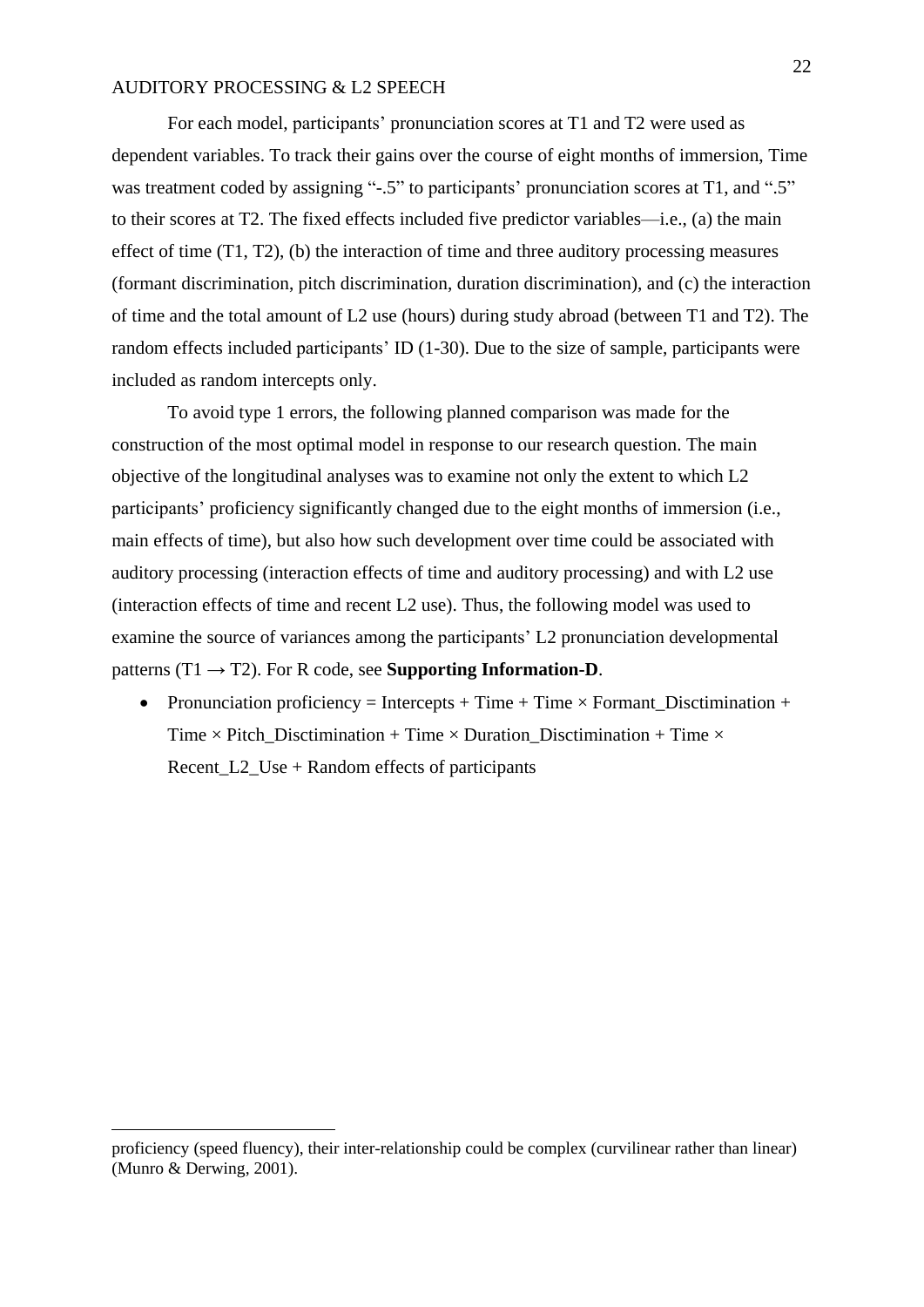| Pronunciation proficiency Fixed effects: Factor |                        | Estimate | $\cal SE$ | t        | $\boldsymbol{p}$  | Random effects: Factor | Variance | $\cal SD$ | Conditional $R^2$ | Marginal<br>$R^2$ |
|-------------------------------------------------|------------------------|----------|-----------|----------|-------------------|------------------------|----------|-----------|-------------------|-------------------|
| Segmentals                                      | Intercepts             | 485.95   | 22.01     | 22.07    | $<.001\mathrm{*}$ | Participants           | 0.559    | 0.748     | .766              | .245              |
|                                                 | Time                   | 59.20    | 22.73     | 2.60     | $.015*$           |                        |          |           |                   |                   |
|                                                 | Time $\times$ Formant  | $-40.81$ | 18.02     | $-2.26$  | $.032*$           |                        |          |           |                   |                   |
|                                                 | Time $\times$ Pitch    | $-25.22$ | 17.70     | $-1.43$  | .167              |                        |          |           |                   |                   |
|                                                 | Time $\times$ Duration | $-13.54$ | 17.58     | $-0.77$  | .448              |                        |          |           |                   |                   |
|                                                 | Time $\times$ L2_Use   | $-0.02$  | 0.06      | $-0.27$  | .792              |                        |          |           |                   |                   |
| Word stress                                     | Intercepts             | 579.41   | 17.08     | 33.93    | $< .001*$         | Participants           | 0.472    | 0.687     | .653              | .271              |
|                                                 | Time                   | 20.00    | 20.62     | $0.97\,$ | .341              |                        |          |           |                   |                   |
|                                                 | Time $\times$ Formant  | $-94.22$ | 16.61     | $-5.67$  | $< .001*$         |                        |          |           |                   |                   |
|                                                 | Time $\times$ Pitch    | 7.46     | 16.31     | 0.46     | .651              |                        |          |           |                   |                   |
|                                                 | Time $\times$ Duration | $-24.82$ | 16.20     | $-1.53$  | .138              |                        |          |           |                   |                   |
|                                                 | Time $\times$ L2_Use   | $-0.10$  | 0.05      | $-1.84$  | .077              |                        |          |           |                   |                   |
| Intonation                                      | Intercepts             | 467.83   | 23.67     | 19.77    | $<.001*$          | Participants           | 0.5361   | 0.7322    | .569              | .073              |
|                                                 | Time                   | 67.06    | 33.92     | 1.98     | .059              |                        |          |           |                   |                   |
|                                                 | Time $\times$ Formant  | $-18.07$ | 26.88     | $-0.67$  | .508              |                        |          |           |                   |                   |
|                                                 | Time $\times$ Pitch    | $-1.21$  | 26.40     | $-0.05$  | .964              |                        |          |           |                   |                   |
|                                                 | Time $\times$ Duration | $-25.02$ | 26.22     | $-0.95$  | .349              |                        |          |           |                   |                   |
|                                                 | Time $\times$ L2_Use   | $-0.11$  | 0.08      | $-1.32$  | .199              |                        |          |           |                   |                   |
| Perceived speed                                 | Intercepts             | 561.58   | 20.97     | 26.77    | $< .001*$         | Participants           | 0.5646   | 0.7514    | .674              | .157              |
|                                                 | Time                   | 94.54    | 26.46     | 3.57     | $.001*$           |                        |          |           |                   |                   |
|                                                 | Time $\times$ Formant  | $-26.43$ | 21.21     | $-1.25$  | .224              |                        |          |           |                   |                   |
|                                                 | Time $\times$ Pitch    | $-23.83$ | 20.83     | $-1.14$  | .263              |                        |          |           |                   |                   |

To be published in *Applied Psycholinguistics* (Cambridge University Press) Table 7 *Results of Mixed Effects Modeling Analyses on Factors Affecting L2 Pronunciation Development*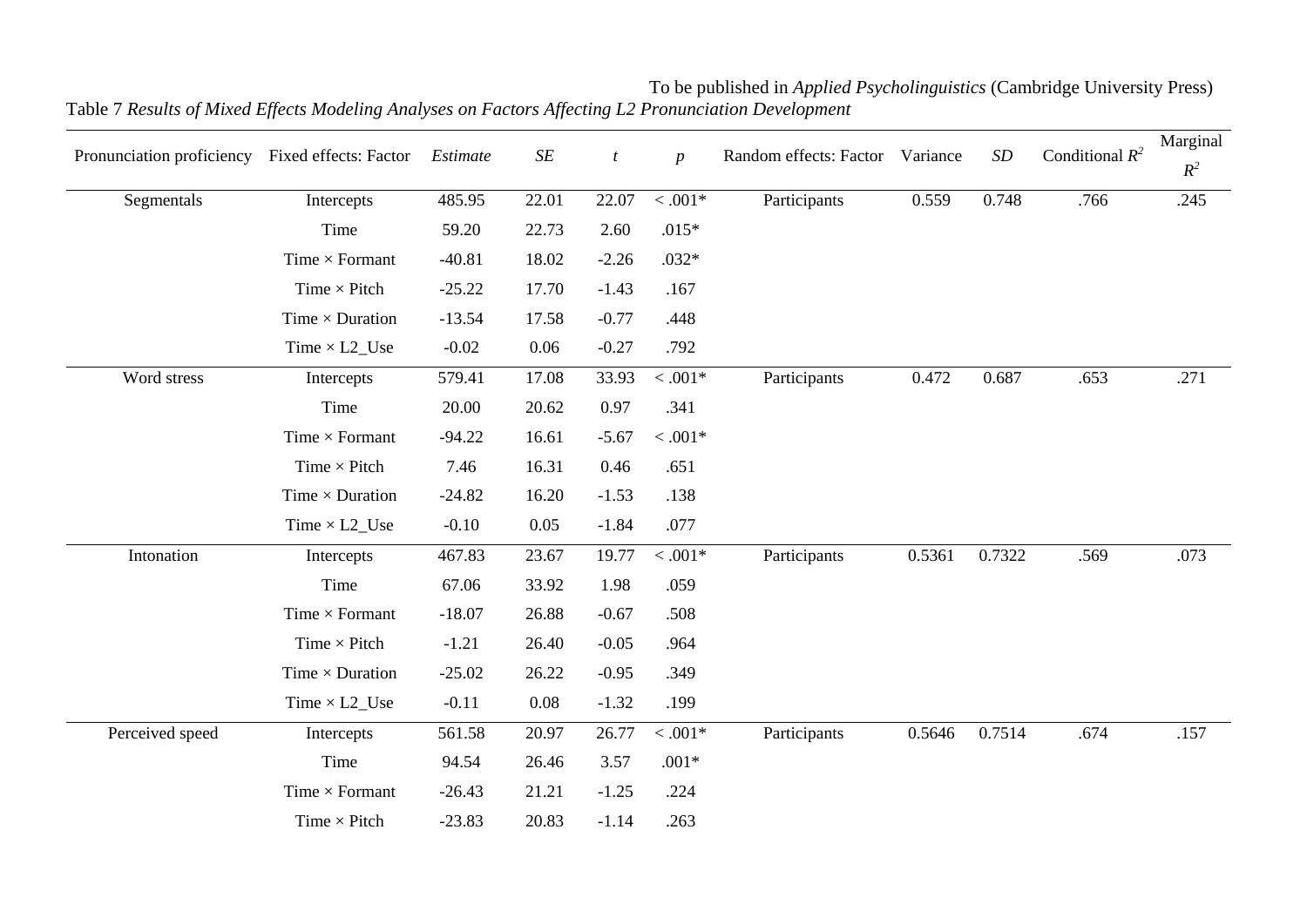|                   | Time $\times$ Duration | $-20.60$    | 20.69    | $-1.00$  | .329      |              |        |        |      |      |
|-------------------|------------------------|-------------|----------|----------|-----------|--------------|--------|--------|------|------|
|                   | Time $\times$ L2_Use   | $-0.05$     | 0.07     | $-0.79$  | .436      |              |        |        |      |      |
| Pause ratio       | Intercepts             | 0.2901      | 0.0153   | 18.89    | $< .001*$ | Participants | 0.7269 | 0.8526 | .805 | .132 |
|                   | Time                   | $-0.0433$   | 0.0139   | $-3.11$  | $.005*$   |              |        |        |      |      |
|                   | Time $\times$ Formant  | 0.0043      | 0.0111   | 0.39     | .698      |              |        |        |      |      |
|                   | Time $\times$ Pitch    | 2.95E-05    | 0.0109   | $0.00\,$ | .998      |              |        |        |      |      |
|                   | Time $\times$ Duration | $-0.0243$   | 0.0109   | $-1.776$ | .081      |              |        |        |      |      |
|                   | Time $\times$ L2_Use   | $-8.69E-07$ | 3.52E-05 | $-0.03$  | .980      |              |        |        |      |      |
| Articulation rate | Intercepts             | 3.1268      | 0.074473 | 41.98    | $< .001*$ | Participants | 0.6197 | 0.7872 | .740 | .160 |
|                   | Time                   | 0.4028      | 0.079877 | 5.04     | $0.001*$  |              |        |        |      |      |
|                   | Time $\times$ Formant  | $-0.0477$   | 0.063423 | $-0.75$  | .458      |              |        |        |      |      |
|                   | Time $\times$ Pitch    | 0.0799      | 0.06228  | 1.28     | .211      |              |        |        |      |      |
|                   | Time $\times$ Duration | 0.0143      | 0.061865 | 0.23     | .818      |              |        |        |      |      |
|                   | Time $\times$ L2_Use   | $-0.0004$   | 0.0002   | $-0.34$  | .734      |              |        |        |      |      |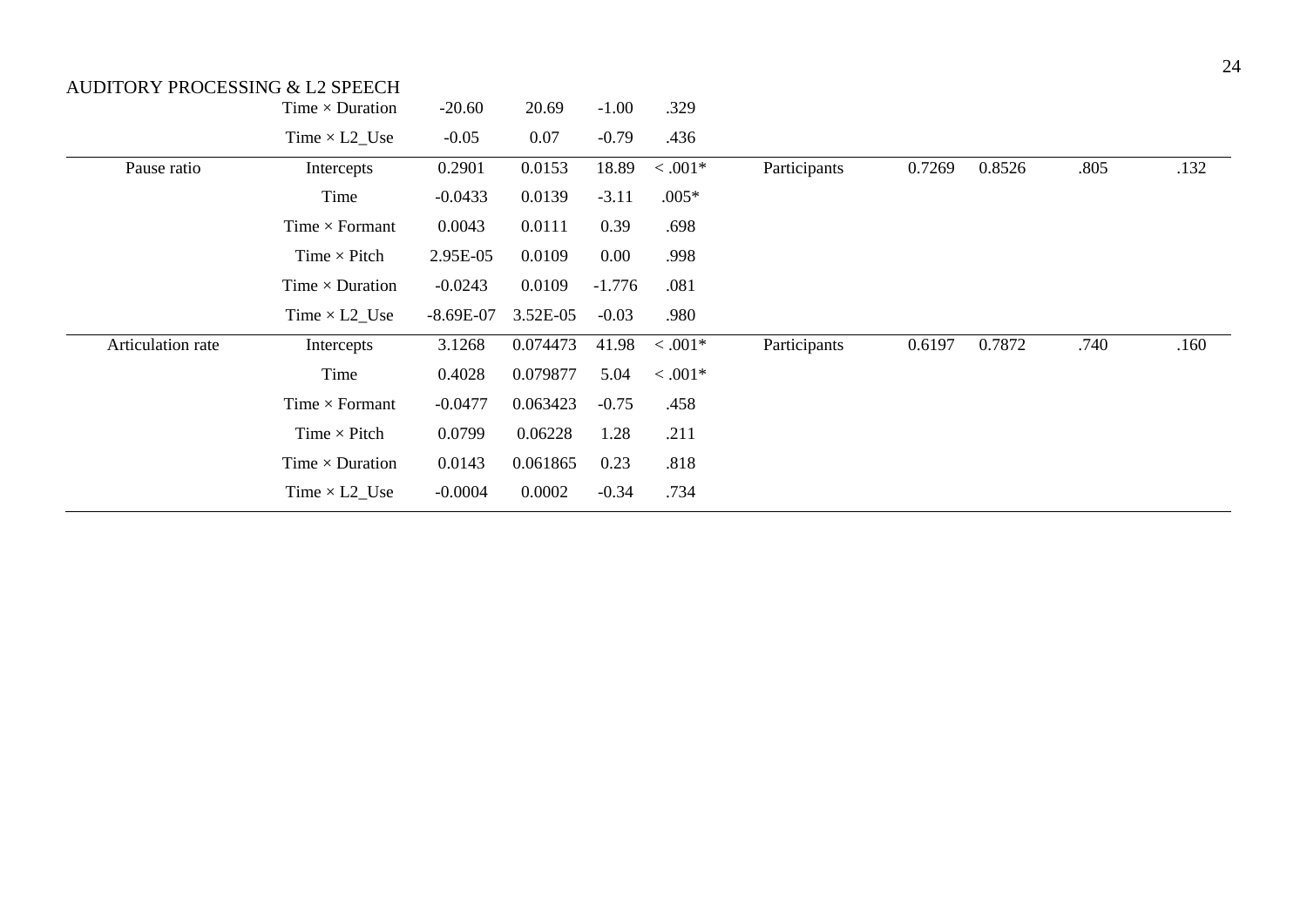To be published in *Applied Psycholinguistics* (Cambridge University Press)

As summarized in Table 7, significant main effects of time were identified for perceived speed, pause ratio, and articulation rate. The findings here imply that the eight months of study abroad were facilitative of the temporal aspects of L2 pronunciation proficiency development (i.e., more optimal tempo), and the gains were attributable to reduced pause ratio and increased articulation rate. Furthermore, significant interaction effects of time and auditory processing (formant discrimination) were found for segmentals and word stress. The results indicate that auditory processing may play a key role in determining the amount of improvement especially in the accuracy aspects of L2 pronunciation proficiency; and that certain participants with more precise auditory processing could demonstrate not only more fluent, but also more accurate L2 pronunciation proficiency development over time. The relationships between participants' gain (from T1 to T2) and formant discrimination residuals were visually summarized in Figure 2.



*Figure 2.* Correlation between L2 pronunciation gain scores and auditory processing residuals with initial proficiency partialled out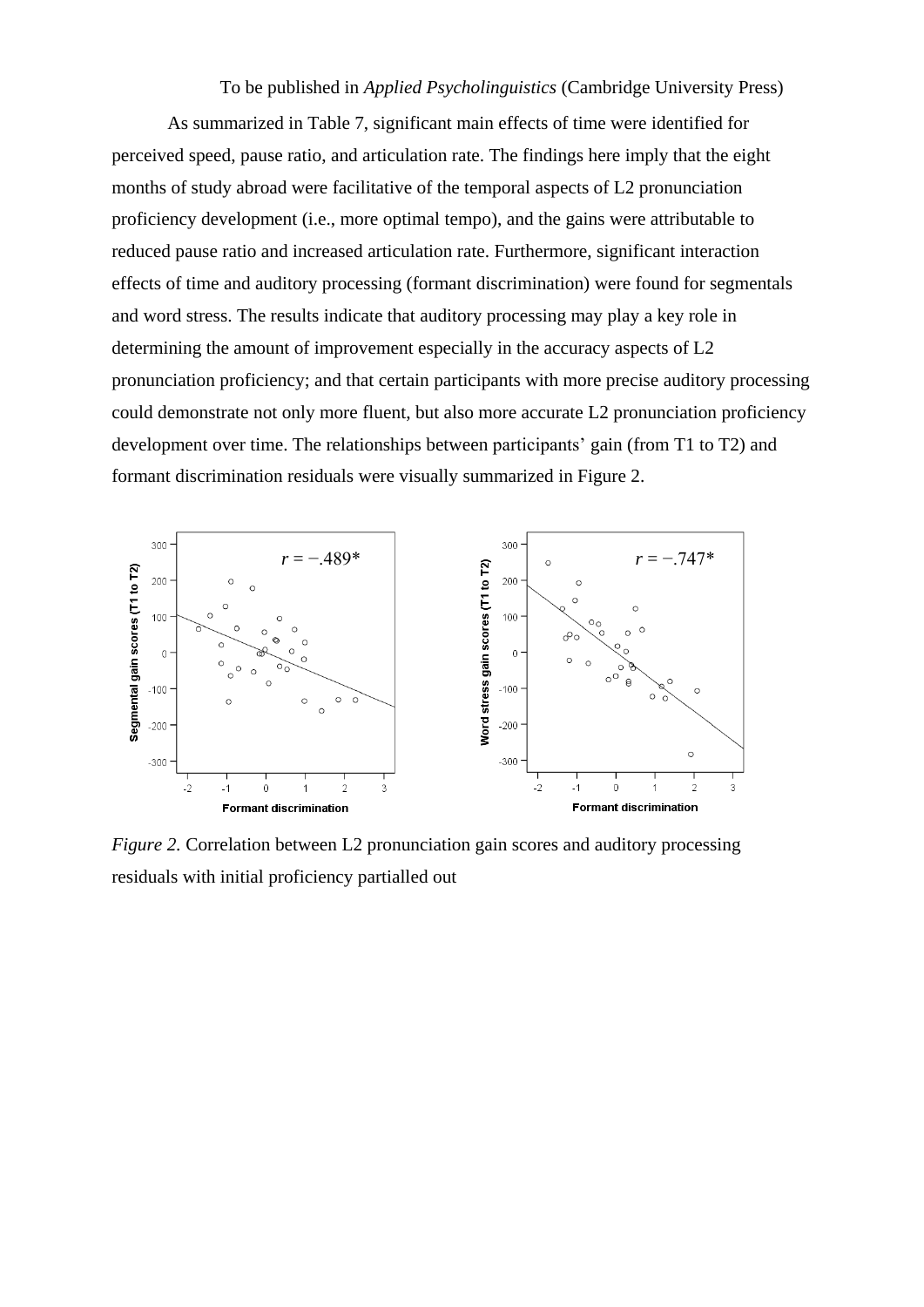#### **Discussion, Conclusion, and Future Directions**

The current study proposed a hypothesis that a perceptual-cognitive foundation of successful L1 acquisition, domain-general auditory processing, can account for some variance in post-pubertal L2 pronunciation learning. Specifically, we predicted that learners with greater sensitivity to the formant, pitch, and duration aspects of acoustic information could make the most of L2 input and output opportunities to improve the segmental, prosodic, and fluency aspects of their L2 pronunciation proficiency. To test this hypothesis, we conducted cross-sectional and longitudinal investigations on the pronunciation development of 30 L1 Chinese students with diverse profiles of auditory processing abilities (formant, pitch, and duration discrimination), when they engaged in eight months of study abroad in the UK. A total of six pronunciation measures were adopted to tap into three different dimensions of the participants' L2 pronunciation proficiency: (a) correct pronunciation of sounds and words, (b) overall prosodic accuracy, and (c) temporal fluency.

Results of the analyses revealed that the participants' L2 pronunciation proficiency was not significantly related to their auditory processing profiles at the outset of the project. Rather, the quality of their suprasegmental performance was significantly tied to the extent to which they had previously practiced the target language in China prior to their arrival in the UK. Over the course of the eight-month immersion period, however, most learners were able to attain smoother, faster, and more fluent speech (fewer pauses, faster articulation rate, more optimal perceived tempo). Additionally, it was certain learners with high-level auditory processing abilities (i.e., more precise formant discrimination) that further enhance their L2 pronunciation proficiency via greater segmental and word stress accuracy (more correct pronunciation of individual sounds and words), leading to more advanced L2 pronunciation (fluent *and* accurate).

From a theoretical perspective, our findings lend some support for the claim that auditory processing abilities can act as a bottleneck for post-pubertal L2 pronunciation learning especially at the initial to mid stage of immersion—i.e., first eight months of study abroad for L1 Chinese students without any experience overseas. While some studies have noted the relationship between auditory processing and L2 speech perception development through intensive laboratory training (e.g., Lengeris & Hazan, 2010), our study provided the very first empirical evidence from a longitudinal perspective that auditory processing is tied to L2 pronunciation learning in an immersive, naturalistic context.

In line with the multifaceted view of L2 aptitude and acquisition (Li, 2016; Skehan, 2019), it is important to point out that different dimensions of L2 learning outcomes were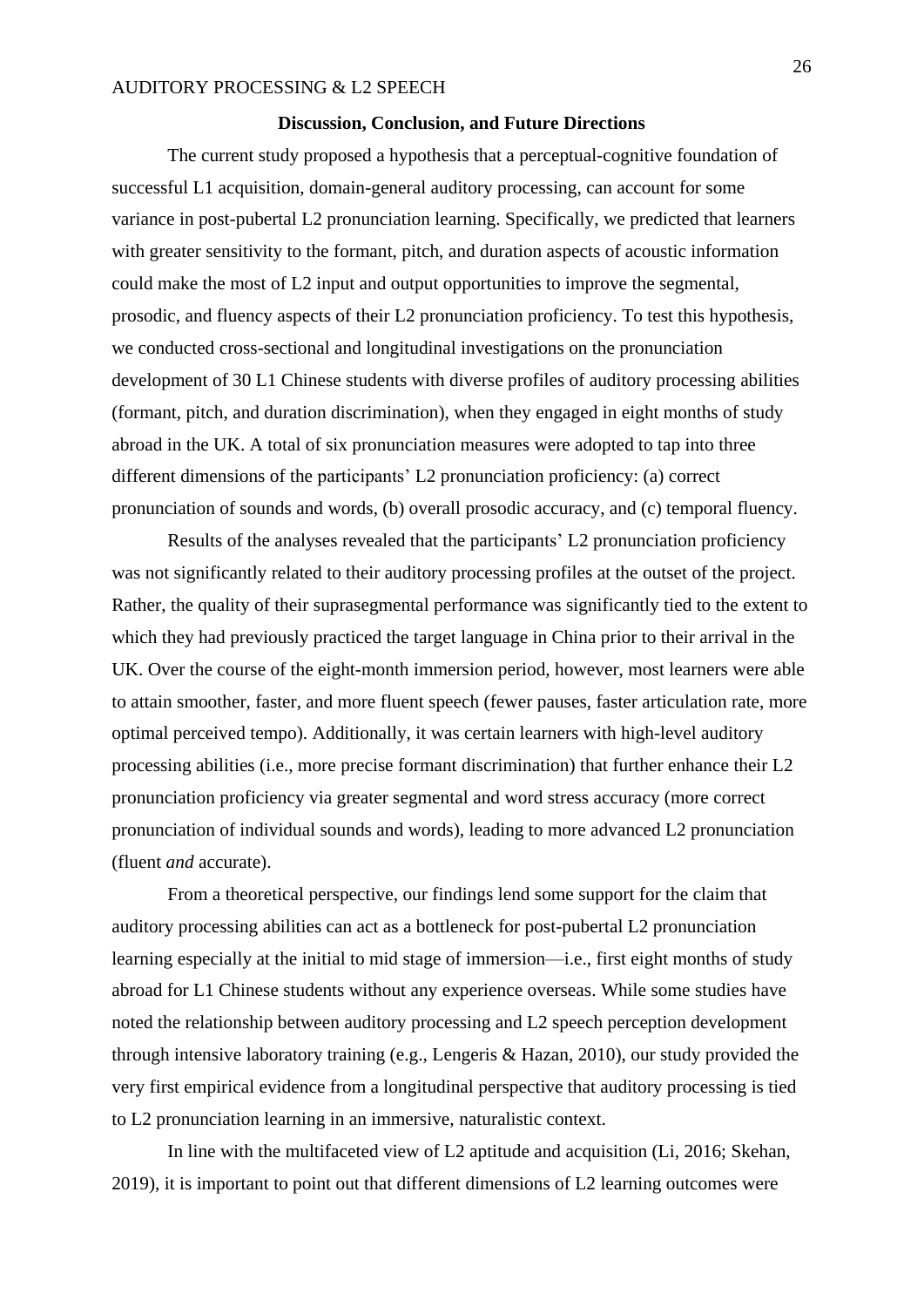driven by factors related to different aptitude profiles (e.g., auditory processing). Notably, perceptual and cognitive individual differences are thought to play less of a role for relatively learnable features such as better perceived tempo and articulation rate (Lahmann, Steinkrauss, & Schmid, 2017). By comparison, individual differences in auditory processing may be more influential in determining the attainment of advanced-level L2 pronunciation accuracy and fluency, characterized as greater segmental and prosodic refinement (Granena & Long, 2013; Saito, 2019).

On the one hand, participants were able to significantly enhance the speed fluency aspects of their L2 speech (perceived tempo, articulation rate)—relatively salient and learnable features—as a function of increased experience alone (eight months of study abroad). Although the participants' reported a different amount of L2 use over during study abroad, the significant main effects of time in the mixed effects modeling analyses showed that the speed of their L2 speech became significantly faster on the whole. This finding concurs with a range of previous studies showing that L2 fluency development is highly susceptible to the quantity of L2 experience (e.g., Derwing, Munro, Thomson, & Rossiter, 2009; Saito, Ilkan, Magne, Tran, & Suzuki, 2018; Trofimovich & Baker, 2006;). In other words, as long as L2 learners practice the target language on a regular basis, a great deal of improvement is likely to be observed in various areas of fluency, not only within a short period of study (e.g., Mora & Valls-Ferrer, 2012; Segalowitz & Freed, 2004), but over a longer period of immersion (e.g., Derwing et al., 2009; Saito et al., 2018; Trofimovich & Baker, 2006).

On the other hand, the findings suggest that learners may require high-level aptitude on top of extensive experience when the target features are relatively complex, non-salient, or difficult (Doughty, 2019; Li, 2016; Skehan, 2019). Our findings suggest that for pronunciation, formant discrimination may anchor the degree of segmental and word stress (rather than perceived tempo and fluency) acquisition. These accuracy dimensions are considered to be relatively complex and difficult aspects of L2 pronunciation proficiency, as we will further discuss and elaborate below (Saito, 2015a, 2015b).

Previous research has indicated that most L2 segmental learning happens within the first few months of immersion, as learners' pronunciation becomes readily intelligible with frequent and familiar words. However, this is quickly followed by a plateau (Munro & Derwing, 2008; Munro et al., 2013), and leads to a degree of foreign accentedness that is highly resistant to change, especially on a segmental level (Muñoz & Llanes, 2014; Saito, 2015a). To further refine segmental accuracy, L2 learners may require extensive amounts of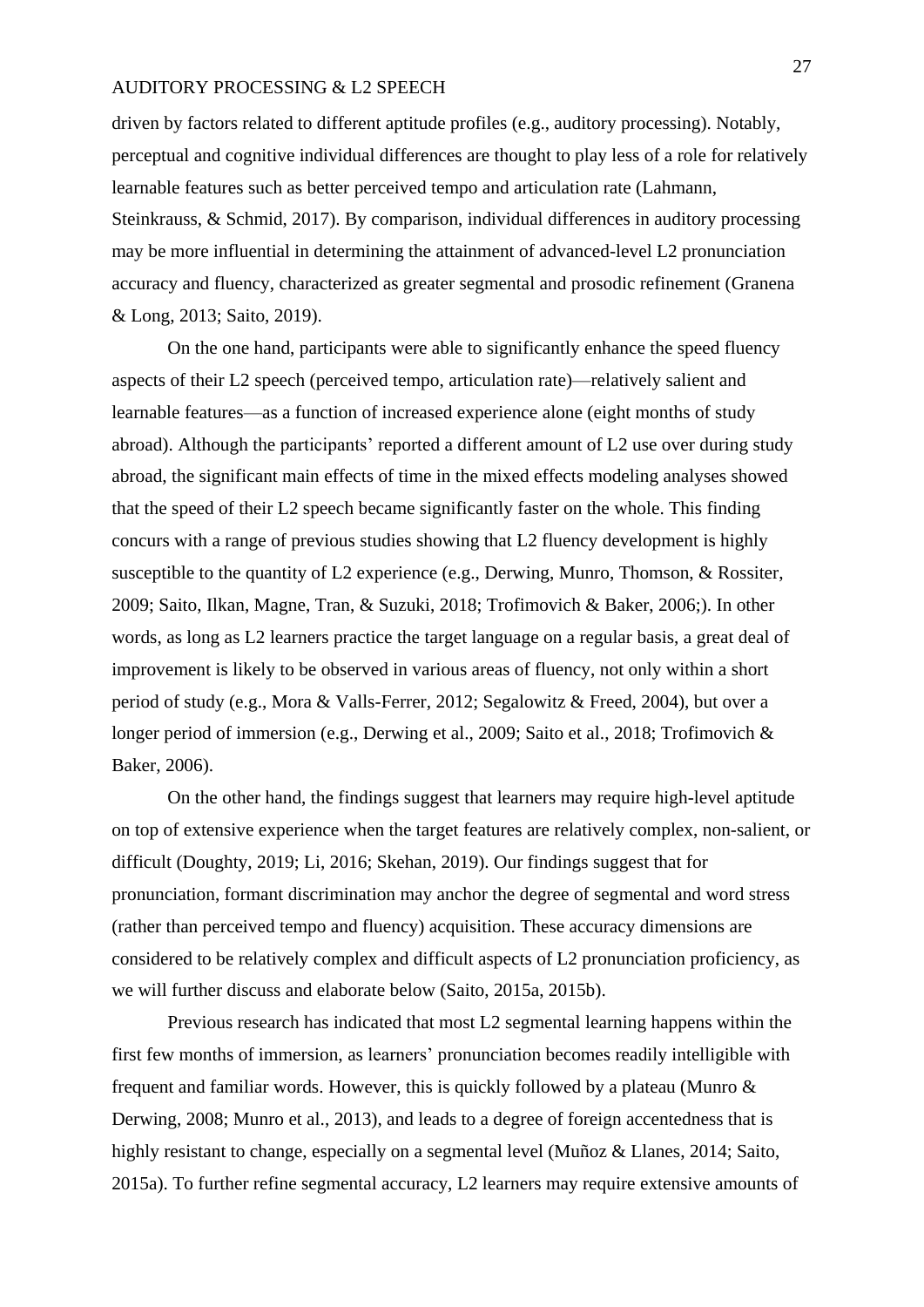explicit instruction (Thomson & Derwing, 2015) and/or naturalistic exposure to the L2 (e.g., 10+ years of residence: Flege, Takagi, & Mann, 1995; 2015b). Similarly, L2 learners appeared to show tremendous difficulty in the correct assignment of word stress, arguably because it requires the learners to decode the timing and location of vowel reduction by using all spectral, prosodic, and durational cues in speech at the same time (Trofimovich & Baker, 2006). It is in the acquisition of such difficult features that aptitude may make a large difference. Though few in number, there is emerging evidence that those with greater phonemic coding ability likely show more nativelike segmental pronunciation skills on a global (e.g., Granena & Long, 2013 for global foreign accentedness) and specific level (e.g., Saito, 2019 for English /r/-/l/).

In the current investigation, two auditory processing measure (i.e., pitch and duration discrimination) did not show significant associations with any aspects of L2 pronunciation proficiency development, as opposed to our earlier predictions. The findings here were surprising, because pitch information plays a key role in other instances of L2 speech acquisition (cf. Li & DeKeyser, 2017 for American learners of Mandarin Chinese). As one possible interpretation, the findings could be ascribed to the nature of the participants' L1 background—i.e., Mandarin Chinese. In the previous literature, it has been shown that tonal language speakers tend to demonstrate stronger brainstem representation of fundamental frequencies than non-tonal language users (Bidelman, Gandour, & Krishnan, 2011) as well as more accurate pitch discrimination (Giuliano et al. 2011). As a result, Mandarin L1 speakers may be generally more capable of sufficiently precise pitch perception to extract prosodic structure from speech as compared to speakers of other languages, weakening relationships between pitch perception and prosodic and phonetic processing. This explanation could be tested in future research examining links between auditory processing and pronunciation in speakers of other languages.

To close, the exploratory nature of the project, its design, and findings lead us to suggest a set of intriguing directions for future aptitude research. Drawing on the L1 literature (McArthur & Bishop, 2005), we assumed that domain-general auditory processing could be considered as a rather *stable* trait. Indeed, the results of the current study found participants' auditory processing to be unrelated to the influence of any experience factors at least within the time framework of the current study (i.e., first eight months of study-abroad). However, there is some cross-sectional evidence that experience does play a role in individual differences in auditory processing, especially when researchers compare participants who have substantially different biographical backgrounds, such as total vs. non-tonal language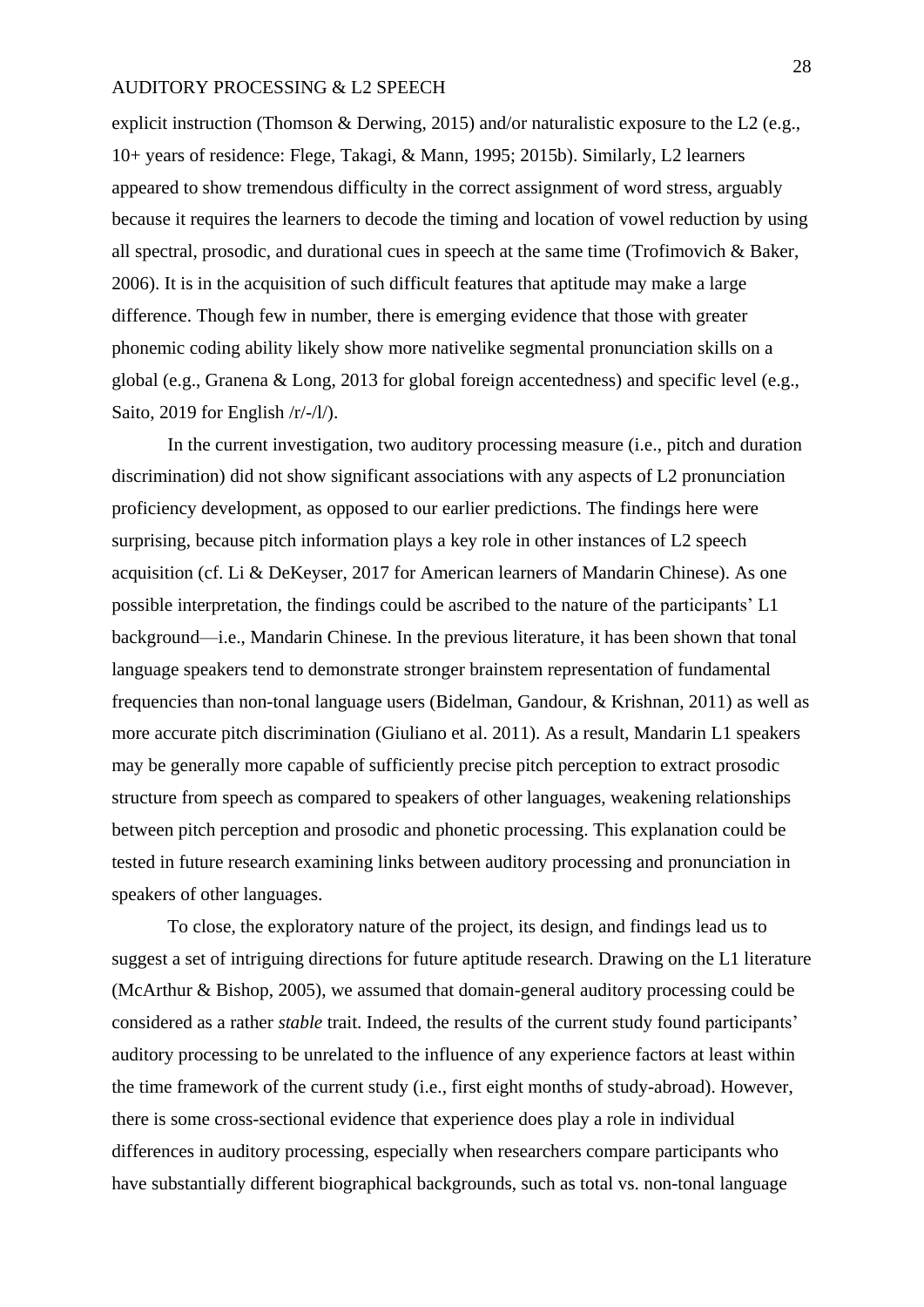users (e.g., Bidelman, Gandour, & Krishnan, 2011), musicians vs. non-musicians (Tierney, Krizman, Kraus, & Tallal, 2015), and sequential vs. simultaneous bilinguals (Krizman et al., 2015). Whereas we evaluated participants' audition ability only at the endpoint of the current project, we urge future studies to take a *longitudinal* look at the extent to which late bilinguals' linguistic *and* auditory abilities change over the course of long-term immersion.

To follow up our tentative hypothesis that immersion experience may enhance both auditory and linguistic skills, we recently conducted another longitudinal study with a very similar population ( $n = 50$  Chinese international students in London) (Sun, Saito, & Tierney, forthcoming). In this project, we used both behavioural and neural measures to track their auditory processing ability at the outset and endpoint of their short-term immersion (three months), finding no significant change over time (despite the fact that some participants with more precise auditory precision demonstrated greater improvement in their L2 skills). Here, our follow-up study concurs with L1 acquisition literature that auditory processing is relatively stable (e.g., Hornickel et al., 2012), or that more extensive second language exposure or second language exposure early in life may be needed to enhance auditory processing (e.g., Bidelman et al., 2011). To further test the *plasticity* of auditory processing, we may need longitudinal studies with a much longer timeframe (e.g., 1-2 years), or training studies, wherein we can investigate the presence and absence of any change in auditory skills when participants receive hours of intensive auditory training (see Hayes, Warrier, Nicol, Zecker, & Kraus, 2003 for 35-40 hours of commercial auditory processing training programs).

Another topic worthy of attention concerns different types of auditory processing ability, i.e., the explicit-implicit distinction. In the field of L2 acquisition, some scholars have begun to emphasize that certain L2 learners can attain high-level L2 proficiency due to their ability to process language with (explicit learning) and without (implicit learning) awareness (Doughty, 2019). A growing number of studies have indicated that the incidence of highlevel L2 grammar attainment is linked to a series of implicit, statistical learning mechanisms (e.g., Link et al., 2013; Suzuki & DeKeyser, 2017). It is interesting to note that L1 acquisition scholars have primarily measured the auditory processing phenomenon using two different methodological paradigms—behavioural and neurophysiological. Behavioral measures (e.g., formant, pitch and duration discrimination) are primarily used to tap into explicit auditory processing, while neurophysiological instruments are used to tap into implicit auditory processing. To our knowledge, little empirical investigation has been conducted on the relationship between explicit and implicit auditory processing. In the context of post-pubertal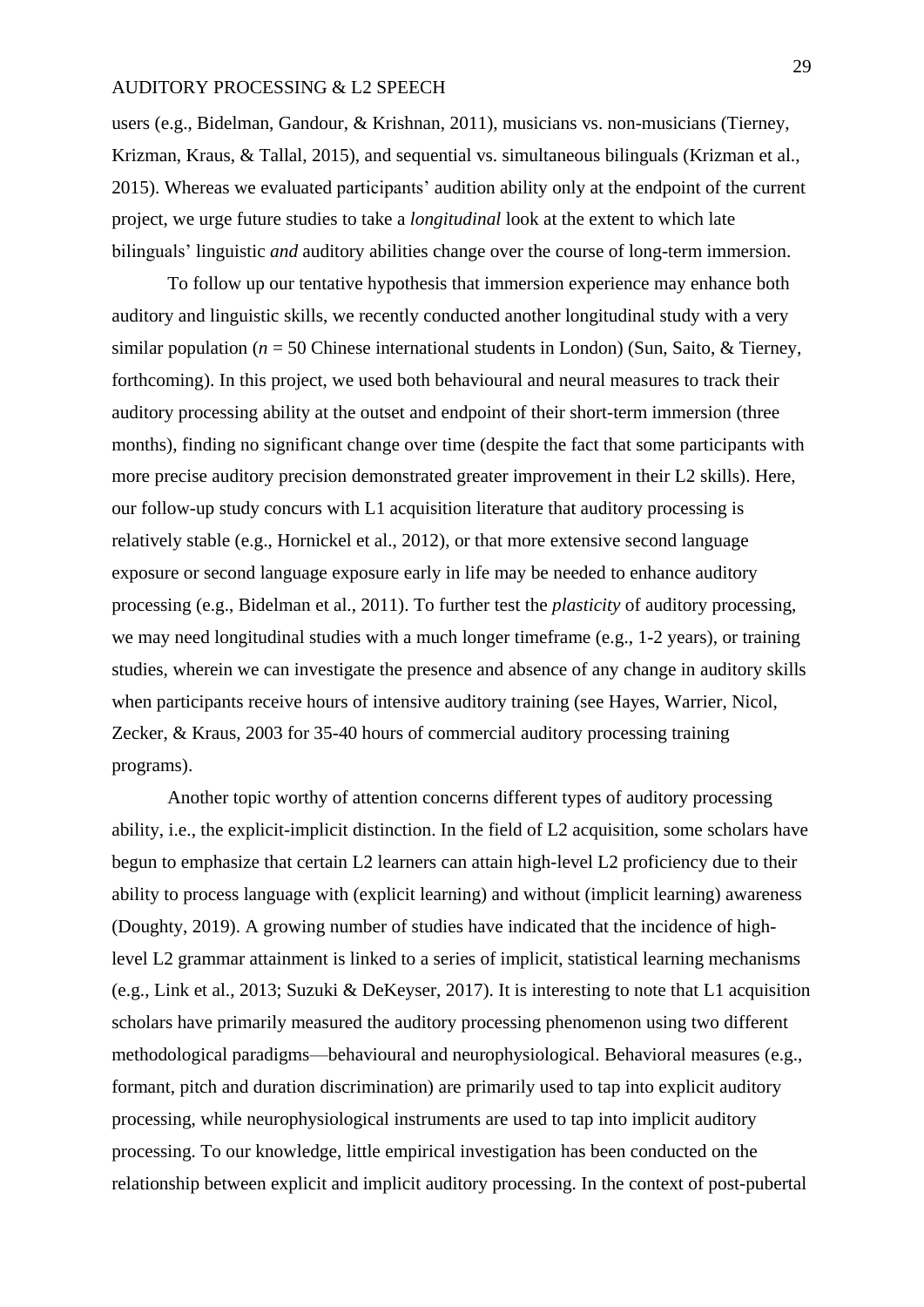L2 speech learning, however, Diaz, Mitterer, Broersma, Escera, and Sebastian-Galles (2016) have provided preliminary evidence that behavioural and neurophysiological measures seem to tap into two different constructs of perceptual acuity, and that they can explain independent variance in post-pubertal L2 pronunciation learning (see also Kachlicka et al., 2019; Saito, Sun, & Tierney, 2019; Sun et al., forthcoming).

Given this promising finding, we call for future studies to interface L1 and L2 research perspectives and examine the role of explicit and implicit auditory processing in different types of L2 speech learning. In the present study we have provided evidence to suggest that explicit auditory processing may be instrumental to the initial stage of naturalistic L2 speech learning (eight-month of study abroad). It would be intriguing to further this line of inquiry by probing the extent to which explicit and implicit auditory processing can help even *highly experienced* L2 learners (those with 10+ years of immersion) ultimately improve their L2 pronunciation proficiency (cf. Saito et al., 2020).

The independent contribution of explicit and implicit auditory processing to L2 speech leaning can be further tested via the aptitude-interaction paradigm. While learners with explicit aptitude are hypothesized to benefit more from explicit, language-focused instruction, those with implicit aptitude are thought to make better use of implicit, meaningfocused instruction (DeKeyser, 2012). By adopting a quasi-experimental design, therefore, future studies could track how L2 learners with different explicit and implicit auditory processing abilities can differentially improve their proficiency when they engage in explicit (e.g., Saito & Plonsky, 2019 for articulatory and auditory training) and implicit pronunciation training (e.g., Lee & Lyster, 2016).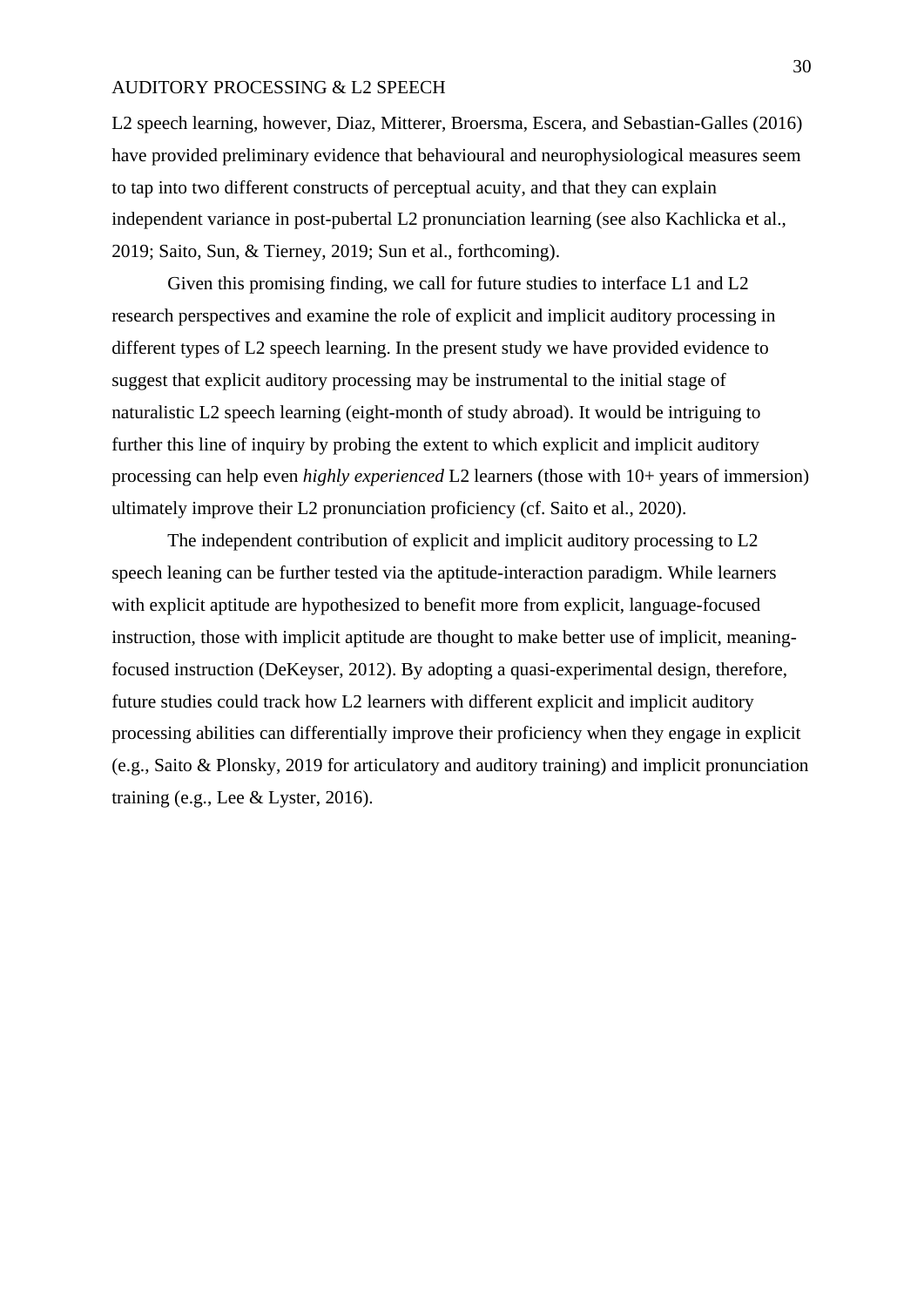#### *References*

- Amitay, S., Ahissar, M., & Nelken, I. (2002). Auditory processing deficits in reading disabled adults. *Journal of the Association for Research in Otolaryngology*, *3*, 302- 320.
- Baayen, R. H. (2008). Exploratory data analysis: an introduction to R for the language sciences. *Cambridge: Cambridge UP*.
- Bates, D., Maechler, M., Bolker, B., & Walker, S. (2015). lme4: Linear mixed-effects models using Eigen and S4. R package version 1.1-21.
- Bidelman, G. M., Gandour, J. T., & Krishnan, A. (2011). Musicians and tone-language speakers share enhanced brainstem encoding but not perceptual benefits for musical pitch. *Brain and cognition, 77*(1), 1–10.
- Bohn, O. S., & Flege, J. E. (1992). The production of new and similar vowels by adult German learners of English. *Studies in Second Language Acquisition, 14*(2), 131–158.
- Bosker, H. R., Pinget, A.-F., Quené, H., Sanders, T., & De Jong, N. H. (2013). What makes speech sound fluent? The contributions of pauses, speed and repairs. *Language Testing, 30*, 159–175.
- Campbell, K. L., & Tyler, L. K. (2018). Language-related domain-specific and domaingeneral systems in the human brain. *Current Opinion in Behavioral Sciences*, *21*, 132–137.
- Carroll, J. B., & Sapon, S. M. (1959). *Modern language aptitude test*.
- Casini, L., Pech‐Georgel, C., & Ziegler, J. C. (2018). It's about time: revisiting temporal processing deficits in dyslexia. *Developmental Science*, *21*, e12530.
- Chandrasekaran, B., Kraus, N., & Wong, P. C. (2011). Human inferior colliculus activity relates to individual differences in spoken language learning. *Journal of Neurophysiology*, *107*, 1325–1336.
- Cutler, A., & Butterfield, S. (1992). Rhythmic cues to speech segmentation: Evidence from juncture misperception. *Journal of Memory and Language*, *31*, 218–236.
- DeKeyser, R. (2012). Interactions between individual differences, treatments, and structures in SLA. *Language Learning*, *62*, 189–200.
- Derwing, T. M., Munro, M. J., Thomson, R. I., & Rossiter, M. J. (2009). The relationship between L1 fluency and L2 fluency development. *Studies in Second Language Acquisition*, *31*, 533–557.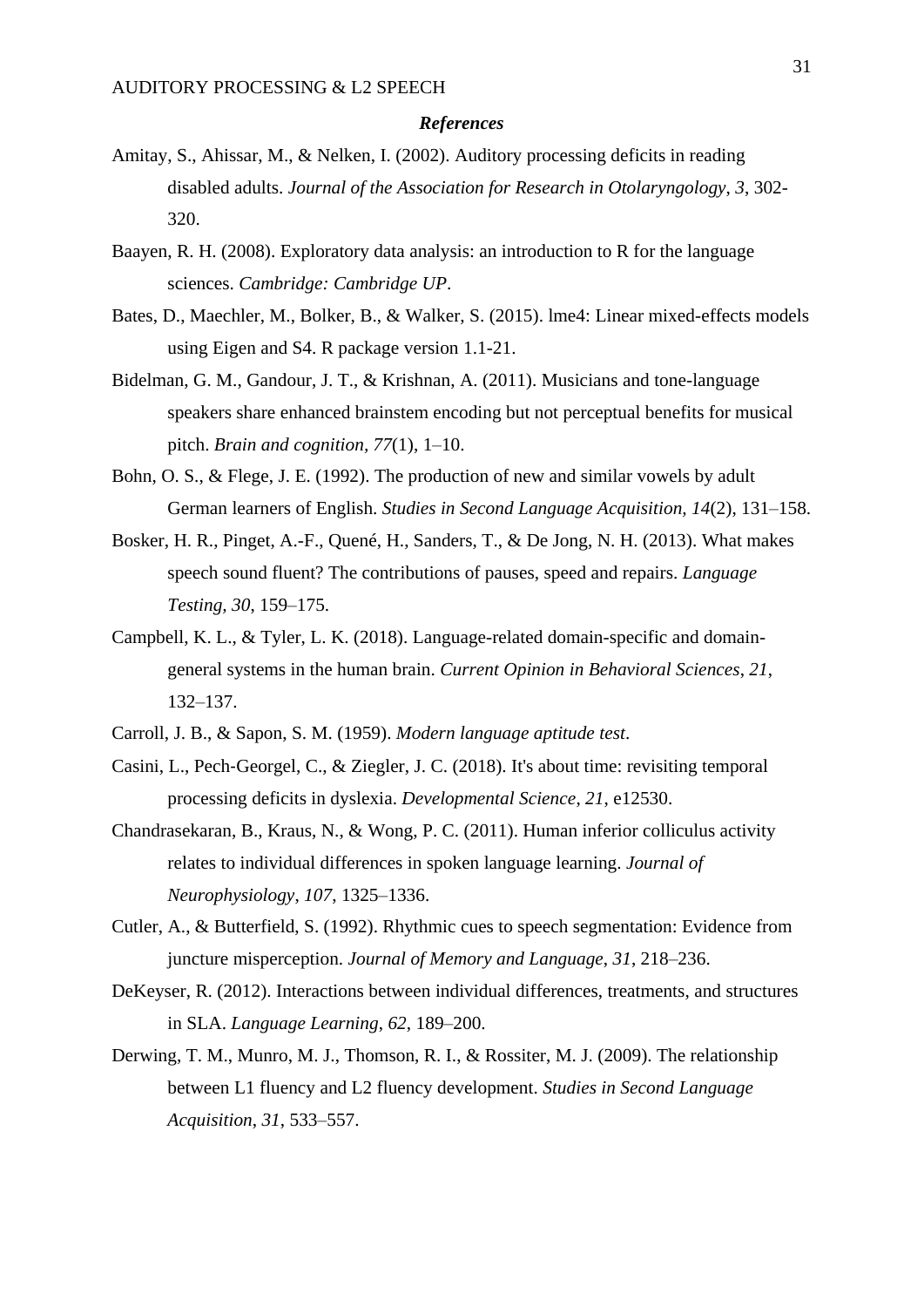- Diaz, B., Mitterer, H., Broersma, M., Escera, C., & Sebastian-Galles, N. (2016). Variability in L2 phonemic learning originates from speech-specific capabilities: An MMN study on late bilinguals. *Bilingualism: Language and Cognition*, *19*, 955-970.
- Doughty, C. J. (2019). Cognitive language aptitude. *Language Learning*, *69*, 101–126.
- EIKEN Foundation of Japan. (2016). EIKEN Pre–1 level: Complete questions collection. Tokyo: Oubunsha.
- Flege, J. (2016, June). *The role of phonetic category formation in second language speech acquisition*. Plenary address delivered at New Sounds, Aarhus, Denmark.
- Flege, J., Takagi, N., & Mann, V. (1995). Japanese adults learn to produce English /ɹ/ and /l/ accurately. *Language and Speech, 38*, 25–55.
- Foster, P, Tonkyn, A., & Wigglesworth, G. (2000). Measuring spoken language. *Applied Linguistics, 21*, 354–375.
- Gibson, L. Y., Hogben, J. H., & Fletcher, J. (2006). Visual and auditory processing and component reading skills in developmental dyslexia. *Cognitive Neuropsychology*, *23*, 621-642.
- Giuliano, R. J., Pfordresher, P. Q., Stanley, E. M., Narayana, S., & Wicha, N. Y. (2011). Native experience with a tone language enhances pitch discrimination and the timing of neural responses to pitch change. *Frontiers in psychology*, *2*, 146.
- Goswami, U. (2015). Sensory theories of developmental dyslexia: three challenges for research. *Nature Reviews Neuroscience, 16*, 43–54.
- Goswami, U., Wang, H. L. S., Cruz, A., Fosker, T., Mead, N., & Huss, M. (2011). Languageuniversal sensory deficits in developmental dyslexia: English, Spanish, and Chinese. *Journal of Cognitive Neuroscience*, *23*, 325-337.
- Granena, G., & Long, M. H. (2013). Age of onset, length of residence, language aptitude, and ultimate L2 attainment in three linguistic domains. *Second Language Research, 29*, 311-343.
- Hamrick, P., Lum, J. A. G., & Ullman, M. T. (2018). Child first language and adult second language are both tied to general-purpose learning systems. *Proceedings of the National Academy of Sciences*, *115*, 1487–1492.
- Hornickel, J., Knowles, E., & Kraus, N. (2012). Test-retest consistency of speech-evoked auditory brainstem responses in typically-developing children. *Hearing research*, *284*, 52–58.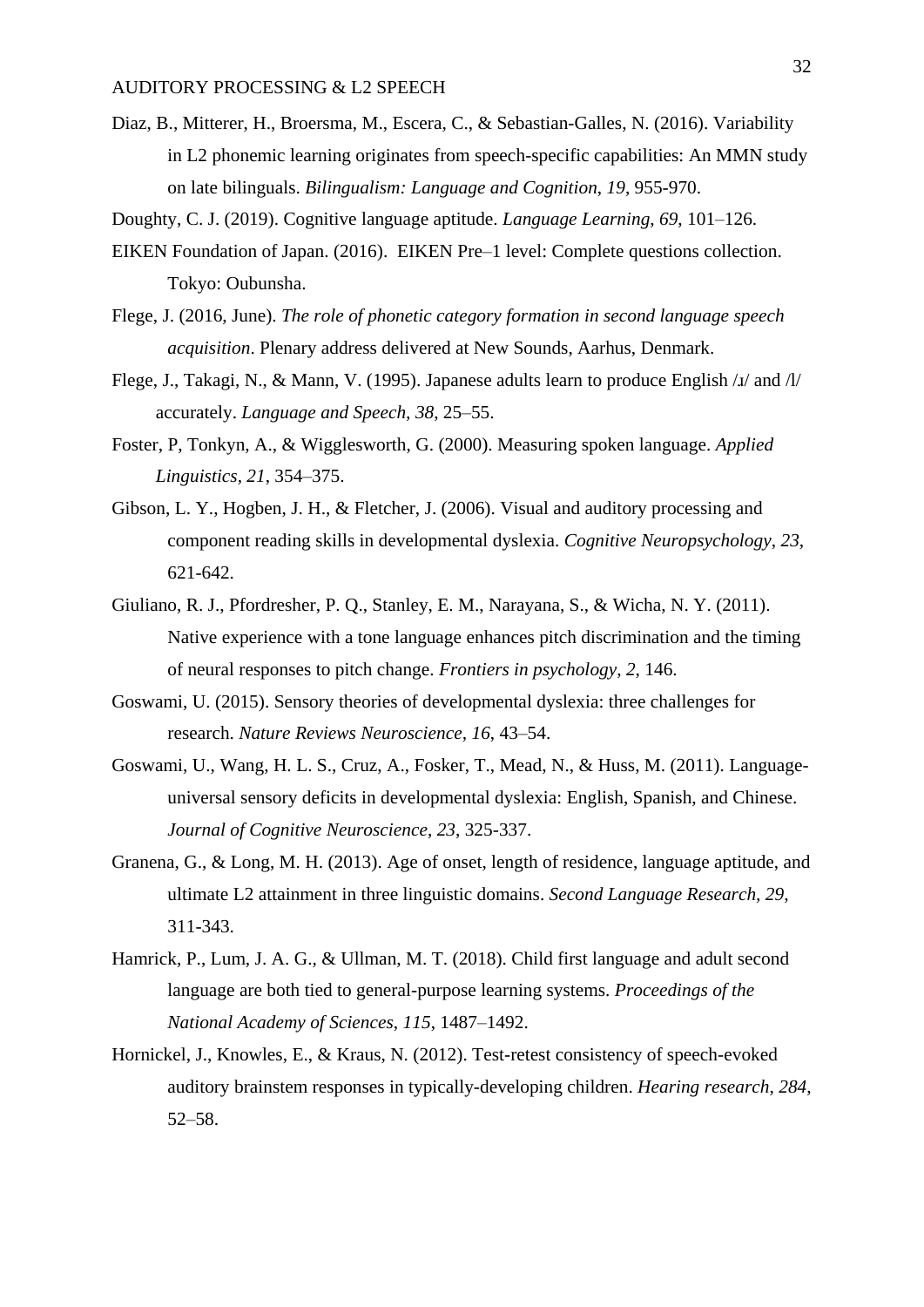- Isaacs, T., & Trofimovich, P. (2012). Deconstructing comprehensibility: Identifying the linguistic influences on listeners' L2 comprehensibility ratings. *Studies in Second Language Acquisition*, *34,* 475–505.
- Jasmin, K., Dick, F., Holt, L., & Tierney, A. (2019). Tailored perception: Individuals' speech and music perception strategies fit their perceptual abilities. *Journal of Experimental Psychology: General*. DOI: 10.1037/xge0000688
- Jasmin K, Sun H, Tierney A (2020) Effects of language experience on domain-general perceptual strategies. bioRxiv, 892943. DOI: 10.1101/2020.01.02.892943
- Kachlicka, M., Saito, K., & Tierney, A. (2019). Successful second language learning is tied to robust domain-general auditory processing and stable neural representation of sound. *Brain and Language*, *192*, 15–24.
- Kempe, V., Thoresen, J. C., Kirk, N. W., Schaeffler, F., & Brooks, P. J. (2012). Individual differences in the discrimination of novel speech sounds: effects of sex, temporal processing, musical and cognitive abilities. *PloS one*, *7*(11), e48623.
- Koester, D., Gunter, T. C., Wagner, S., & Friederici, A. D. (2004). Morphosyntax, prosody, and linking elements: The auditory processing of German nominal compounds. *Journal of Cognitive Neuroscience*, *16*, 1647–1668.
- Kuhl, P. K., Stevens, E., Hayashi, A., Deguchi, T., Kiritani, S., & Iverson, P. (2006). Infants show a facilitation effect for native language phonetic perception between 6 and 12 months. *Developmental science, 9*(2), F13–F21.
- Krizman, J., Slater, J., Skoe, E., Marian, V., & Kraus, N. (2015). Neural processing of speech in children is influenced by extent of bilingual experience. *Neuroscience Letters*, *585*, 48–53.
- Lahmann, C., Steinkrauss, R., & Schmid, M. S. (2017). Speed, breakdown, and repair: An investigation of fluency in long-term second-language speakers of English. *International Journal of Bilingualism*, *21*, 228–242.
- Lambert, C., Kormos, J., & Minn, D. (2017). Task repetition and second language speech processing. *Studies in Second Language Acquisition, 39*(1), 167–196.
- Lee, A. H., & Lyster, R. (2016). The effects of corrective feedback on instructed L2 speech perception. *Studies in Second Language Acquisition*, *38*, 35-64.
- Lengeris, A., & Hazan, V. (2010). The effect of native vowel processing ability and frequency discrimination acuity on the phonetic training of English vowels for native speakers of Greek. *The Journal of the Acoustical Society of America*, *128*, 3757-3768.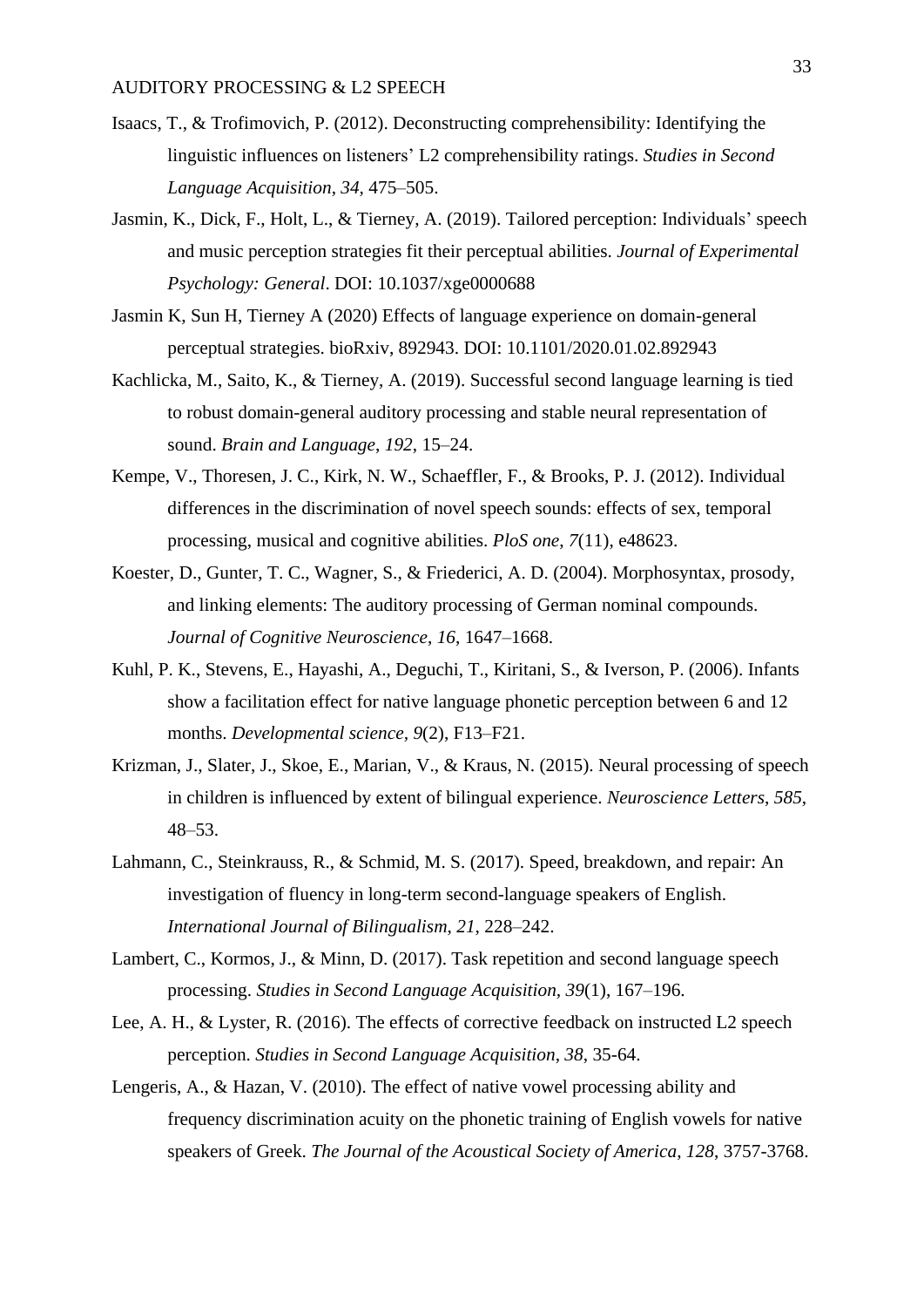- Levitt, H. C. C. H. (1971). Transformed up‐down methods in psychoacoustics. *The Journal of the Acoustical society of America*, *49*, 467-477.
- Li, S. (2016). The construct validity of language aptitude: A meta-analysis. *Studies in Second Language Acquisition, 38*(4), 801–842.
- Li, M., & DeKeyser, R. (2017). Perception practice, production practice, and musical ability in L2 Mandarin tone-word learning. *Studies in Second Language Acquisition*, *39*, 593-620.
- Linck, J. A., Hughes, M. M., Campbell, S. G., Silbert, N. H., Tare, M., Jackson, S. R., & Doughty, C. J. (2013). Hi‐LAB: A New Measure of Aptitude for High‐Level Language Proficiency. *Language Learning*, *63*, 530–566.
- Marslen-Wilson, W. D., Tyler, L. K., Warren, P., Grenier, P., & Lee, C. S. (1992). Prosodic effects in minimal attachment. *The Quarterly Journal of experimental psychology*, *45*, 73-87.
- McAllister, R., Flege, J. E., & Piske, T. (2002). The influence of L1 on the acquisition of Swedish quantity by native speakers of Spanish, English and Estonian. *Journal of phonetics, 30*(2), 229–258.
- McArthur, G. M., & Bishop, D. V. (2005). Speech and non-speech processing in people with specific language impairment: A behavioural and electrophysiological study. *Brain and language*, *94*, 260–273.
- Meara, P. (2005). Llama language aptitude tests: The manual. *Swansea: Lognostics*.
- Mora, J. C., & Valls-Ferrer, M. (2012). Oral fluency, accuracy, and complexity in formal instruction and study abroad learning contexts. *TESOL Quarterly*, *46*, 610-641.
- Mueller, J. L., Friederici, A. D., &Männel, C. (2012). Auditory perception at the root of language learning. *Proceedings of the National Academy of Sciences*, *109*(39), 15953- 15958.
- Muñoz, C., & Llanes, Á. (2014). Study abroad and changes in degree of foreign accent in children and adults. *The Modern Language Journal*, *98*, 432-449.
- Munro, M., & Derwing, T. (2001). Modeling perceptions of the accentedness and comprehensibility of L2 speech: The role of speaking rate. *Studies in Second Language Acquisition*, *23*, 451–468.
- Munro, M. J., & Derwing, T. M. (2008). Segmental acquisition in adult ESL learners: A longitudinal study of vowel production. *Language learning*, *58*, 479–502.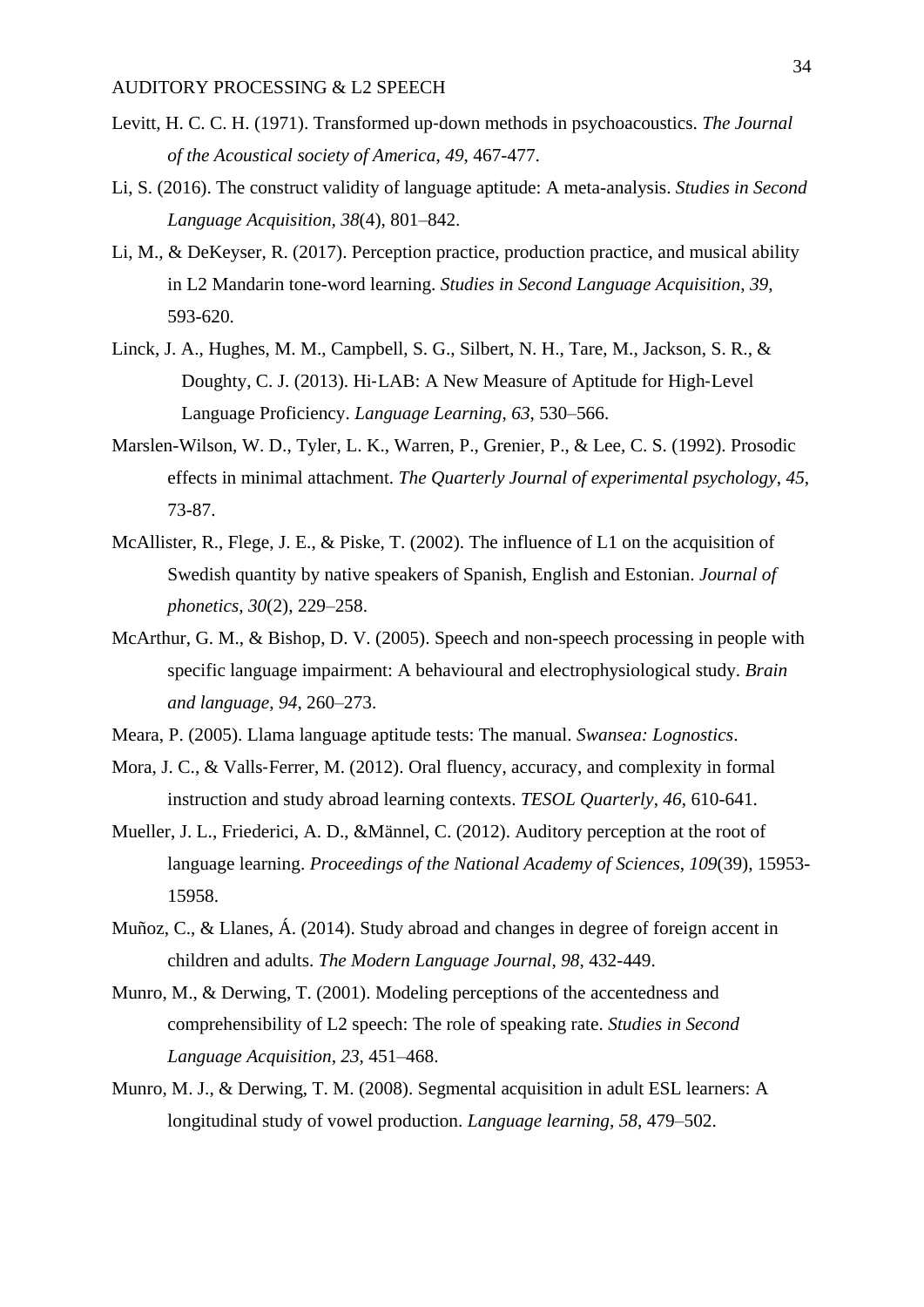- Munro, M. J., Derwing, T. M., & Saito, K. (2013). English L2 vowel acqusition over seven years. In. J. Levis & K. LeVelle (Eds.). *Proceedings of the 4th Pronunciation in Second Language Learning and Teaching Conference*. Ames, IA: Iowa State University.
- Patel, A. D., Gibson, E., Ratner, J., Besson, M., & Holcomb, P. J. (1998). Processing syntactic relations in language and music: An event-related potential study. *Journal of cognitive neuroscience, 10*(6), 717–733.
- Piske, T., Flege, J., MacKay, & Meador, D. (2011)*.* Investigating native and non-native vowels produced in conversational speech. In M. Wrembel, M. Kul & K. Dziubalska-Kołaczyk (Eds.), *Achievements and perspectives in the acquisition of second language speech: New Sounds 2010* (pp. 195–205). Frankfurt am Main: Peter Lang.
- Plonsky, L., & Ghanbar, H. (2018). Multiple regression in L2 research: A methodological synthesis and guide to interpreting R2 values. *The Modern Language Journal*, *102*, 713-731.
- Rosen, S. (2003). Auditory processing in dyslexia and specific language impairment: Is there a deficit? What is its nature? Does it explain anything? *Journal of Phonetics*, *31*, 509– 527.
- Ruggles, D., Bharadwaj, H., & Shinn-Cunningham, B. G. (2012). Why middle-aged listeners have trouble hearing in everyday settings. *Current Biology*, *22*, 1417–1422.
- Saito, K. (2015a). Experience effects on the development of late second language learners' oral proficiency. *Language Learning, 65*, 563-595.
- Saito, K. (2015b). The role of age of acquisition in late second language oral proficiency attainment. *Studies in Second Language Acquisition, 37*, 713-743.
- Saito, K. (2017). Effects of sound, vocabulary and grammar learning aptitude on adult second language speech attainment in foreign language classrooms. *Language Learning, 67*, 665-693.
- Saito, K. (2019). The role of aptitude in second language segmental learning: The case of Japanese learners' English/ɹ/pronunciation attainment in classroom settings. *Applied Psycholinguistics*, *40*, 183–204.
- Saito, K., & Brajot, F. X. (2013). Scrutinizing the role of length of residence and age of acquisition in the interlanguage pronunciation development of English/ɹ/by late Japanese bilinguals. *Bilingualism: Language and Cognition, 16*(4), 847–863.
- Saito, K., Kachlicka, M., Sun, H., & Tierney, A. (2020). Domain-general auditory processing as an anchor of post-pubertal second language pronunciation learning: Behavioural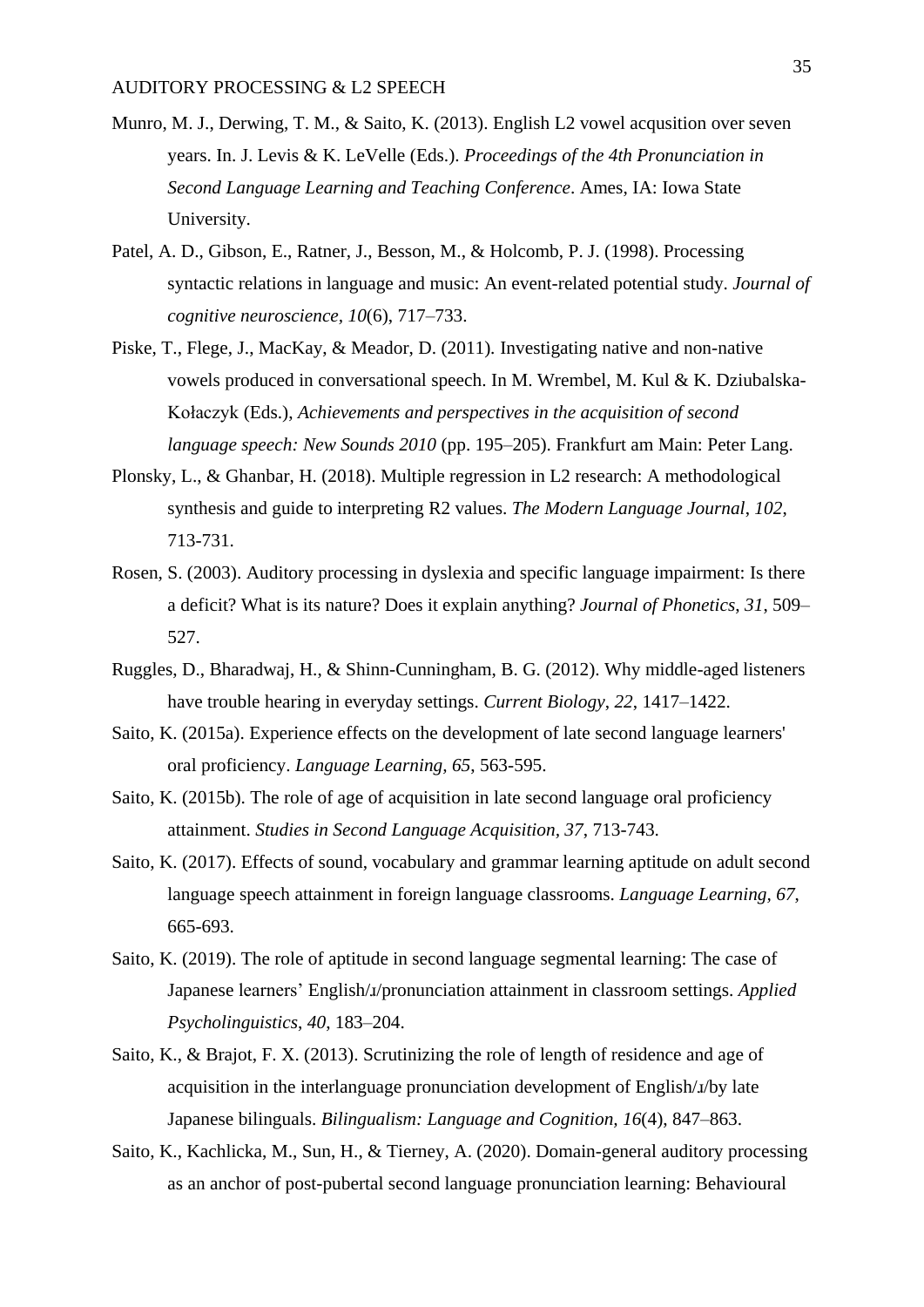and neurophysiological investigations of perceptual acuity, age, experience, development, and attainment. *Journal of Memory and Language*.

- Saito, K., Ilkan, M., Magne, V., Tran, M. N., & Suzuki, S. (2018). Acoustic characteristics and learner profiles of low-, mid-and high-level second language fluency. *Applied Psycholinguistics, 39,* 593–617.
- Saito, K., & Plonsky, L. (2019). Effects of second language pronunciation teaching revisited: A proposed measurement framework and meta-analysis. *Language Learnin*g, 69, 652–708.
- Saito, K., Sun, H., & Tierney, A. (2019). Explicit and implicit aptitude effects on second language speech learning: Scrutinizing segmental, prosodic and temporal sensitivity and performance via behavioral and neurophysiological measures. *Bilingualism: Language and Cognition, 22*, 1123-1140.
- Saito, K., Sun, H., Kachlicka, M., Robert, J., Nakata, N., & Tierney, A. (forthcoming). Domain-general auditory processing explains multiple dimensions of L2 acquisition in adulthood.
- Saito, K., Trofimovich, P., & Isaacs, T. (2017). Using listener judgments to investigate linguistic influences on L2 comprehensibility and accentedness: A validation and generalization study. *Applied Linguistics*, *38*, 439-462.
- Schneider, B. A., Daneman, M., & Pichora-Fuller, M. K. (2002). Listening in aging adults: from discourse comprehension to psychoacoustics. *Canadian Journal of Experimental Psychology/Revue canadienne de psychologie expérimentale*, *56*, 139.
- Segalowitz, N., & Freed, B. F. (2004). Context, contact, and cognition in oral fluency acquisition: Learning Spanish in at home and study abroad contexts. *Studies in second language acquisition*, *26*, 173–199.
- Skehan, P. (2019). Language aptitude implicates language and cognitive skills. In Z. Weng, P. Skehan, A. Biedron, S. Li & R. Sparks (Eds.), *Language aptitude: Advancing theory, testing, research and practice* (Chapter 4). New York: Routledge.
- Smith, J. O. (2007). *Introduction to digital filters: with audio applications* (Vol. 2). Julius Smith.
- Sun, H., Saito, K., & Tierney, A. (forthcoming). A longitudinal investigation of explicit and implicit auditory processing in L2 segmental and suprasegmental acquisition.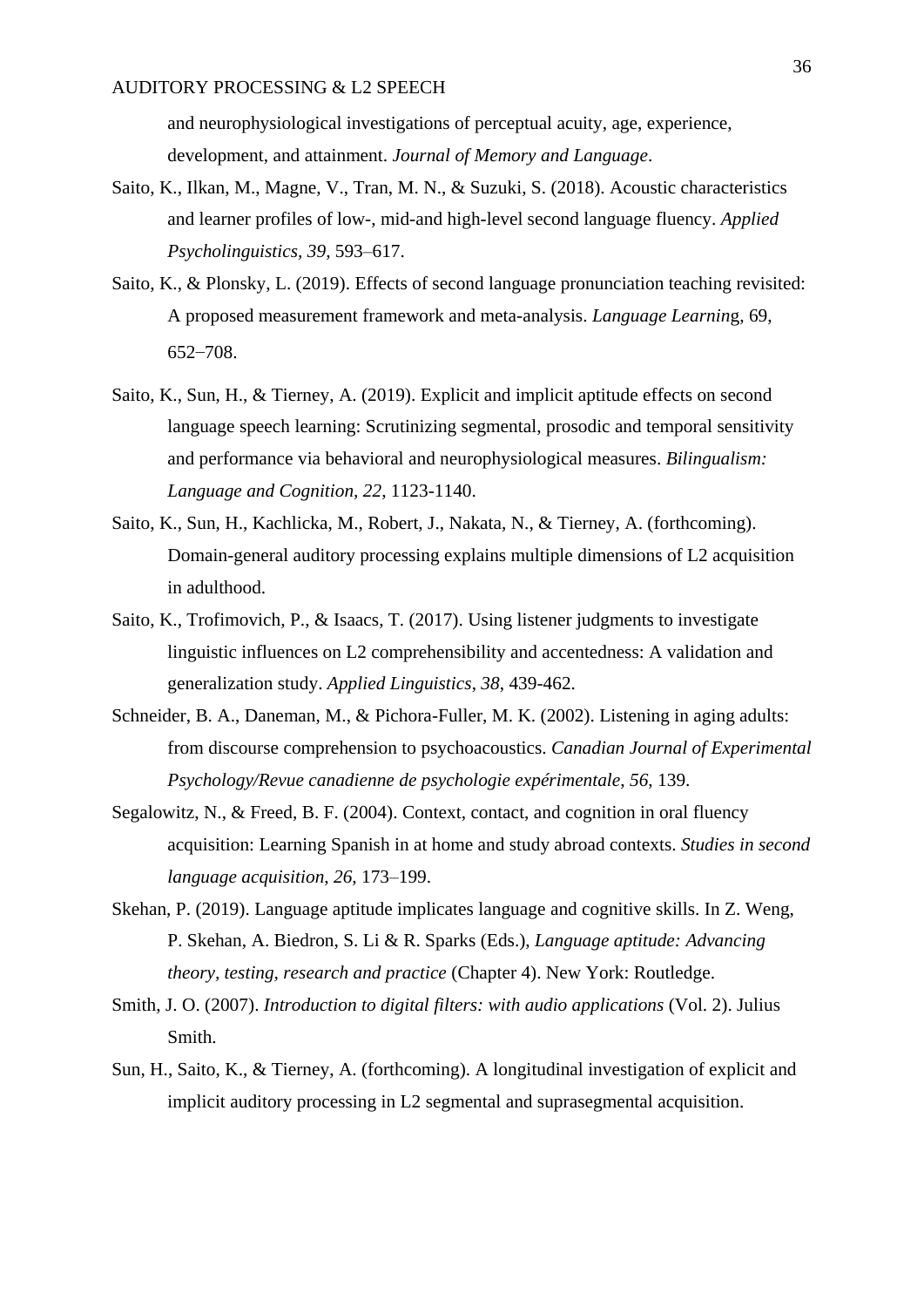- Suzuki, Y., & DeKeyser, R. (2017). The interface of explicit and implicit knowledge in a second language: Insights from individual differences in cognitive aptitudes. *Language Learning*, *67*, 747-790.
- Tavakoli, P., & Skehan, P. (2005). Strategic planning, task structure and performance testing. In R. Ellis (Ed.), *Planning and task performance in a second language* (pp. 239–277). Amsterdam: Benjamins.
- Tierney, A. T., Krizman, J., Kraus, N., & Tallal, P. (2015). Music training alters the course of adolescent auditory development. *Proceedings of the National Academy of Sciences of the United States of America*, *112*, 10062–10067.
- Trofimovich, P., & Baker, W. (2006). Learning second language suprasegmentals: Effect of L2 experience on prosody and fluency characteristics of L2 speech. *Studies in second language acquisition*, *28*, 1-30.
- VanPatten, B., & Smith, M. (2015). Aptitude as grammatical sensitivity and the initial stages of learning Japanese as a L2: Parametric variation and case marking. *Studies in Second Language Acquisition*, *37*, 135–165.
- Hayes, E. A., Warrier, C. M., Nicol, T. G., Zecker, S. G., & Kraus, N. (2003). Neural plasticity following auditory training in children with learning problems. *Clinical neurophysiology, 114*(4), 673–684.
- Werker, J. F., & Tees, R. C. (1999). Influences on infant speech processing: Toward a new synthesis. *Annual review of psychology*, *50*, 509–535.
- White-Schwoch, T., Carr, K. W., Thompson, E. C., Anderson, S., Nicol, T., Bradlow, A. R., Zecker, S., & Kraus, N. (2015). Auditory processing in noise: A preschool biomarker for literacy. *PLoS biology*, *13*, e1002196.
- Won, J. H., Tremblay, K., Clinard, C. G., Wright, R. A., Sagi, E., & Svirsky, M. (2016). The neural encoding of formant frequencies contributing to vowel identification in normal-hearing listeners. *The Journal of the Acoustical Society of America*, *139*, 1– 11.
- Wong, P. C., & Perrachione, T. K. (2007). Learning pitch patterns in lexical identification by native English-speaking adults. *Applied Psycholinguistics*, *28*, 565–585.
- Yalçın, Ş., & Spada, N. (2016). Language aptitude and grammatical difficulty. *Studies in Second Language Acquisition*, *38*, 239–263.
- Yilmaz, Y. (2013). Relative effects of explicit and implicit feedback: The role of working memory capacity and language analytic ability. *Applied Linguistics*, *34*, 344-368.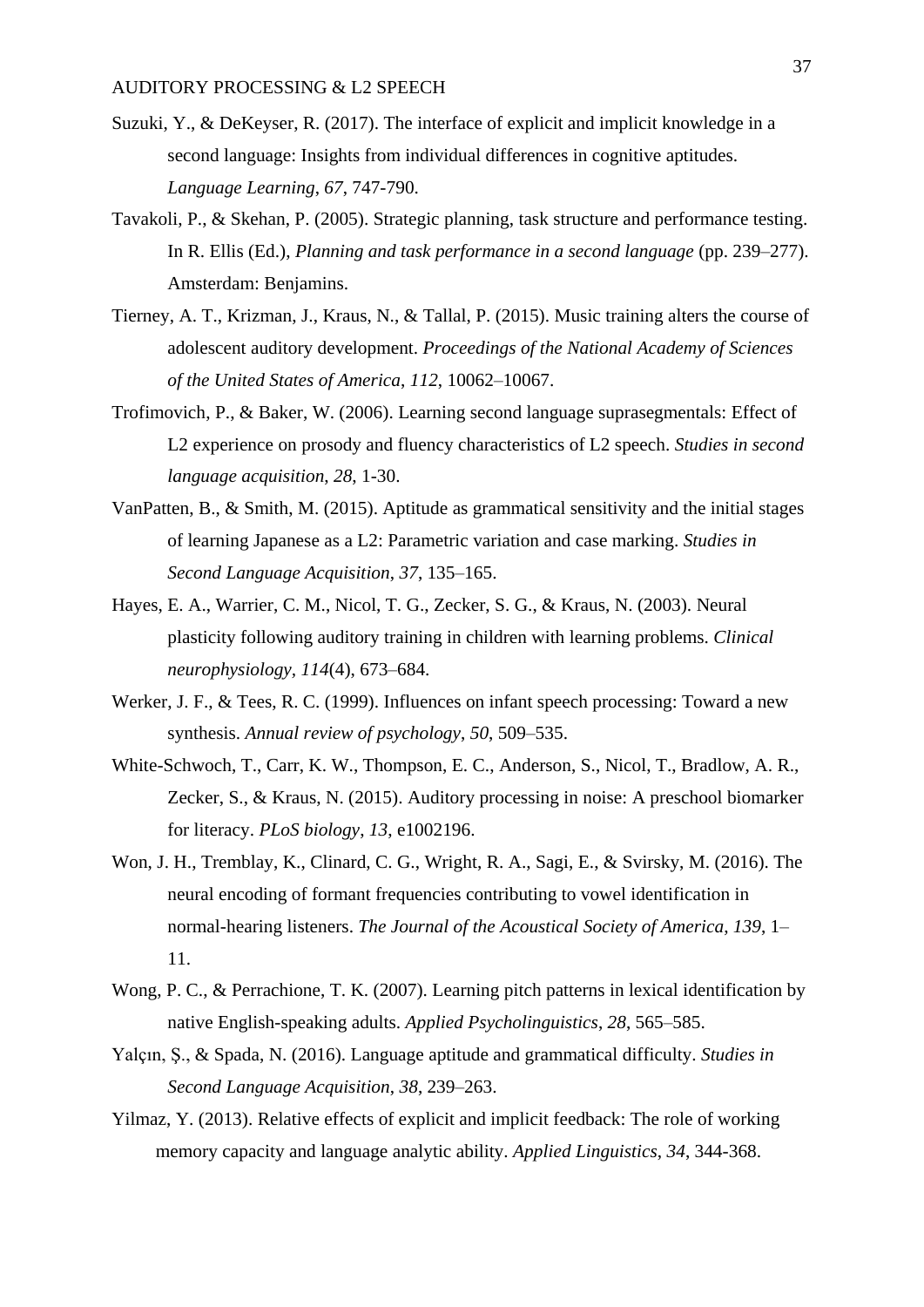Zuniga, M., & Simard, D. (2019). Factors influencing L2 self-repair behavior: The role of L2 proficiency, attentional control and L1 self-repair behavior. *Journal of Psycholinguistic Research*, *48*(1), 43-59.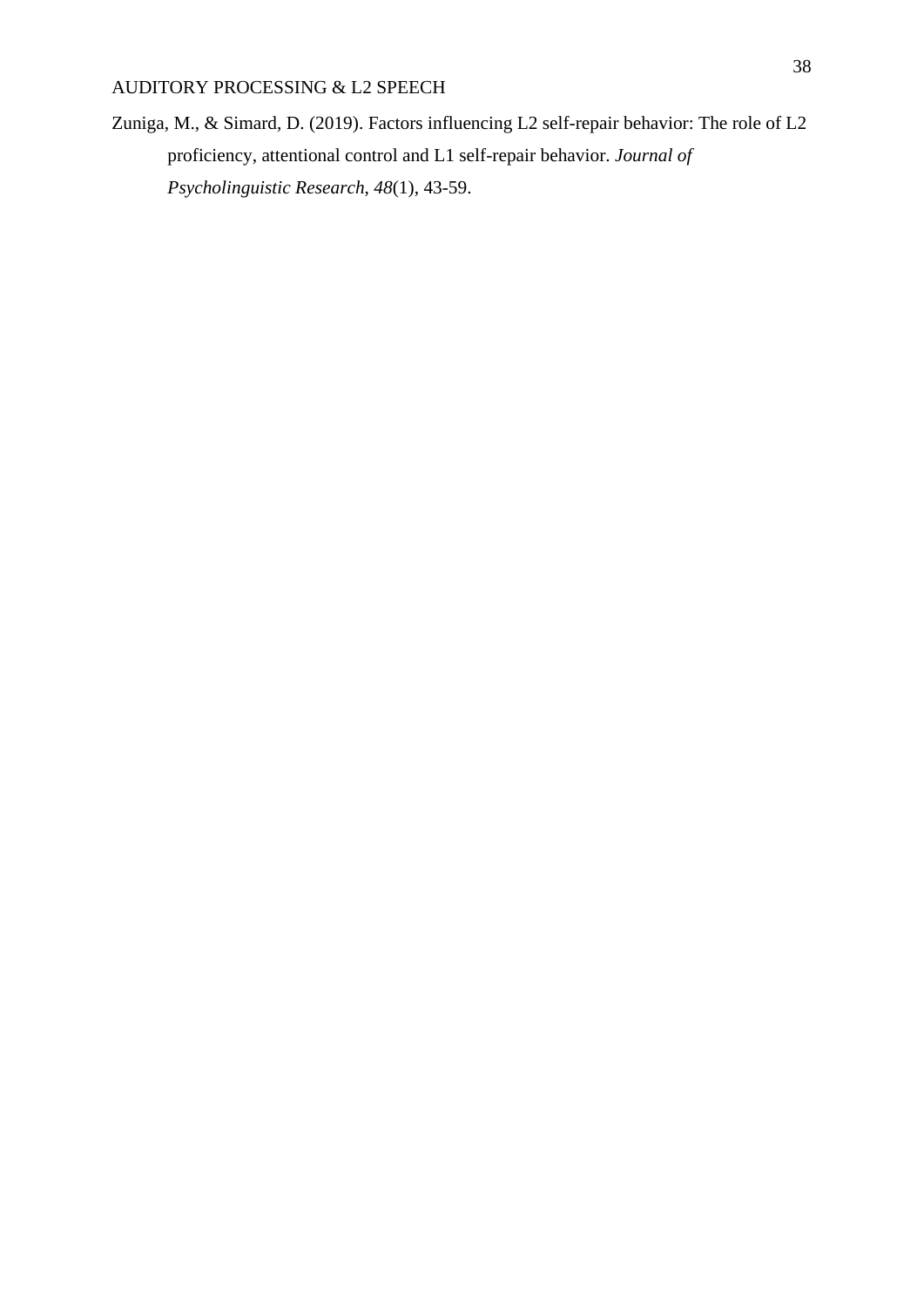## **Supporting Information-A: Speaking Tasks (Versions A, B, C and D)**

## **Version A**

You have one minute to prepare. This is a story about a woman who wanted to stop people from smoking on the street. You have two minutes to narrate the story. Your story should begin with the following sentence: *One day, a woman was on her way to work*.



## **Version B**

You have one minute to prepare. This is a story about a couple who ran an open-air restaurant on a beach. You have two minutes to narrate the story. Your story should begin with the following sentence: *One day, a couple was at their restaurant*.

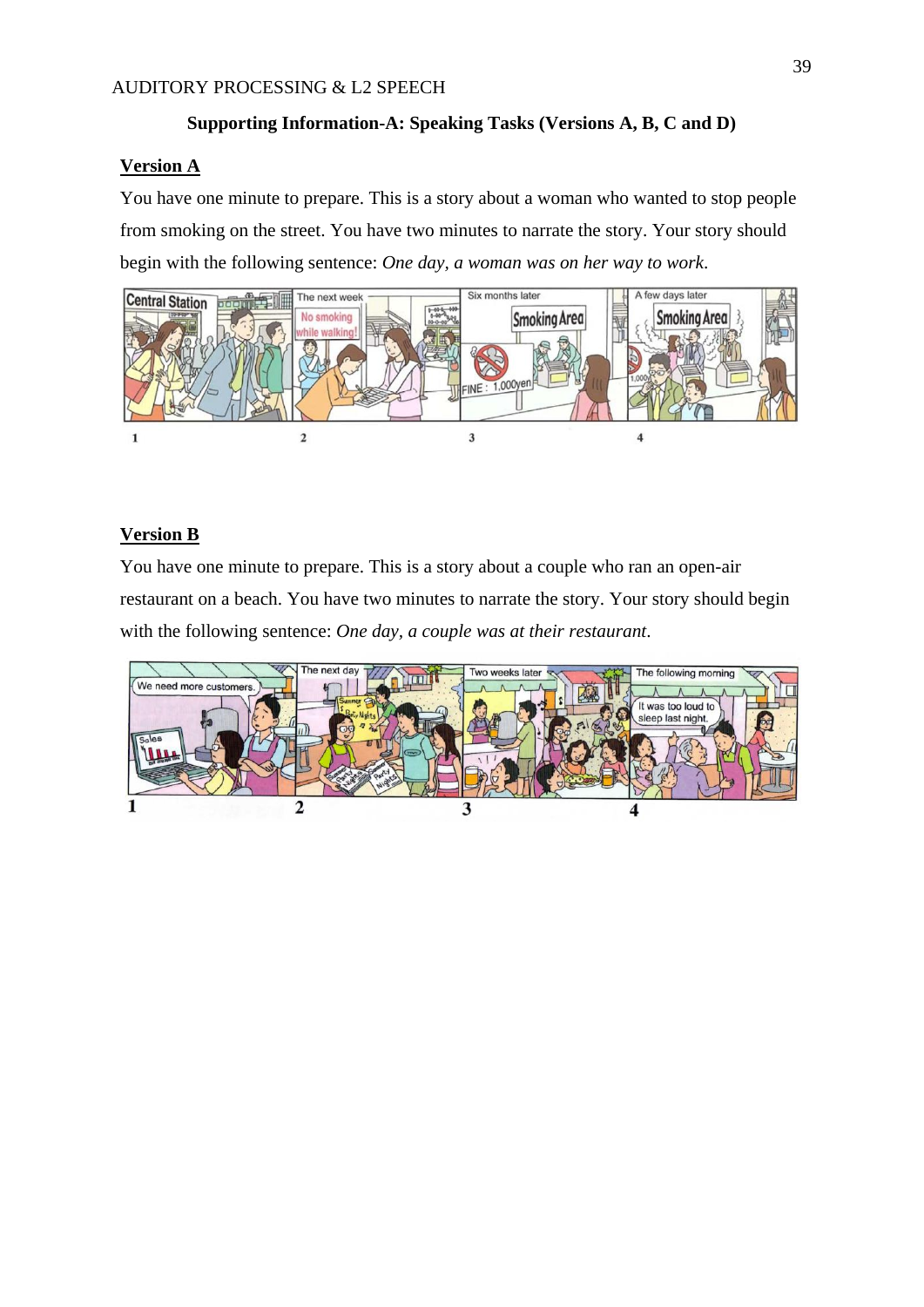## **Version C**

You have one minute to prepare. This is a story about an elderly couple who lives far away from the nearest supermarket. You have two minutes to narrate the story. Your story should begin with the following sentence: *One day, an elderly couple was coming home from the supermarket*.



## **Version D**

You have one minute to prepare. This is a story about a girl who wanted a smartphone. You have two minutes to narrate the story. Your story should begin with the following sentence: *One day, a girl was at home with her parents.*



All the materials adapted from EIKEN Foundation of Japan. (2016). EIKEN Pre-1 level: Complete questions collection. Tokyo: Oubunsha.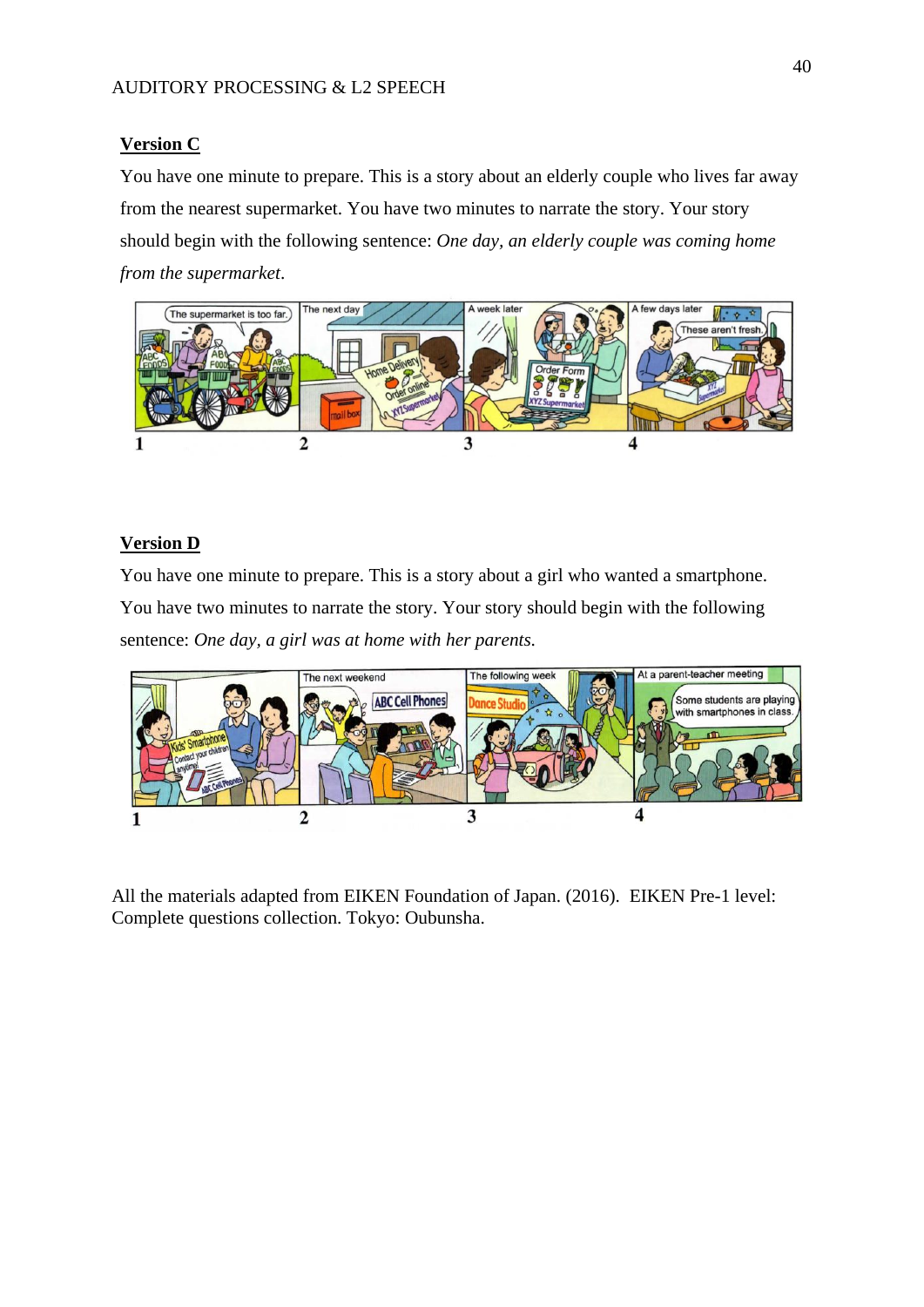## **Supporting Information-B: Onscreen Labels for Pronunciation Measures**

| 1. Vowel and/or consonant errors                                  |                                                  |
|-------------------------------------------------------------------|--------------------------------------------------|
| <b>Frequent</b>                                                   | <b>Infrequent or absent</b>                      |
| 2. Word stress errors affecting stressed and unstressed syllables |                                                  |
| <b>Frequent</b>                                                   | <b>Infrequent or absent</b>                      |
| 3. Intonation (i.e., pitch variation)                             |                                                  |
| Too varied or not varied<br>enough                                | <b>Appropriate across</b><br>stretches of speech |
| 4. Perceived tempo                                                |                                                  |
| Too slow or too fast                                              | <b>Optimal</b>                                   |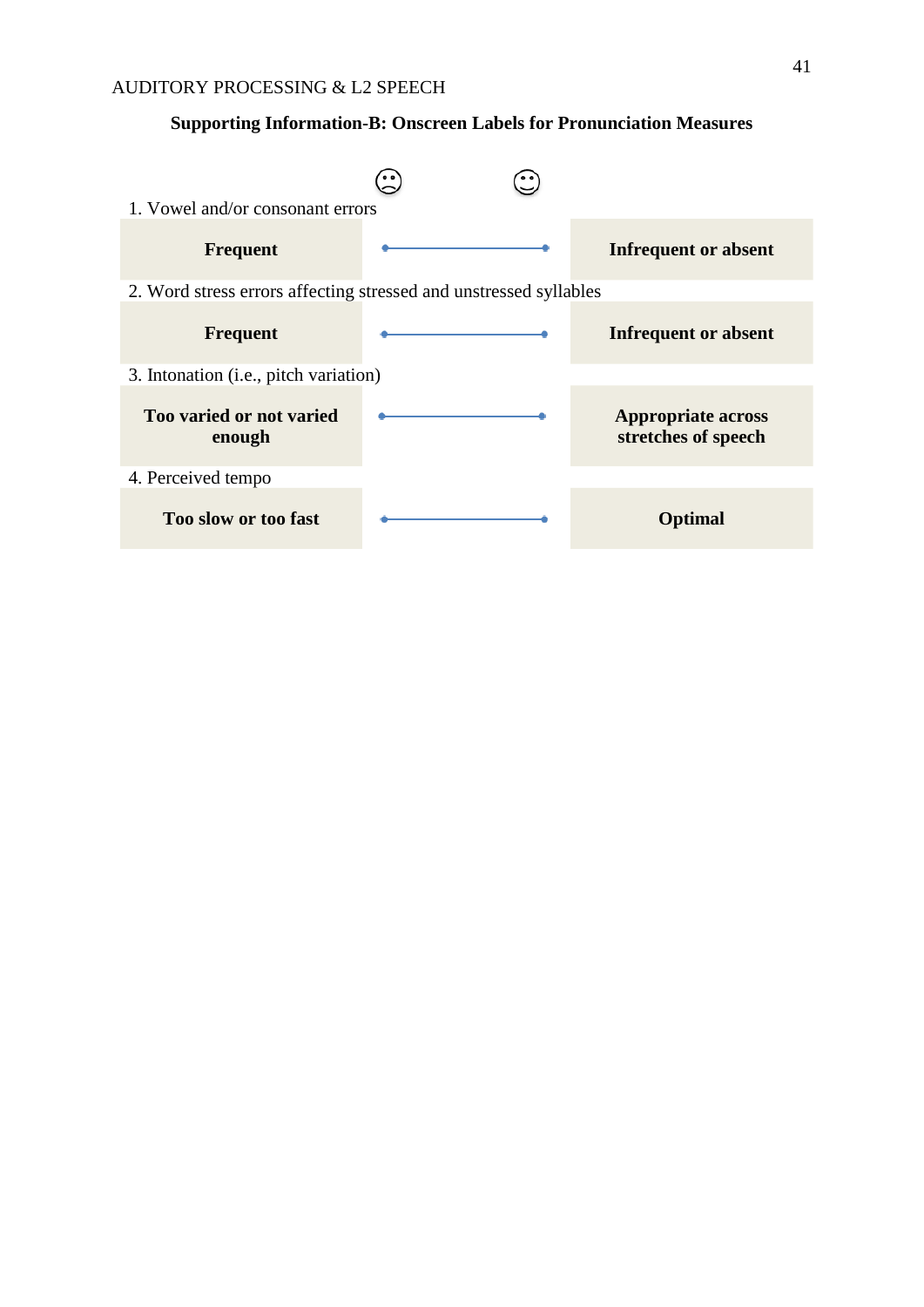|                  | This refers to errors in individual sounds. For example, perhaps      |  |  |  |  |
|------------------|-----------------------------------------------------------------------|--|--|--|--|
|                  | somebody says "road" "rain" but you hear an "l" sound instead         |  |  |  |  |
|                  | of an "r" sound. This would be a consonant error. If you hear         |  |  |  |  |
| Segmental errors | someone say "fan" "boat" but you hear "fun" "bought," that is a       |  |  |  |  |
|                  | vowel error. You may also hear sounds missing from words, or          |  |  |  |  |
|                  | extra sounds added to words. These are also consonant and vowel       |  |  |  |  |
|                  | errors.                                                               |  |  |  |  |
|                  | When an English word has more than one syllable, one of the           |  |  |  |  |
|                  | syllables will be a little bit louder and longer than the others. For |  |  |  |  |
|                  | example, if you say the word "computer", you may notice that          |  |  |  |  |
| Word stress      | the second syllable has more stress (comPUter). If you hear stress    |  |  |  |  |
|                  | being placed on the wrong syllable, or you hear equal stress on       |  |  |  |  |
|                  | all of the syllables in a word, then there are word stress errors.    |  |  |  |  |
|                  | Intonation can be thought of as the melody of English. It is the      |  |  |  |  |
|                  | natural pitch changes that occur when we speak. For example,          |  |  |  |  |
| Intonation       | you may notice that when you ask a question with a yes/no             |  |  |  |  |
|                  | answer, your pitch goes up at the end of the question. If someone     |  |  |  |  |
|                  | sounds "flat" when they speak, it is likely because their             |  |  |  |  |
|                  | intonation is not following English intonation patterns.              |  |  |  |  |
|                  | Perceived tempo is simply how quickly or slowly someone               |  |  |  |  |
|                  | speaks. Speaking very quickly can make speech harder to               |  |  |  |  |
| Perceived tempo  | follow, but speaking too slowly can as well. A good speech rate       |  |  |  |  |
|                  | should sound natural and be comfortable to listen to.                 |  |  |  |  |
|                  |                                                                       |  |  |  |  |

## **Supporting Information-C: Training Materials for Pronunciation Measures**

Adapted from Saito, K., Trofimovich, P., & Isaacs, T. (2017). Using listener judgements to investigate linguistic influences on L2 comprehensibility and accentedness: A validation and generalization study. *Applied Linguistics, 38,* 439-462.